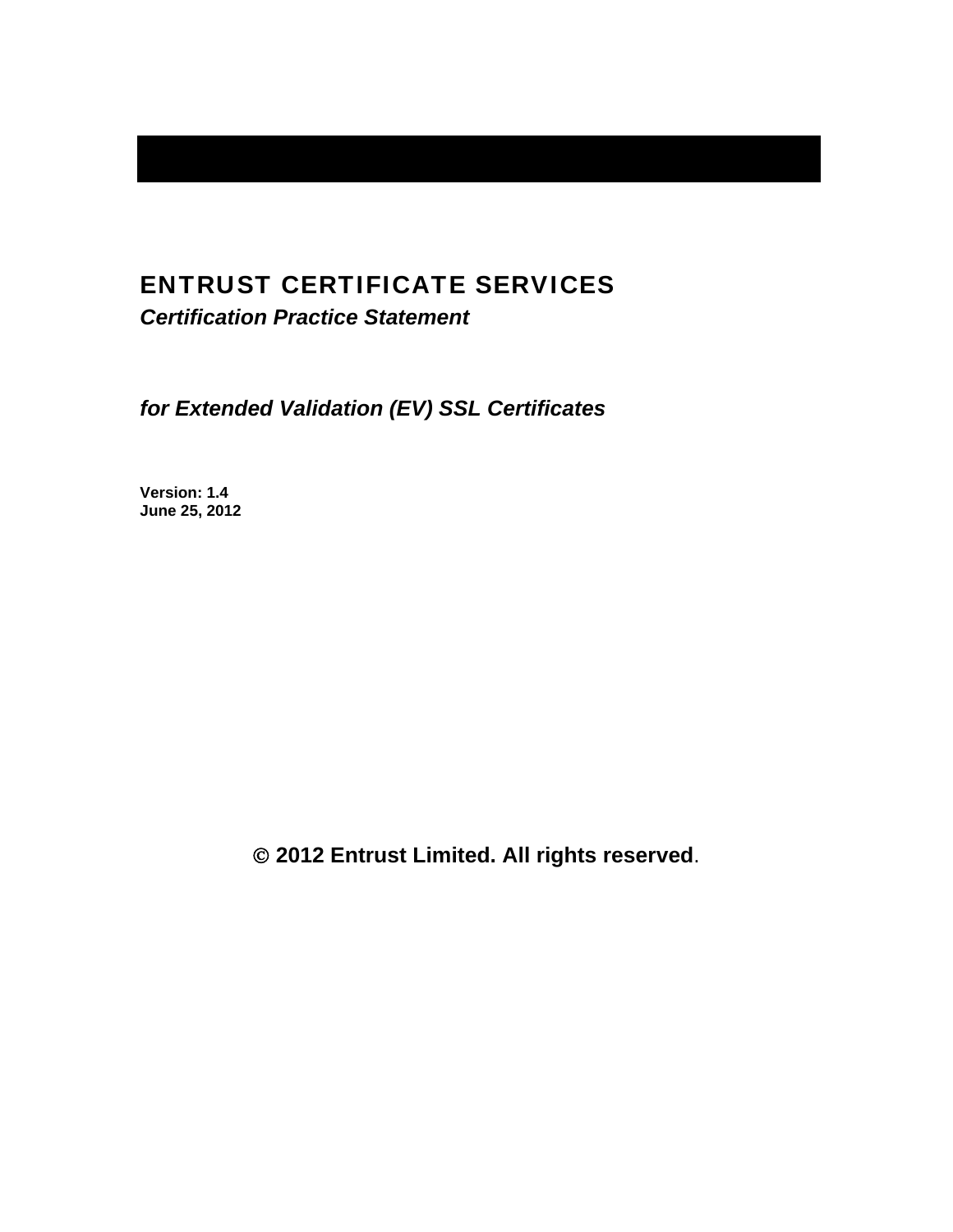# **Revision History**

| Issue | Date               | Changes in this Revision                                                                                                                                                                                                                                                                                |
|-------|--------------------|---------------------------------------------------------------------------------------------------------------------------------------------------------------------------------------------------------------------------------------------------------------------------------------------------------|
| 1.0   | November 30, 2006  | Initial version.                                                                                                                                                                                                                                                                                        |
| 1.01  | January 11, 2007   | <b>Initial Release</b>                                                                                                                                                                                                                                                                                  |
| 1.02  | August 1, 2007     | Update to implement EV Guidelines v1.0 and<br><b>OCSP</b> data requirements                                                                                                                                                                                                                             |
| 1.1   | September 24, 2008 | Revision to routine rekey and key changeover.<br>Other minor revisions having no substantive<br>impact.                                                                                                                                                                                                 |
| 1.2   | December 3, 2009   | Revisions to add additional application software<br>vendors and relying parties as third party<br>beneficiaries. Deleted Subscriber notice<br>requirements. Added Non-Commercial Entities to<br>end-entity types. Added Certificate Profiles.<br>Other minor revisions having no substantive<br>impact. |
| 1.3   | February 28, 2011  | Updated disaster recovery requirements and other<br>minor changes having no substantive impact.                                                                                                                                                                                                         |
| 1.4   | June 25, 2012      | Update for compliance to Baseline Requirements                                                                                                                                                                                                                                                          |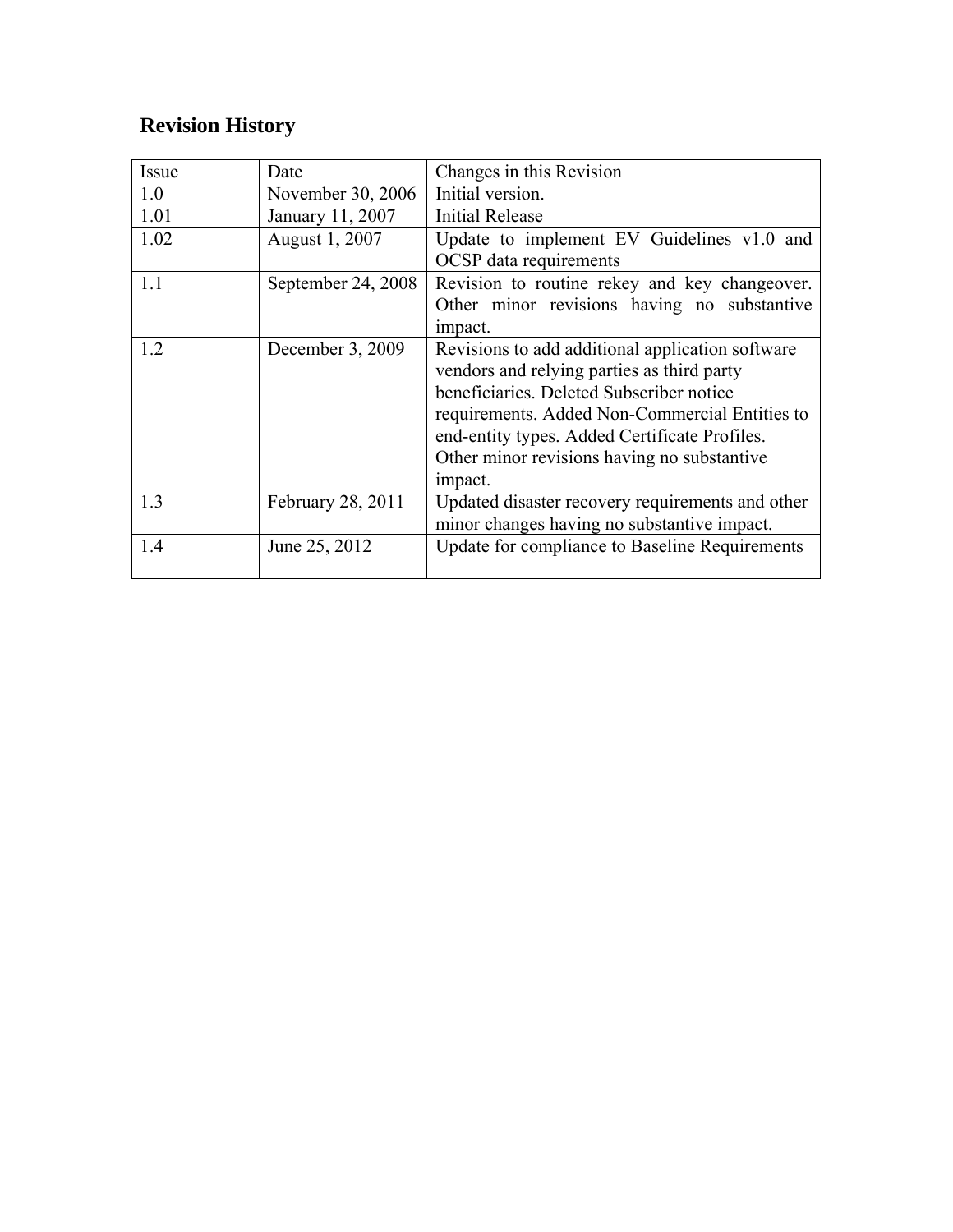# **TABLE OF CONTENTS**

| $\mathbf{I}$ . |                                                |  |
|----------------|------------------------------------------------|--|
|                | 1.1                                            |  |
|                | 1.2                                            |  |
|                | 1.3<br>1.3.1<br>1.3.2<br>1.3.3<br>1.3.4        |  |
|                | 1.4<br>1.4.1<br>1.4.2                          |  |
| 2.             |                                                |  |
|                | 2.1<br>2.1.1<br>212<br>2.1.3<br>2.1.4<br>2.1.5 |  |
|                | 2.2<br>2.2.1                                   |  |
|                | 2.2.2                                          |  |
|                | 2.3<br>2.3.1<br>2.3.2<br>2.3.3                 |  |
|                | 2.4                                            |  |
|                | 2.4.1<br>2.4.2<br>2.4.3                        |  |
|                | $2.5^{\circ}$<br>2.51                          |  |
|                | 2.5.2                                          |  |
|                | 2.5.3<br>2.5.4<br>2.5.5                        |  |
|                | 2.6                                            |  |
|                | 2.6.1<br>2.6.2                                 |  |
|                | 2.6.3<br>2.6.4                                 |  |
|                | 2.7                                            |  |
|                | 2.7.1<br>2.7.2                                 |  |
|                | 2.7.3                                          |  |
|                | 2.7.4                                          |  |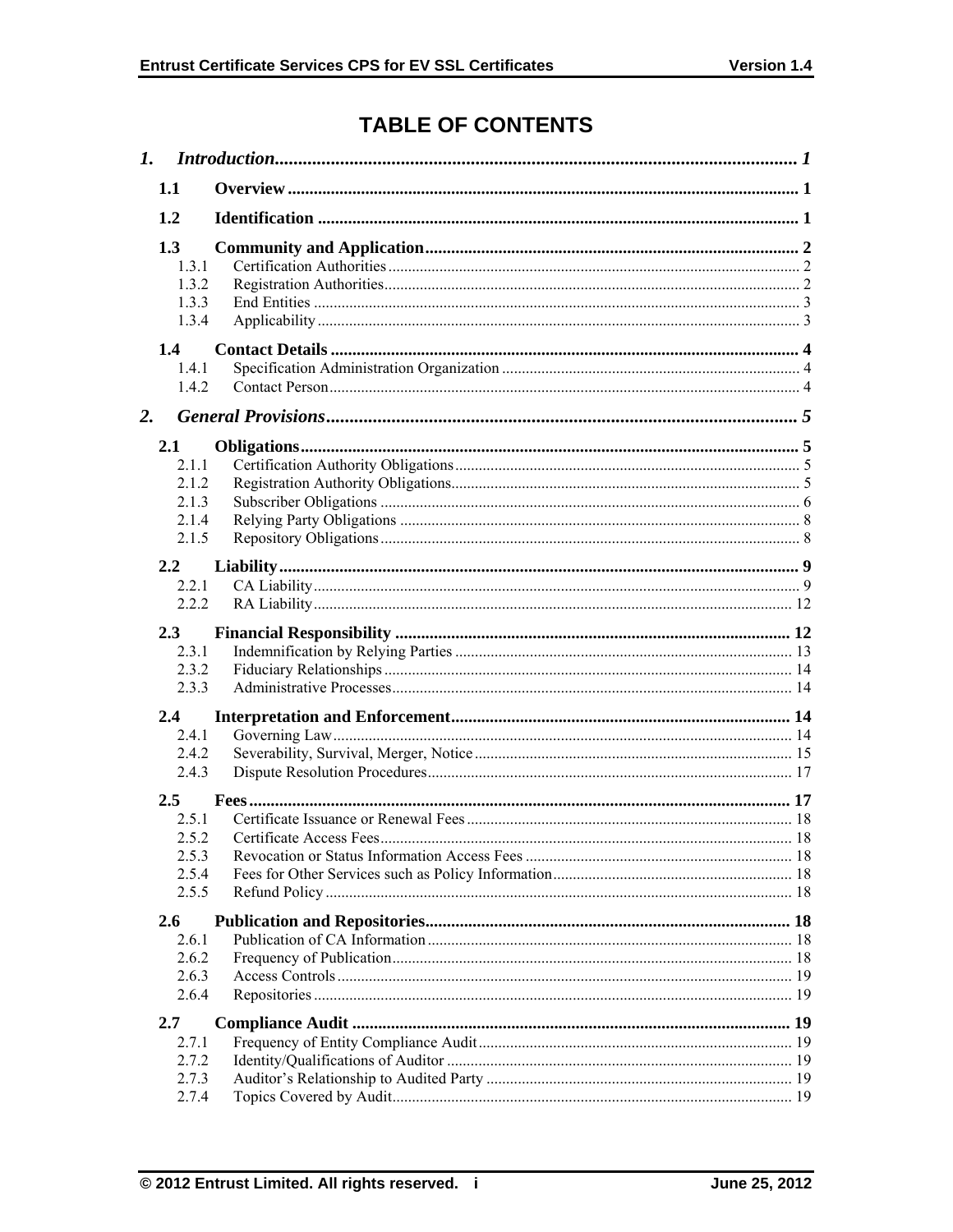|                  | 2.7.5<br>2.7.6 |                                                                       |  |
|------------------|----------------|-----------------------------------------------------------------------|--|
|                  | 2.8            |                                                                       |  |
|                  | 2.8.1          |                                                                       |  |
|                  | 2.8.2          |                                                                       |  |
|                  | 2.8.3          |                                                                       |  |
|                  | 2.8.4          |                                                                       |  |
|                  | 2.8.5          |                                                                       |  |
|                  | 2.8.6          |                                                                       |  |
|                  | 2.8.7          |                                                                       |  |
|                  | 2.9            |                                                                       |  |
| 3                |                |                                                                       |  |
|                  | 3.1            |                                                                       |  |
|                  | 3.1.1          |                                                                       |  |
|                  | 3.1.2          |                                                                       |  |
|                  | 3.1.3          |                                                                       |  |
|                  | 3.1.4          |                                                                       |  |
|                  | 3.1.5          |                                                                       |  |
|                  | 3.1.6          |                                                                       |  |
|                  | 3.1.7          |                                                                       |  |
|                  | 3.1.8          |                                                                       |  |
|                  | 3.1.9          |                                                                       |  |
|                  | 3.1.10         |                                                                       |  |
|                  | 3.2            |                                                                       |  |
|                  |                |                                                                       |  |
|                  | 3.3            |                                                                       |  |
|                  | 3.4            |                                                                       |  |
| $\boldsymbol{4}$ |                |                                                                       |  |
|                  | 4.1            |                                                                       |  |
|                  | 4.2            |                                                                       |  |
|                  | 4.3            |                                                                       |  |
|                  |                |                                                                       |  |
|                  | 4.4            |                                                                       |  |
|                  | 4.4.1          |                                                                       |  |
|                  | 4.4.2          |                                                                       |  |
|                  | 4.4.3          |                                                                       |  |
|                  | 4.4.4          |                                                                       |  |
|                  | 4.4.5          |                                                                       |  |
|                  | 4.4.6<br>4.4.7 |                                                                       |  |
|                  | 4.4.8          |                                                                       |  |
|                  | 4.4.9          |                                                                       |  |
|                  | 4.4.10         |                                                                       |  |
|                  | 4.4.11         |                                                                       |  |
|                  | 4.4.12         |                                                                       |  |
|                  | 4.4.13         |                                                                       |  |
|                  | 4.4.14         | Checking Requirements For Other Forms of Revocation Advertisements 31 |  |
|                  | 4.4.15         |                                                                       |  |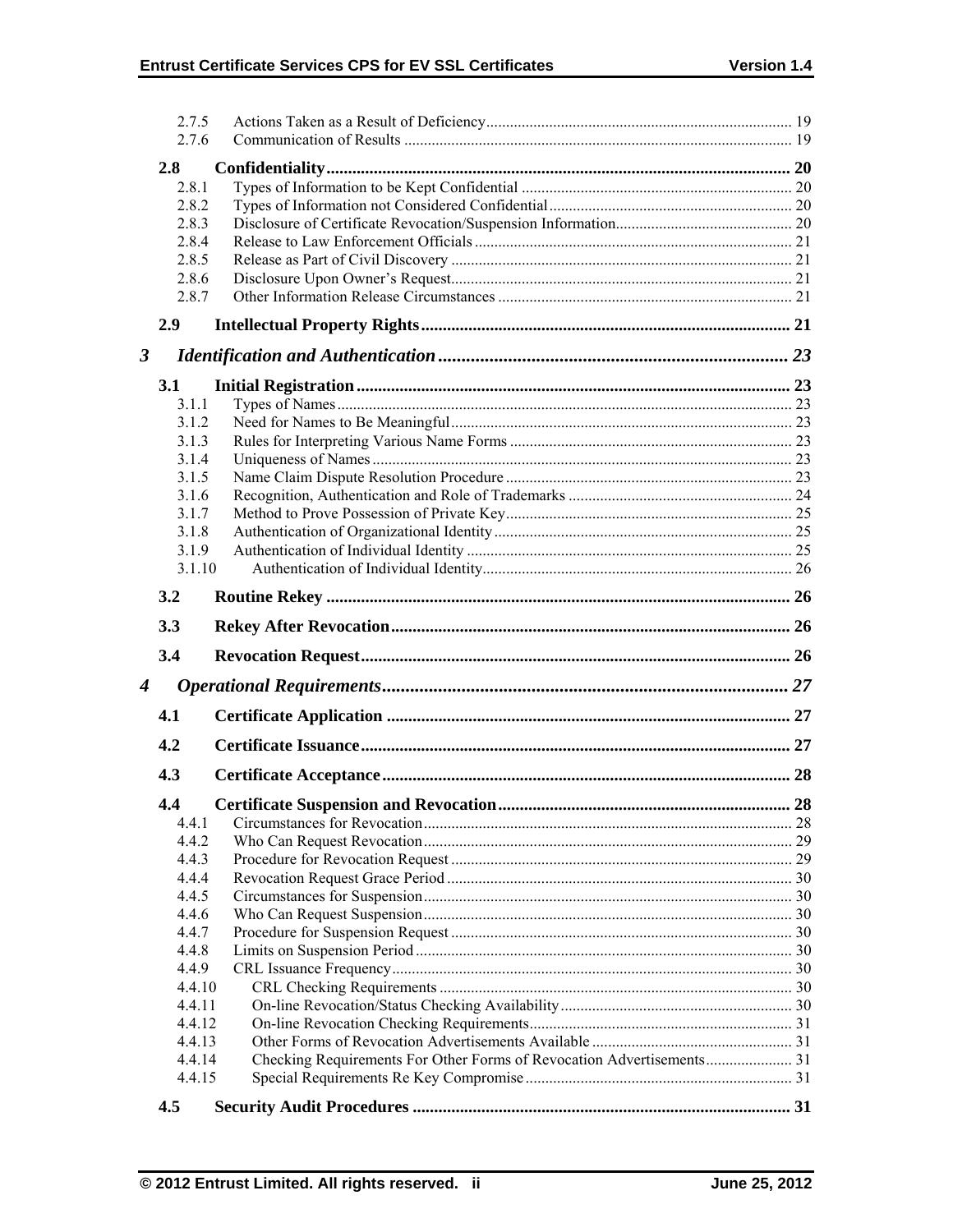|   | 4.6            |  |
|---|----------------|--|
|   | 4.7            |  |
|   | 4.8            |  |
|   | 4.9            |  |
| 5 |                |  |
|   | 5.1            |  |
|   | 5.1.1          |  |
|   | 5.1.2          |  |
|   | 5.1.3          |  |
|   | 5.1.4          |  |
|   | 5.1.5          |  |
|   | 5.1.6          |  |
|   | 5.1.7          |  |
|   | 5.1.8          |  |
|   | 5.2            |  |
|   | 5.3            |  |
| 6 |                |  |
|   | 6.1            |  |
|   | 611            |  |
|   | 6.1.2          |  |
|   | 6.1.3          |  |
|   | 6.1.4          |  |
|   | 6.1.5          |  |
|   | 6.1.6          |  |
|   | 6.1.7          |  |
|   | 6.1.8<br>6.1.9 |  |
|   |                |  |
|   | 6.2            |  |
|   | 6.3            |  |
|   | 6.4            |  |
|   | 6.5            |  |
|   | 6.6            |  |
|   | 6.6.1          |  |
|   | 6.6.2          |  |
|   | 6.6.3          |  |
|   | 6.7            |  |
|   | 6.8            |  |
| 7 |                |  |
|   | 7.1            |  |
|   |                |  |
|   |                |  |
|   |                |  |
|   |                |  |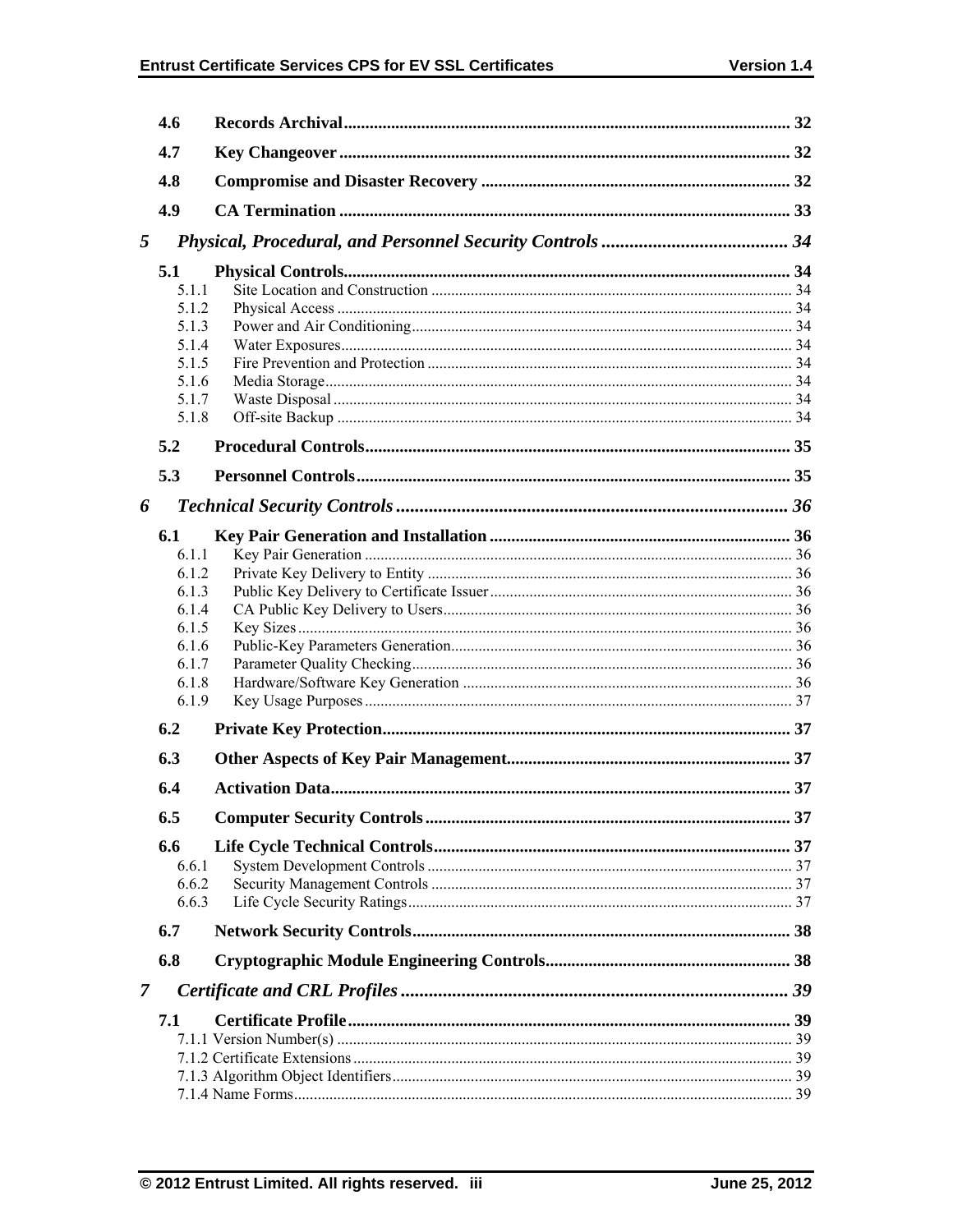|           | 7.2 |  |  |  |
|-----------|-----|--|--|--|
|           | 7.3 |  |  |  |
| 8         |     |  |  |  |
|           | 8.1 |  |  |  |
|           | 8.2 |  |  |  |
|           | 8.3 |  |  |  |
| 9         |     |  |  |  |
| <i>10</i> |     |  |  |  |
|           |     |  |  |  |
|           |     |  |  |  |
|           |     |  |  |  |
|           |     |  |  |  |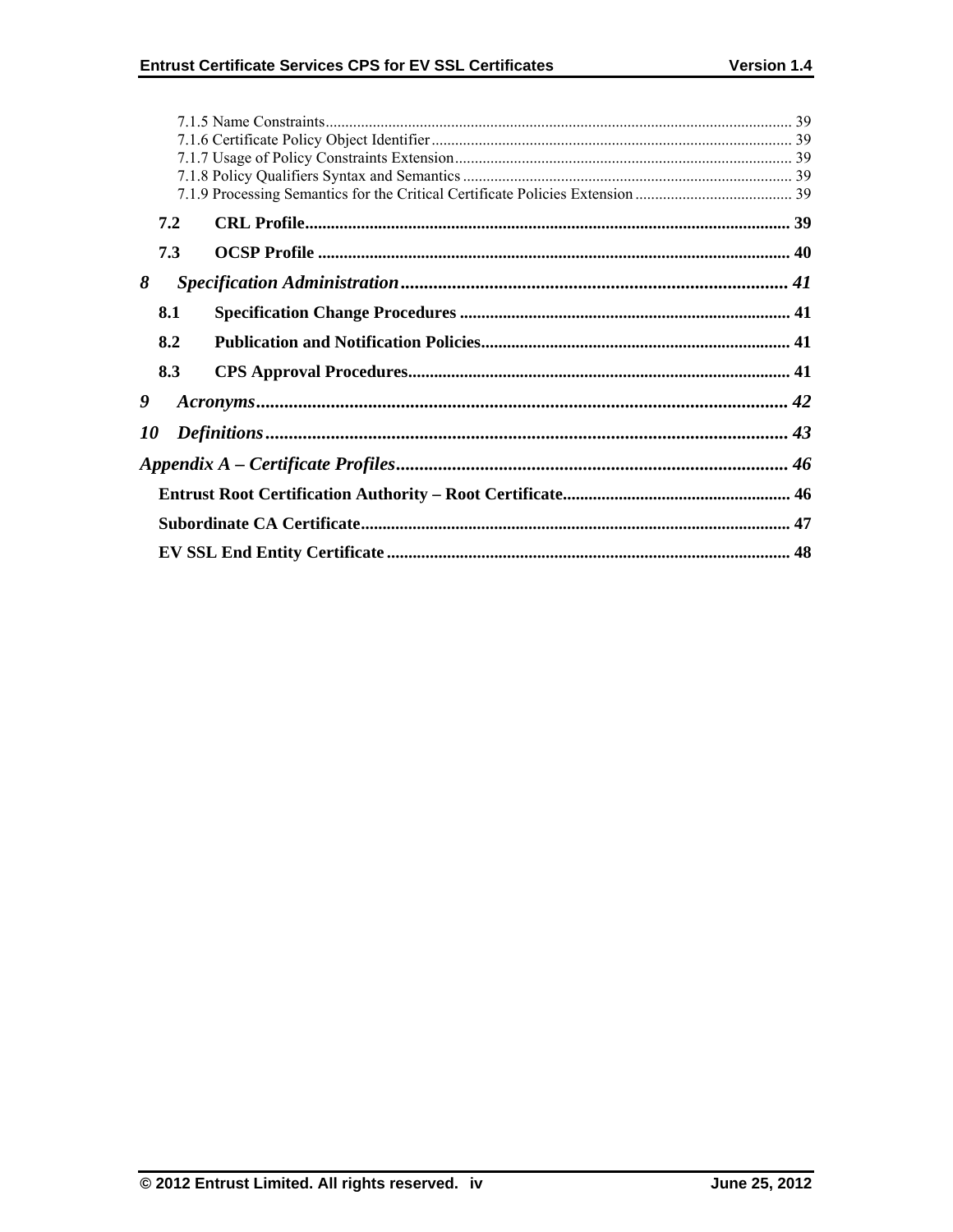## **1. Introduction**

The Entrust Certificate Services Extended Validation (EV) Secure Sockets Layer (SSL) Certification Authorities issue Entrust EV SSL Certificates to support more secure communications between World Wide Web servers and browsers using the Secure Sockets Layer protocol. Entrust Limited ("Entrust") uses Entrust's award winning Entrust Authority<sup>™</sup> family of software products to provide standardscompliant digital certificates that enable more secure on-line communications.

The Entrust Certificate Services Certification Practice Statement for EV SSL Certificates ("CPS") conforms to the current version of the following CA/Browser Forum documents published at http://www.cabforum.org:

- Guidelines for the Issuance and Management of Extended Validation Certificates ("EV Guidelines")
- Guidelines Baseline Requirements for the Issuance and Management of Publicly-Trusted Certificates ("Baseline Requirements")

The EV Guidelines and the Baseline Requirements describe certain of the minimum requirements that a Certification Authority (CA) must meet in order to issue Extended Validation SSL Certificates ("EV SSL Certificates"). Subject Organization information from valid EV SSL Certificates may be displayed in a special manner by certain relying-party software applications (e.g., browser software) in order to provide users with a trustworthy confirmation of the identity of the entity that controls the website they are accessing. In the event of any inconsistency between this CPS and the CA/Browser Forum Guidelines, the Guidelines take precedence over this CPS.

## **1.1 Overview**

This CPS describes the practices and procedures of (i) the Entrust EV SSL Certification Authorities, and (ii) Registration Authorities operating under the Entrust EV SSL Certification Authorities. This CPS also describes the terms and conditions under which Entrust makes Certification Authority and Registration Authority services available in respect to Entrust EV SSL Certificates. This CPS is applicable to all persons, entities, and organizations, including, without limitation, all Applicants, Subscribers, Relying Parties, Resellers, Co-marketers and any other persons, entities, or organizations that have a relationship with (i) Entrust in respect to Entrust EV SSL Certificates and/or any services provided by Entrust in respect to Entrust EV SSL Certificates, or (ii) any Registration Authorities operating under an Entrust EV SSL Certification Authorities, or any Resellers or Co-marketers providing any services in respect to Entrust EV SSL Certificates. This CPS is incorporated by reference into all Entrust EV SSL Certificates issued by Entrust EV SSL Certification Authorities. This CPS provides Applicants, Subscribers, Relying Parties, Resellers, Co-marketers and other persons, entities, and organizations with a statement of the practices and policies of the Entrust EV SSL Certification Authorities and also of the Registration Authorities operating under the Entrust EV SSL Certification Authorities. This CPS also provides a statement of the rights and obligations of Entrust, any third parties that are operating Registration Authorities under the Entrust EV SSL Certification Authorities, Applicants, Subscribers, Relying Parties, Resellers, Co-marketers and any other persons, entities, or organizations that may use or rely on Entrust EV SSL Certificates or have a relationship with an Entrust EV SSL Certification Authority or a Registration Authority operating under an Entrust EV SSL Certification Authority in respect to Entrust EV SSL Certificates and/or any services in respect to Entrust EV SSL Certificates.

# **1.2 Identification**

This document is called the Entrust Certificate Services Certification Practice Statement for Extended Validation SSL Certificates.

Each EV SSL Certificate issued by the Entrust EV SSL CA to a Subscriber contains an Object Identifier (OID) defined by the Entrust EV SSL CA in the certificate's certificatePolicies extension that: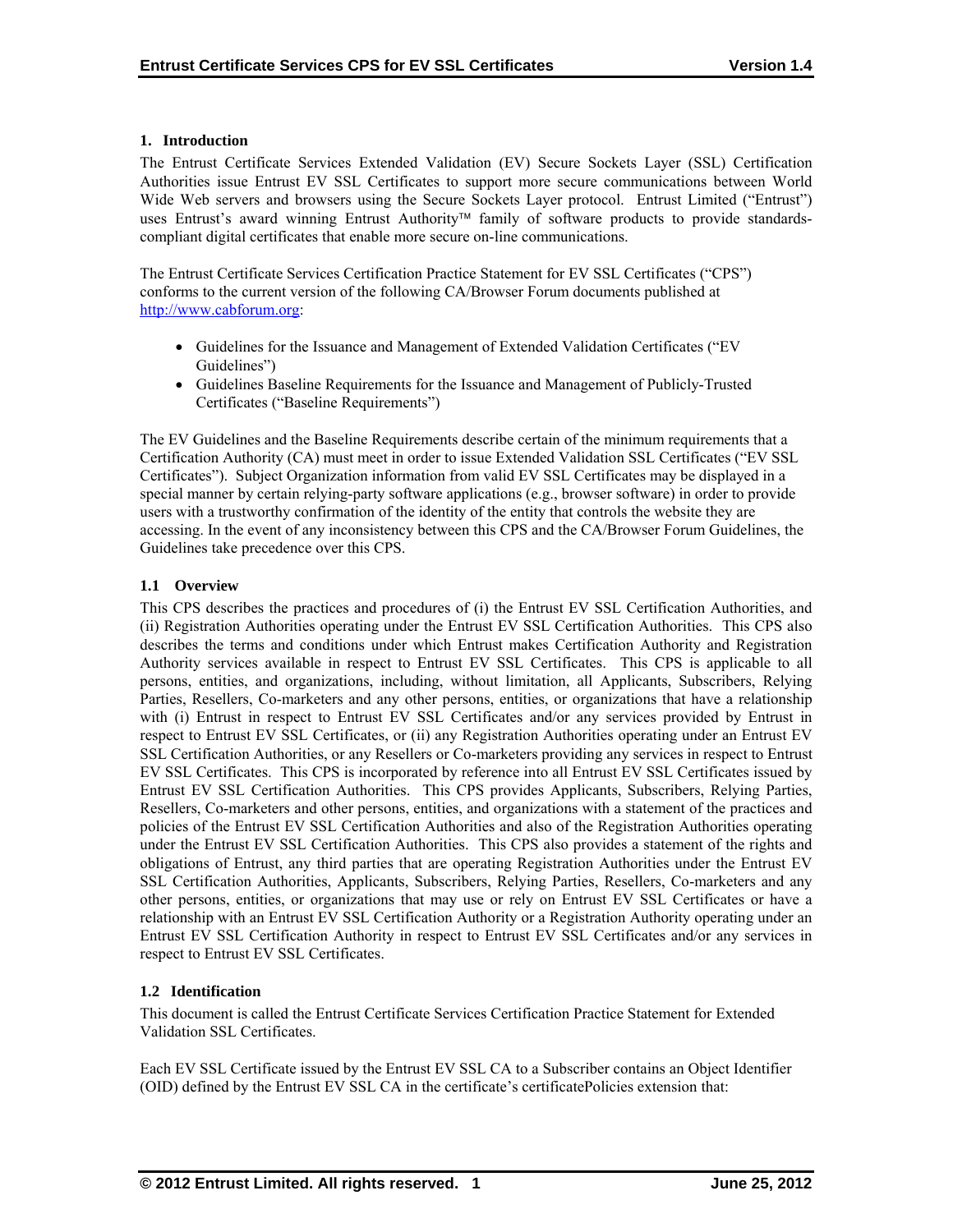- 1. indicates which Entrust EV SSL CA policy statement (i.e. this CPS) relates to that certificate,
- 2. asserts the Entrust EV SSL CA's adherence to and compliance with this CPS and the EV Guidelines, and which
- 3. by pre-agreement with Application Software Vendors, marks the certificate as being an EV SSL Certificate.

The following OID has been registered by the Entrust EV SSL CA for inclusion in EV SSL Certificates:

## **2.16.840.1.114028.10.1.2**

## **1.3 Community and Application**

## **1.3.1 Certification Authorities**

In the Entrust EV SSL public-key infrastructure, Certification Authorities may accept Certificate Signing Requests (CSRs) and Public Keys from Applicants whose identity has been verified as provided herein by an Entrust-operated Registration Authority or by an independent third-party Registration Authority operating under an Entrust EV SSL Certification Authority. If an Entrust EV SSL Certificate Application is verified, the verifying Registration Authority will send a request to an Entrust EV SSL Certification Authority for the issuance of an Entrust EV SSL Certificate. The Entrust EV SSL Certification Authority will create an Entrust EV SSL Certificate containing the Public Key and identification information contained in the request sent by the Registration Authority to that Entrust EV SSL Certification Authority. The Entrust EV SSL Certificate created in response to the request will be digitally signed by the Entrust EV SSL Certification Authority.

The Entrust EV Certificate Authority Hierarchy consists of Roots and Issuing Certification Authorities:

Root CA: Common Name: Entrust Root Certification Authority Subject Key Identifier: 68 90 e4 67 a4 a6 53 80 c7 86 66 a4 f1 f7 4b 43 fb 84 bd 6d Thumbprint (SHA-1): b3 1e b1 b7 40 e3 6c 84 02 da dc 37 d4 4d f5 d4 67 49 52 f9

Issuing CA:

Common Name: Entrust Certification Authority - L1A Subject Key Identifier: 7e b7 fc 4c 26 e6 b0 7a fb 54 e2 3c 45 73 c6 43 90 5e 28 04 Thumbprint (SHA-1): 82 39 a6 35 43 38 5f d4 18 fa 86 3c e2 f8 b3 bb 0f 21 34 e7 Or Common Name: Entrust Certification Authority - L1E Subject Key Identifier: 5b 41 8a b2 c4 43 c1 bd bf c8 54 41 55 9d e0 96 ad ff b9 a1 Thumbprint (SHA-1): 17 9a 76 96 db 43 22 81 3f 1c 95 72 b8 50 33 84 1d ec 02 0e

Only Certification Authorities authorized by Entrust are permitted to issue Entrust EV SSL Certificates. In the event that more than one Certification Authority is authorized to issue Entrust EV SSL Certificates, Entrust will post a list of authorized Certification Authorities in the Entrust Repository.

#### **1.3.2 Registration Authorities**

In the Entrust EV SSL public-key infrastructure, Registration Authorities under the Entrust EV SSL Certification Authorities may accept Entrust EV SSL Certificate Applications from Applicants and perform a verification of the information contained in such Entrust EV SSL Certificate Applications. The information provided is verified according to the procedures established by the Entrust Policy Authority, which conform to the EV Guidelines published by the CA/Browser Forum. Upon successful verification a Registration Authority operating under an Entrust EV SSL Certification Authority may send a request to such Entrust EV SSL Certification Authority to issue an Entrust EV SSL Certificate to the Applicant.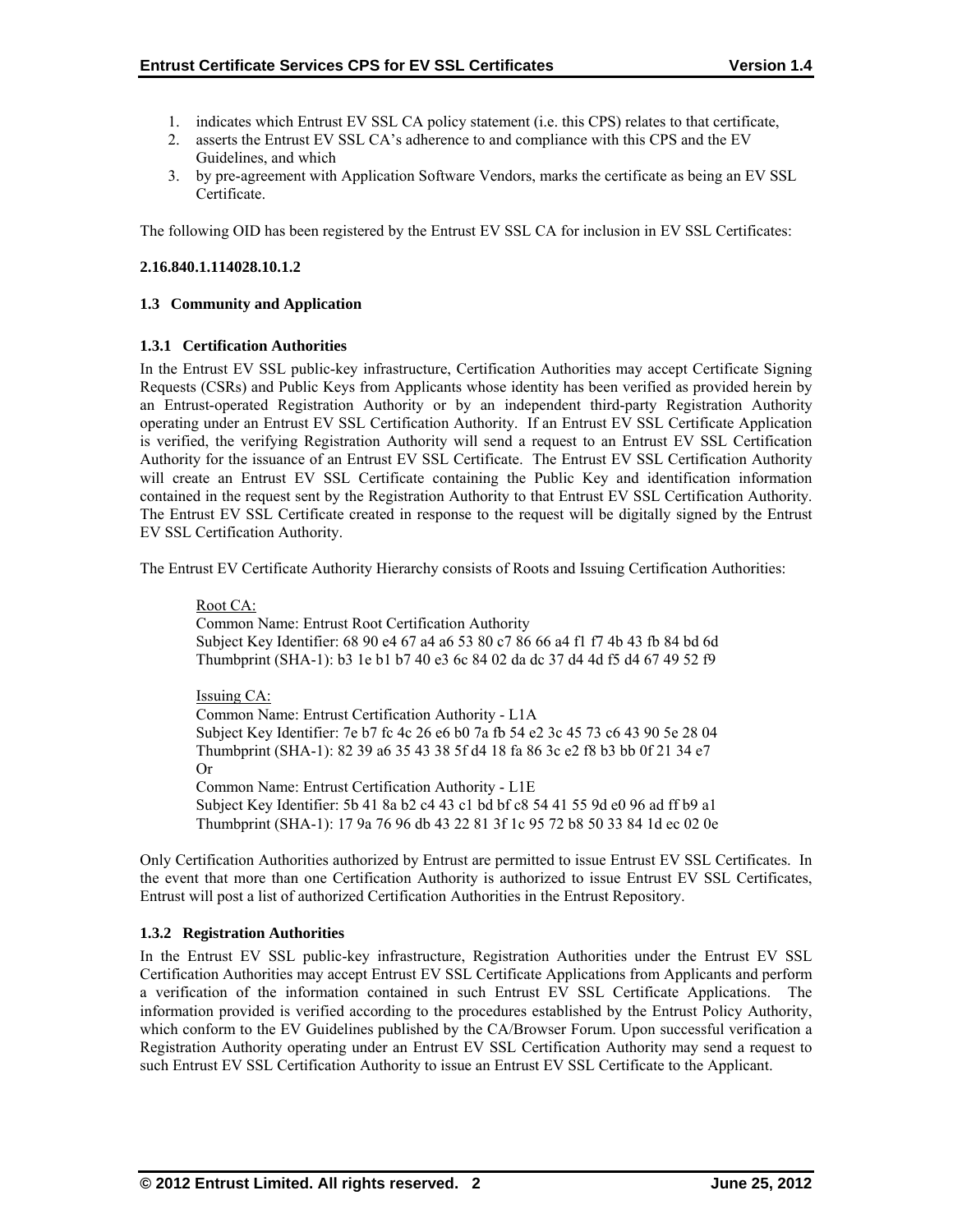Only Registration Authorities authorized by Entrust are permitted to submit requests to an Entrust EV SSL Certification Authority for the issuance of Entrust EV SSL Certificates.

#### **1.3.3 End Entities**

End entities for the Entrust SSL web server public-key infrastructure consist of:

- 1. **Applicants** An Applicant is a Private Organization, Government Entity, Business Entity, or Non-Commercial Entity that has applied for, but has not yet been issued, an Entrust EV SSL Certificate. Eligible Private Organizations, Government Entities, Business Entities and Non-Commercial Entities are stipulated in the EV Guidelines.
- 2. **Subscribers**  A Subscriber is a Private Organization, Government Entity, Business Entity, or Non-Commercial Entity that has been issued an Entrust EV SSL Certificate.
- 3. **Relying Parties**  A Relying Party is a person, entity, or organization that relies on or uses an Entrust EV SSL Certificate and/or any other information provided in an Entrust Repository to verify the identity and Public Key of a Subscriber and/or use such Public Key to send or receive encrypted communications to or from a Subscriber.

Additionally, Certificate Beneficiaries are express third party beneficiaries of this CPS and all agreements into which it is incorporated.

#### **1.3.4 Applicability**

This CPS is applicable to Entrust EV SSL Certificates issued by Entrust EV SSL Certification Authorities. EV SSL Certificates are intended for use in establishing Web-based data communication conduits via TLS/SSL protocols. Entrust EV SSL Certificates conform to the requirements of the EV Guidelines, which are based on the ITU-T X.509 v3 standard with SSL extensions.

#### **1.3.4.1 Primary Purposes**

The primary purposes of an EV Certificate are to:

- 1. Identify the legal entity that controls a website: Provide a reasonable assurance to the user of an Internet browser that the website the user is accessing is controlled by a specific legal entity identified in the EV SSL Certificate by name, address of Place of Business, Jurisdiction of Incorporation or Registration and Registration Number or other disambiguating information; and
- 2. Enable encrypted communications with a website: Facilitate the exchange of encryption keys in order to enable the encrypted communication of information over the Internet between the user of an Internet browser and a website.

#### **1.3.4.2 Secondary Purposes**

The secondary purposes of an EV SSL Certificate are to help establish the legitimacy of a business claiming to operate a website and to provide a vehicle that can be used to assist in addressing problems related to phishing and other forms of online identity fraud. By providing more reliable third-party verified identity and address information regarding the owner of a website, EV SSL Certificates may help to:

- 1. Make it more difficult to mount phishing and other online identity fraud attacks using SSL certificates;
- 2. Assist companies that may be the target of phishing attacks or online identity fraud by providing them with a tool to better identify themselves and their legitimate websites to users; and
- 3. Assist law enforcement in investigations of phishing and other online identity fraud, including where appropriate, contacting, investigating, or taking legal action against the Subject.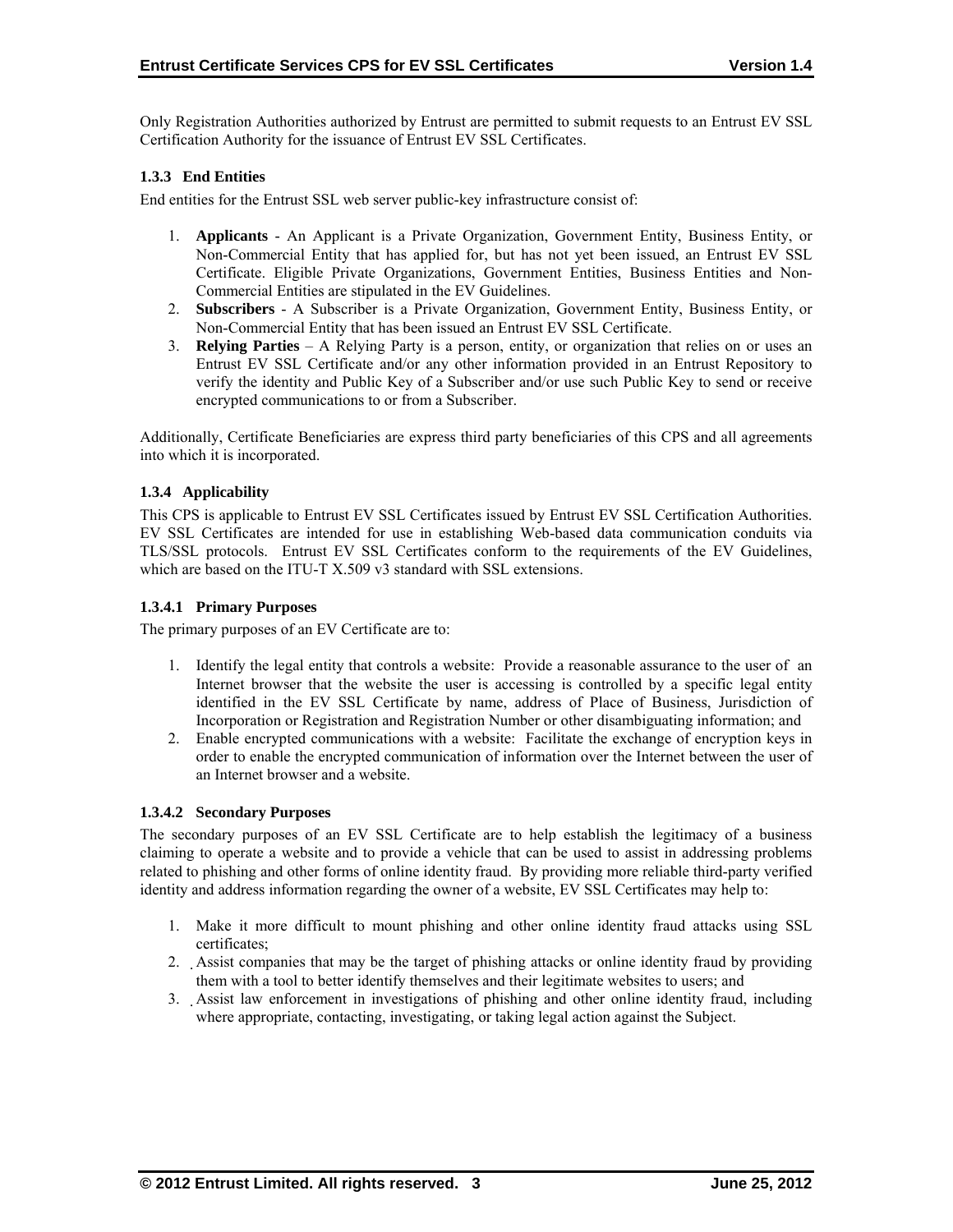# **1.3.4.3 Excluded Purposes**

EV SSL Certificates focus only on the identity of the Subject named in the Certificate, and not on the behavior of the Subject. As such, an EV SSL Certificate is not intended to provide any assurances, or otherwise represent or warrant:

- 1. That the Subject named in the EV SSL Certificate is actively engaged in doing business;
- 2. That the Subject named in the EV SSL Certificate complies with applicable laws;
- 3. That the Subject named in the EV SSL Certificate is trustworthy, honest, or reputable in its business dealings; or
- 4. That it is "safe" to do business with the Subject named in the EV SSL Certificate.

## **1.4 Contact Details**

## **1.4.1 Specification Administration Organization**

The CPS is administered by the Entrust Policy Authority; it is based on the policies established by Entrust Limited and the EV Guidelines and Baseline Requirements published by the CA/Browser Forum.

## **1.4.2 Contact Person**

The contact information for questions about Entrust EV SSL Certificates is:

 Entrust Limited 1000 Innovation Drive Ottawa, Ontario Canada K2K 3E7 Attn: Entrust Certificate Services

Tel: 1-866-267-9297 or 1-613-270-2680 Fax: 1-877-839-3538 or 1-613-270-3260

Email: ssl@Entrust.com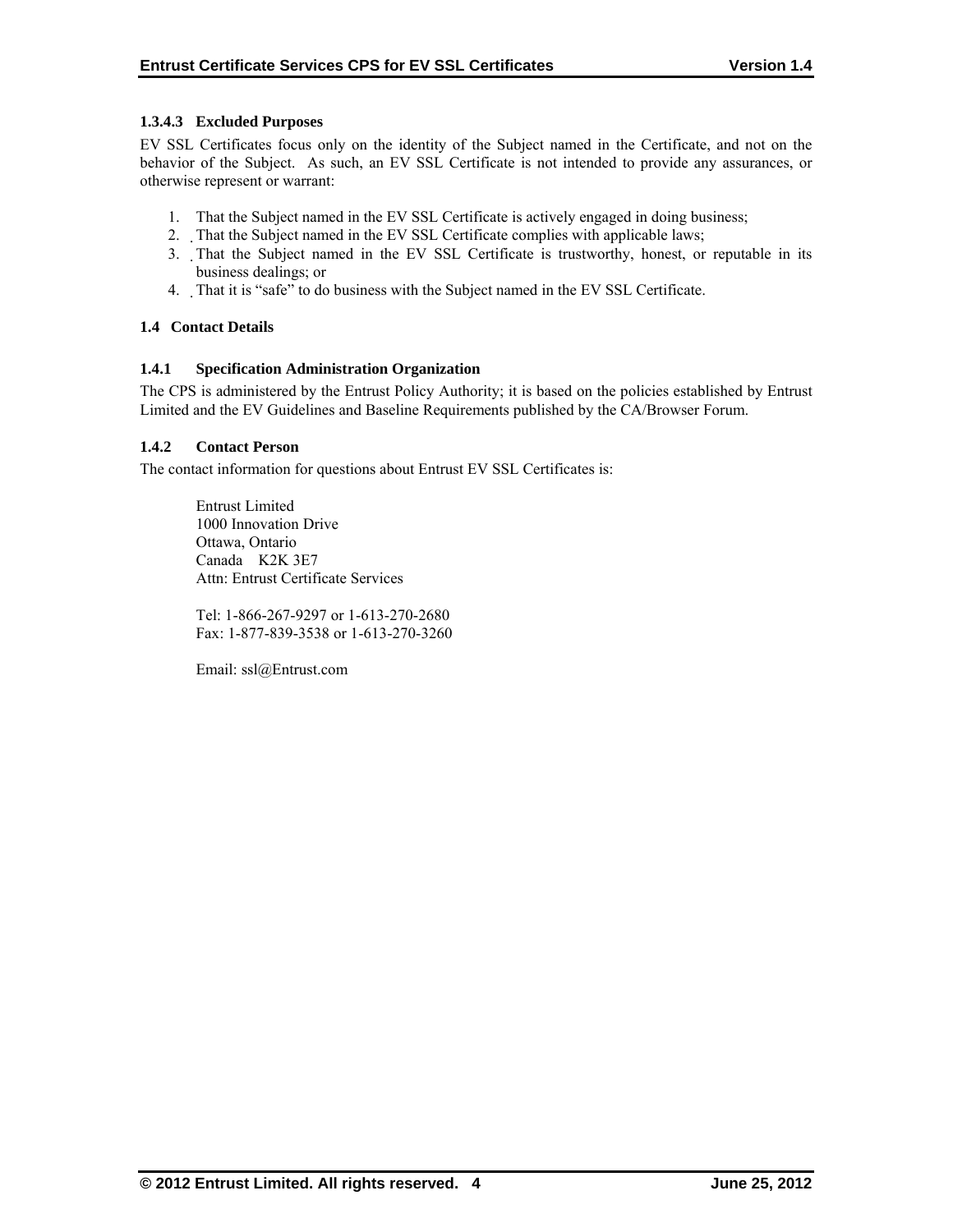# **2. General Provisions**

#### **2.1 Obligations**

## **2.1.1 Certification Authority Obligations**

An Entrust EV SSL Certification Authority shall:

- (i) provide Certification Authority services in accordance with the terms and conditions of the CPS;
- (ii) upon receipt of a request from a Registration Authority operating under such Entrust EV SSL Certification Authority, issue an Entrust EV SSL Certificate in accordance with the terms and conditions of the CPS;
- (iii) make available Entrust EV SSL Certificate revocation information by issuing Entrust EV SSL Certificates and by issuing and making available Entrust EV SSL Certificate CRLs in an Entrust Repository in accordance with the terms and conditions of the CPS;
- (iv) issue and publish Entrust EV SSL Certificate CRLs on a regular schedule in accordance with the terms and conditions of the CPS; and
- (v) upon receipt of a revocation request from a Registration Authority operating under such Entrust EV SSL Certification Authority, revoke the specified Entrust EV SSL Certificate in accordance with the terms and conditions of the CPS.

In operating the Entrust EV SSL Certification Authorities, Entrust may use one or more representatives or agents to perform its obligations under the CPS, any Subscription Agreements, or any Relying Party Agreements, provided that Entrust shall remain responsible for its performance.

# **2.1.2 Registration Authority Obligations**

A Registration Authority operating under an Entrust EV SSL Certification Authority shall:

- (i) receive Entrust EV SSL Certificate Applications in accordance with the terms and conditions of the CPS;
- (ii) perform verification of information submitted by Applicants when applying for Entrust EV SSL Certificates, and if such verification is successful, submit a request to an Entrust EV SSL Certification Authority for the issuance of an Entrust EV SSL Certificate, all in accordance with the terms and conditions of the CPS, which conform to the EV Guidelines published by the CA/Browser Forum;
- (iii) receive and verify requests from Subscribers for the revocation of Entrust EV SSL Certificates, and if the verification of a revocation request is successful, submit a request to an Entrust EV SSL Certification Authority for the revocation of such Entrust EV SSL Certificate, all in accordance with the terms and conditions of the CPS;
- (iv) notify Subscribers, in accordance with the terms and conditions of the CPS, that an Entrust EV SSL Certificate has been issued to them; and
- (v) notify Subscribers, in accordance with the terms and conditions of the CPS that an Entrust EV SSL Certificate issued to them has been revoked or will soon expire.

Entrust may use one or more representatives or agents to perform its obligations in respect of an Entrustoperated Registration Authority under the CPS, any Subscription Agreements, or any Relying Party Agreements, provided that Entrust shall remain responsible for the performance of such representatives or agents under the CPS, any Subscription Agreements, or any Relying Party Agreements. Entrust may appoint independent third parties to act as Registration Authorities under an Entrust EV SSL Certification Authority. Such independent third-party Registration Authorities shall be responsible for their performance under the CPS, any Subscription Agreements, or any Relying Party Agreements. Independent third-party Registration Authorities may use one or more representatives or agents to perform their obligations when acting as a Registration Authority under an Entrust EV SSL Certification Authority.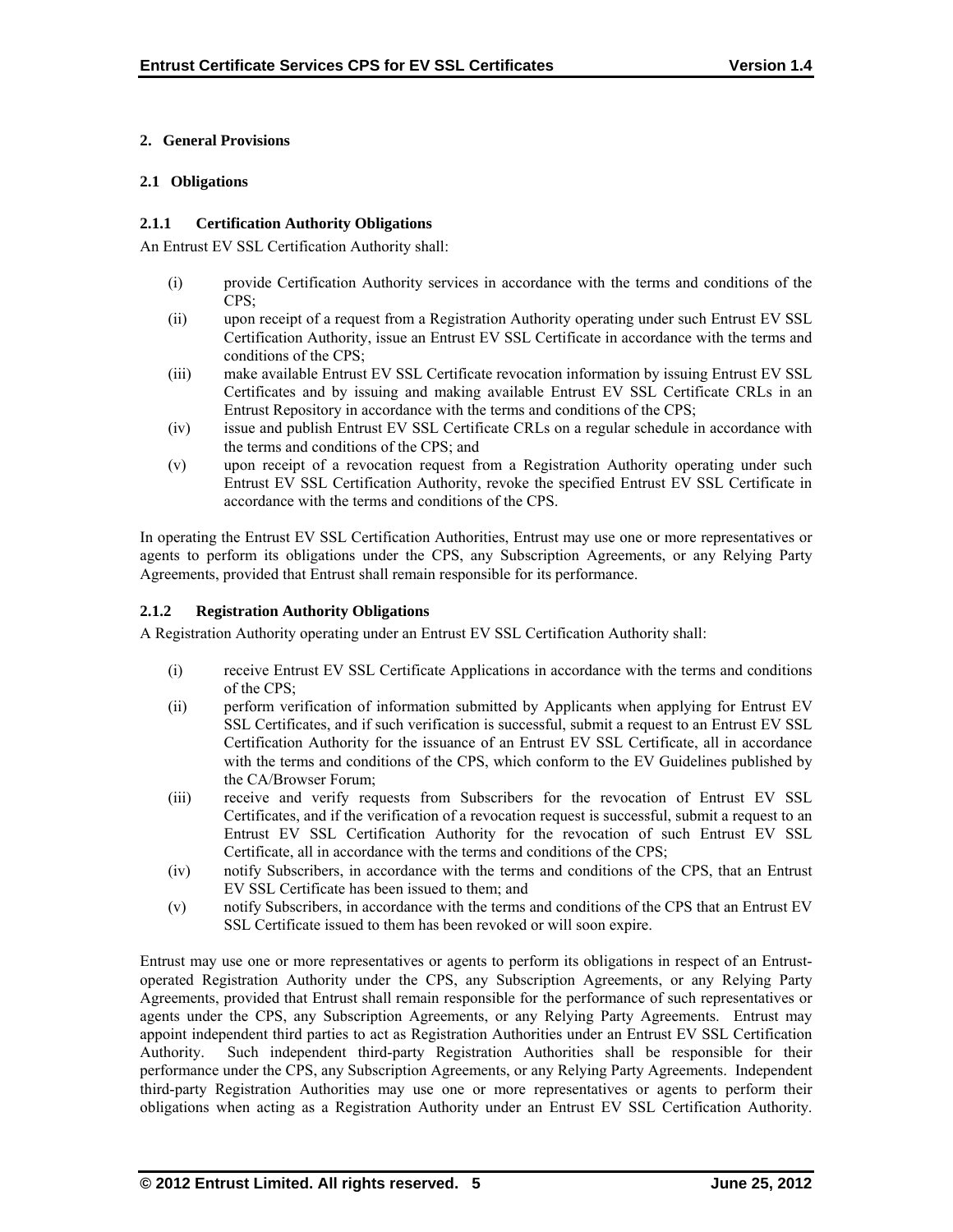Independent third-party Registration Authorities shall remain responsible for the performance of such representatives or agents under the CPS, any Subscription Agreements, or any Relying Party Agreements. Entrust may appoint Resellers and Co-marketers for (i) Entrust EV SSL Certificates, and (ii) services provided in respect to Entrust EV SSL Certificates. Such Resellers and Co-marketers shall be responsible for their performance under the CPS, any Subscription Agreements, or any Relying Party Agreements. Resellers and Co-marketers may use one or more representatives or agents to perform their obligations under the CPS, any Subscription Agreements, or any Relying Party Agreements. Resellers and Comarketers shall remain responsible for the performance of such representatives or agents under the CPS, any Subscription Agreements, or any Relying Party Agreements. Independent third-party Registration Authorities, Resellers, and Co-marketers shall be entitled to receive all of the benefit of all (i) disclaimers of representations, warranties, and conditions, (ii) limitations of liability, (iii) representations and warranties from Applicants, Subscribers, and Relying Parties, and (iv) indemnities from Applicants, Subscribers, and Relying Parties, set forth in this CPS, any Subscription Agreements, and any Relying Party Agreements.

## **2.1.3 Subscriber Obligations**

Subscribers and Applicants shall:

- (i) understand and, if necessary, receive proper education in the use of Public-Key cryptography and Certificates including Entrust EV SSL Certificates;
- (ii) provide, in any communications with Entrust or an independent third-party Registration Authority, correct information with no errors, misrepresentations, or omissions;
- (iii) generate a new, secure, and cryptographically sound Key Pair to be used in association with the Subscriber's Entrust EV SSL Certificate or Applicant's Entrust EV SSL Certificate Application;
- (iv) read and agree to all terms and conditions of the CPS and Subscription Agreement;
- (v) refrain from modifying the contents of an Entrust EV SSL Certificate;
- (vi) use Entrust EV SSL Certificates exclusively for legal and authorized purposes in accordance with the terms and conditions of the CPS and applicable laws;
- (vii) only use an Entrust EV SSL Certificate on behalf of the organization listed as the Subject in such Entrust EV SSL Certificate;
- (viii) keep confidential and properly protect the Subscriber's or Applicant's Private Keys;
- (ix) notify Entrust as soon as reasonably practicable of any change to any information included in the Applicant's Entrust EV SSL Certificate Application or any change in any circumstances that would make the information in the Applicant's Entrust EV SSL Certificate Application misleading or inaccurate;
- (x) notify Entrust as soon as reasonably practicable of any change to any information included in the Subscriber's Entrust EV SSL Certificate or any change in any circumstances that would make the information in the Subscriber's Entrust EV SSL Certificate misleading or inaccurate;
- (xi) immediately cease to use an Entrust EV SSL Certificate if any information included in the Subscriber's Entrust EV SSL Certificate or if a change in circumstances would make the information in the Subscriber's Entrust EV SSL Certificate misleading or inaccurate;
- (xii) notify Entrust immediately of any suspected or actual Compromise of the Subscriber's or Applicant's Private Keys and request the revocation of such Entrust EV SSL Certificate;
- (xiii) immediately cease to use the Subscriber's Entrust EV SSL Certificate upon (a) expiration or revocation of such Entrust EV SSL Certificate, or (b) any suspected or actual Compromise of the Private Key corresponding to the Public Key in such Entrust EV SSL Certificate, and remove such Entrust EV SSL Certificate from the devices and/or software in which it has been installed;
- (xiv) only install the Subscriber's Entrust EV SSL Certificate on one (1) of Subscriber's devices and only use such Entrust EV SSL Certificate in connection with such device unless, otherwise expressly permitted by Entrust in writing;
- (xv) refrain from using the Subscriber's Private Key corresponding to the Public Key in the Subscriber's Entrust EV SSL Certificate to sign other Certificates; and
- (xvi) use the Subscriber's or Applicant's own judgment about whether it is appropriate, given the level of security and trust provided by an Entrust EV SSL Certificate, to use an Entrust EV SSL Certificate in any given circumstance.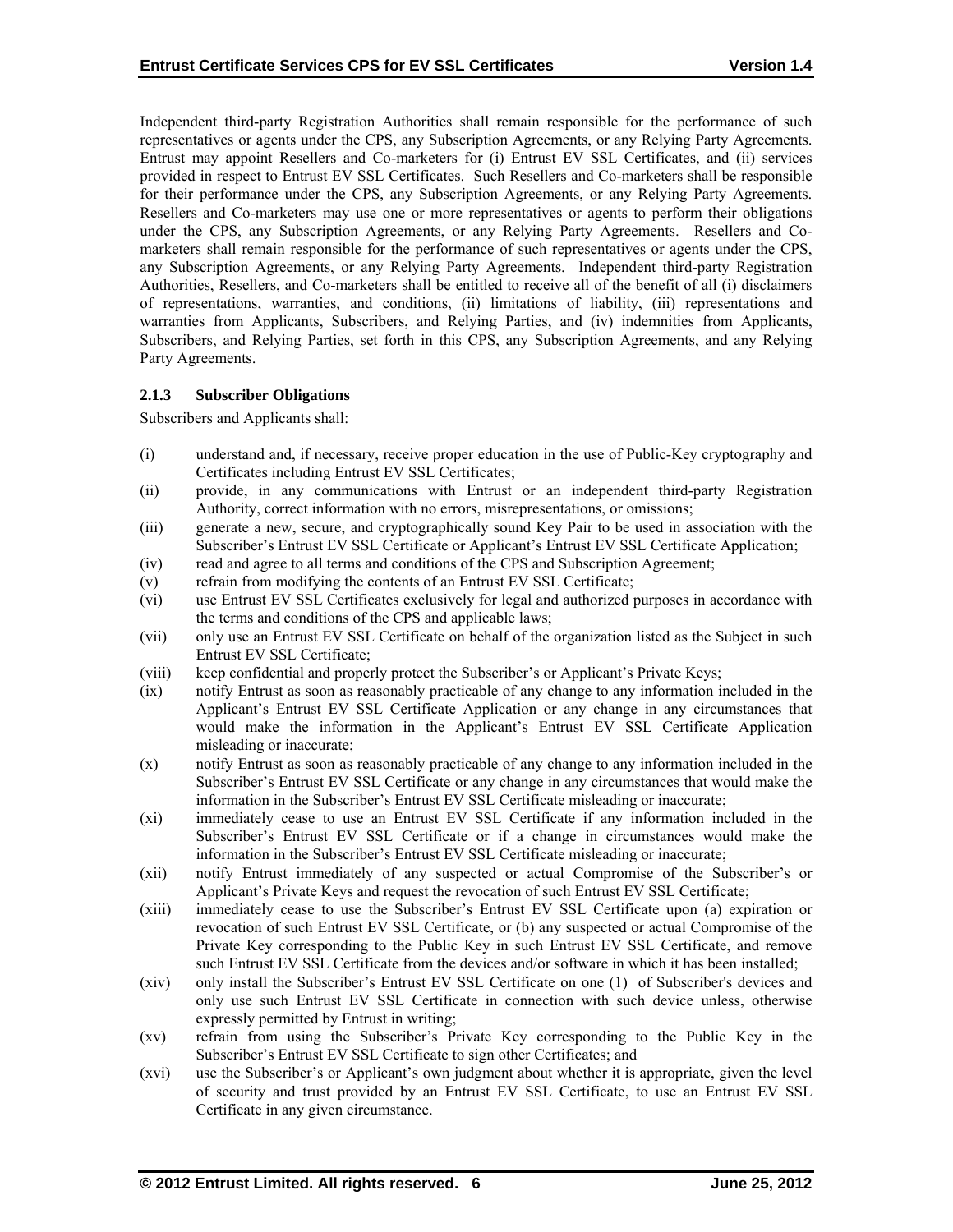Entrust EV SSL Certificates and related information may be subject to export, import, and/or use restrictions. Subscribers shall comply with all laws and regulations applicable to a Subscriber's right to export, import, and/or use Entrust EV SSL Certificates or related information, including, without limitation, all laws and regulations in respect to nuclear, chemical or biological weapons proliferation. Subscribers shall be responsible for procuring all required licenses and permissions for any export, import, and/or use of Entrust EV SSL Certificates or related information. Certain cryptographic techniques, software, hardware, and firmware ("Technology") that may be used in processing or in conjunction with Entrust EV SSL Certificates may be subject to export, import, and/or use restrictions. Subscribers shall comply with all laws and regulations applicable to a Subscriber's right to export, import, and/or use such Technology or related information. Subscribers shall be responsible for procuring all required licenses and permissions for any export, import, and/or use of such Technology or related information.

## **2.1.3.1 Subscriber and Applicant Representations and Warranties**

Subscribers and Applicants represent and warrant to Entrust and to all Certificate Beneficiaries that:

- (i) all information provided, and all representations made, by Subscriber in relation to any Entrust EV SSL Certificates are and will be complete and accurate (and Subscriber will promptly update such information and representations from time to time as necessary to maintain such completeness and accuracy);
- (ii) the Private Key corresponding to the Public Key submitted to Entrust in connection with an Entrust EV SSL Certificate Application was created using sound cryptographic techniques and all measures necessary have been taken to maintain sole control of, keep confidential, and properly protect the Private Key (and any associated access information or device  $-$  e.g., password or token) at all times;
- (iii) any information provided to Entrust or to any independent third-party Registration Authorities in connection with an Entrust EV SSL Certificate Application does not infringe, misappropriate, dilute, unfairly compete with, or otherwise violate the intellectual property, or other rights of any person, entity, or organization in any jurisdiction;
- (iv) the Entrust EV SSL Certificate(s) shall not be installed or used until it has reviewed and verified the accuracy of the data in each Entrust EV SSL Certificate;
- (v) the Entrust EV SSL Certificate shall be installed only on the server accessible at the domain name listed on the Entrust EV SSL Certificate, and will only be used in compliance with all applicable laws, solely for authorized company business, and solely in accordance with the Subscription Agreement and the CPS;
- (vi) Entrust shall be immediately notified if any information included in the Entrust EV SSL Certificate Application changes or if a change in circumstances would make the information in the Entrust EV SSL Certificate Application misleading or inaccurate;
- (vii) all use of the Entrust EV SSL Certificate and its associated Private Key shall cease immediately, and the Subscriber shall promptly notify Entrust and request the revocation of the Entrust EV SSL Certificate, if (1) any information included in the Entrust EV SSL Certificate changes, is or becomes incorrect or inaccurate, or if a change in circumstances would make the information in the Entrust EV SSL Certificate incorrect, misleading or inaccurate; or (2) there is any actual or suspected misuse or compromise of the Private Key associated with the Public Key in the Entrust EV SSL Certificate;
- (viii) all use of the (1) Entrust EV SSL Certificate and (2) Private Key associated with the Public Key in such Entrust EV SSL Certificate shall cease upon expiration or revocation of such Entrust EV SSL Certificate, and such Entrust EV SSL Certificate shall be removed from the devices and/or software in which it has been installed;
- (ix) the Entrust EV SSL Certificates will not be used for any hazardous or unlawful (including tortious) activities;
- (x) the subject named in the Entrust EV SSL Certificate corresponds to the Subscriber, and that it legally exists as a valid entity in the Jurisdiction of Incorporation or Registration specified in the Entrust EV SSL Certificates; and
- (xi) the Subscriber has the exclusive right to use the domain name listed in the Entrust EV SSL Certificate; and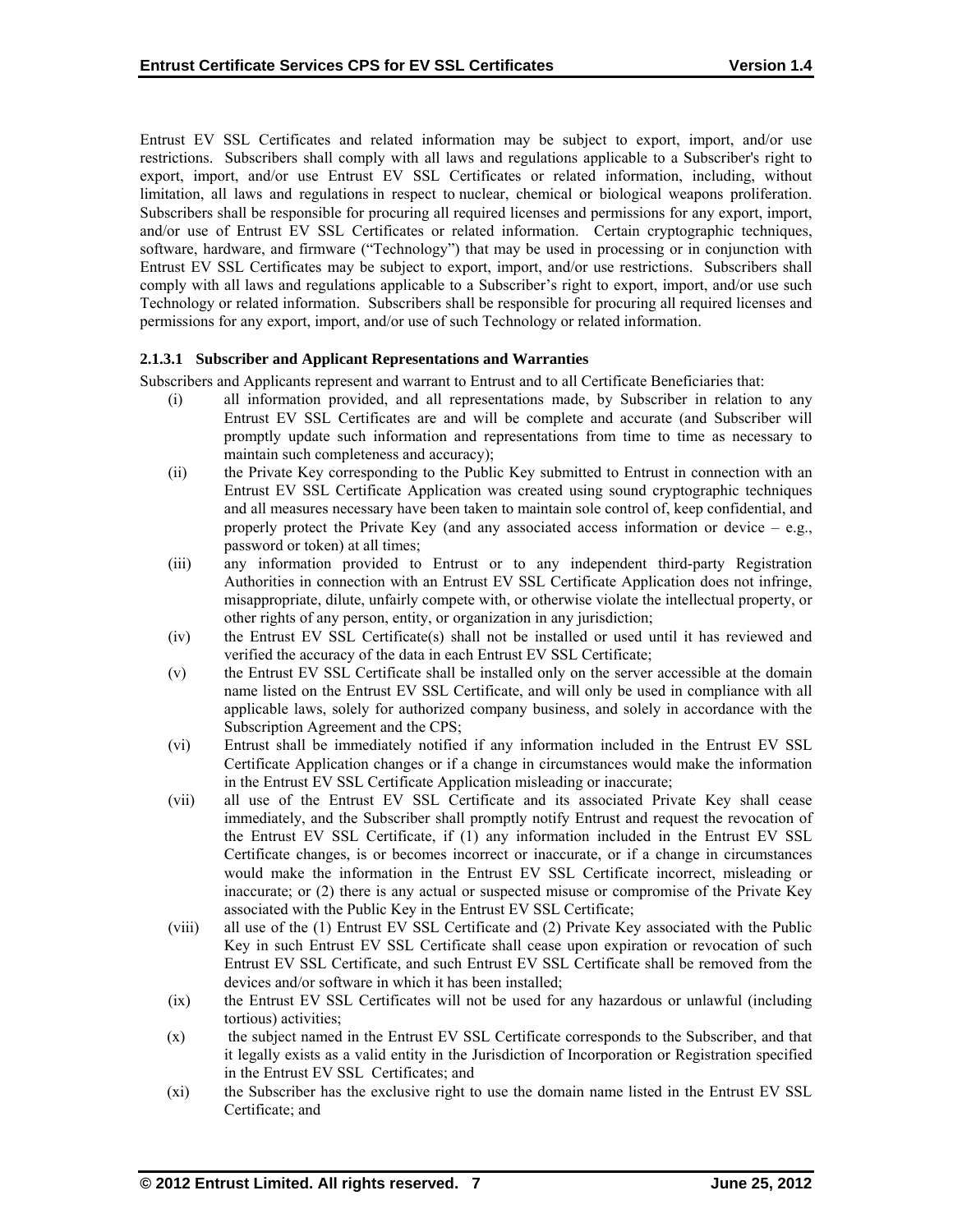(xii) the Certificate will not be used to digitally sign hostile code, including spyware or other malicious software (malware), downloaded without user consent.

#### **2.1.3.2 Subscriber Notice Requirements**

No stipulation

## **2.1.4 Relying Party Obligations**

Relying Parties shall:

- (i) understand and, if necessary, receive proper education in the use of Public-Key cryptography and Certificates including Entrust EV SSL Certificates;
- (ii) read and agree to all terms and conditions of the CPS and the Relying Party Agreement;
- (iii) verify Entrust EV SSL Certificates, including use of CRLs, in accordance with the certification path validation procedure specified in ITU-T Rec. X.509:2005 | ISO/IEC 9594-8 (2005), taking into account any critical extensions and approved technical corrigenda as appropriate;
- (iv) trust and make use of an Entrust EV SSL Certificate only if the Entrust EV SSL Certificate has not expired or been revoked and if a proper chain of trust can be established to a trustworthy root; and
- (v) make their own judgment and rely on an Entrust EV SSL Certificate only if such reliance is reasonable in the circumstances, including determining whether such reliance is reasonable given the nature of the security and trust provided by an Entrust EV SSL Certificate and the value of any transaction that may involve the use of an Entrust EV SSL Certificate.

Entrust EV SSL Certificates and related information may be subject to export, import, and/or use restrictions. Relying Parties shall comply with all laws and regulations applicable to a Relying Party's right to use Entrust EV SSL Certificates and/or related information, including, without limitation, all laws and regulations in respect to nuclear, chemical or biological weapons proliferation. Relying Parties shall be responsible for procuring all required licenses and permissions for any export, import, and/or use of Entrust EV SSL Certificates and/or related information. Certain cryptographic techniques, software, hardware, and firmware ("Technology") that may be used in processing or in conjunction with Entrust EV SSL Certificates may be subject to export, import, and/or use restrictions. Relying Parties shall comply with all laws and regulations applicable to a Relying Party's right to export, import, and/or use such Technology or related information. Relying Parties shall be responsible for procuring all required licenses and permissions for any export, import, and/or use of such Technology or related information.

#### **2.1.4.1 Relying Party Representations and Warranties**

Relying Parties represent and warrant to Entrust that:

- (i) the Relying Party shall properly validate an Entrust EV SSL Certificate before making a determination about whether to rely on such Entrust EV SSL Certificate, including confirmation that the Entrust EV SSL Certificate has not expired or been revoked and that a proper chain of trust can be established to a trustworthy root;
- (ii) the Relying Party shall not rely on a revoked or expired Entrust EV SSL Certificate;
- (iii) the Relying Party shall not rely on an Entrust EV SSL Certificate that cannot be validated back to a trustworthy root;
- (iv) the Relying Party shall exercise its own judgment in determining whether it is reasonable under the circumstances to rely on an Entrust EV SSL Certificate, including determining whether such reliance is reasonable given the nature of the security and trust provided by an Entrust EV SSL Certificate and the value of any transaction that may involve the use of an Entrust EV SSL Certificate; and
- (v) the Relying Party shall not use an Entrust EV SSL Certificate for any hazardous or unlawful (including tortious) activities.

# **2.1.5 Repository Obligations**

An Entrust Repository shall: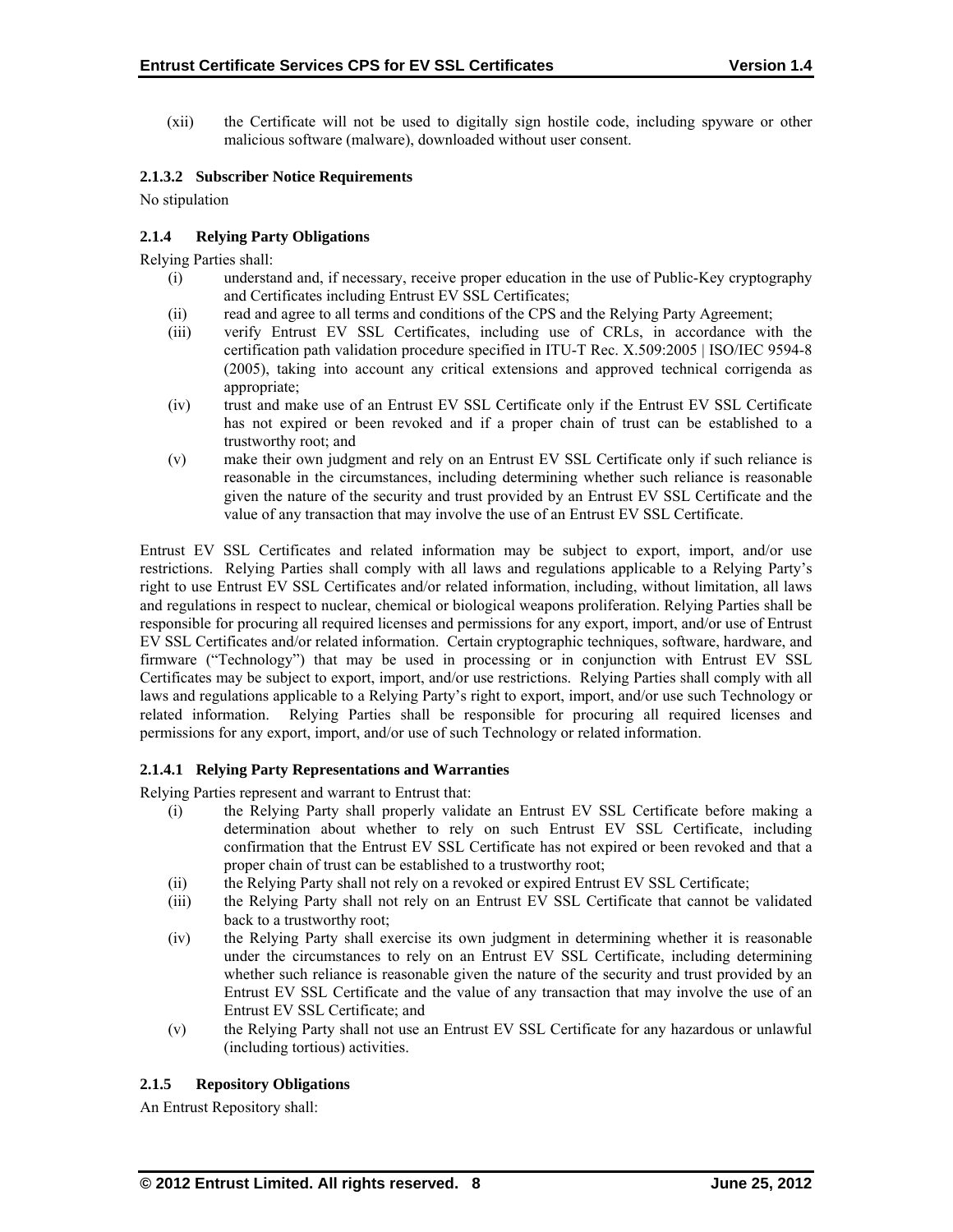- (i) make available, in accordance with the terms and conditions of the CPS, Entrust EV SSL Certificate revocation information published by an Entrust EV SSL Certification Authority; and
- (ii) make available a copy of the CPS and other information related to the products and services provided by Entrust EV SSL Certification Authorities and any Registration Authorities operating under the Entrust EV SSL Certification Authorities.

## **2.2 Liability**

**THE MAXIMUM CUMULATIVE LIABILITY OF ENTRUST, ANY INDEPENDENT THIRD-PARTY REGISTRATION AUTHORITIES OPERATING UNDER AN ENTRUST EV SSL CERTIFICATION AUTHORITY, RESELLERS, CO-MARKETERS OR ANY SUBCONTRACTORS, DISTRIBUTORS, AGENTS, SUPPLIERS, EMPLOYEES OR DIRECTORS OF ANY OF THE FOREGOING TO ANY APPLICANTS, SUBSCRIBERS, RELYING PARTIES OR ANY OTHER PERSONS, ENTITIES, OR ORGANIZATIONS FOR ANY LOSSES, COSTS, EXPENSES, LIABILITIES, DAMAGES, CLAIMS, OR SETTLEMENT AMOUNTS ARISING OUT OF OR RELATING TO USE OF AN ENTRUST EV SSL CERTIFICATE OR ANY SERVICES PROVIDED IN RESPECT TO ANY ENTRUST EV SSL CERTIFICATES IS LIMITED BY THIS CPS. THIS CPS ALSO CONTAINS LIMITED WARRANTIES, LIMITATIONS ON LIABILITY, AND DISCLAIMERS OF REPRESENTATIONS, WARRANTIES AND CONDITIONS.** 

## **2.2.1 CA Liability**

## **2.2.1.1 Warranties and Limitations on Warranties**

Entrust makes the following limited warranties with respect to the operation of Entrust EV SSL Certification Authorities:

- (i) Entrust EV SSL Certification Authorities shall provide Repository services consistent with the practices and procedures set forth in this CPS;
- (ii) Entrust EV SSL Certification Authorities shall perform Entrust EV SSL Certificate issuance consistent with the procedures set forth in this CPS which conform to the EV Guidelines published by the CA/Browser Forum; and
- (iii) Entrust EV SSL Certification Authorities shall provide revocation services consistent with the procedures set forth in this CPS.

Notwithstanding the foregoing, in no event does Entrust, any independent third-party Registration Authority operating under an Entrust EV SSL Certification Authority, or any Resellers, Co-marketers, or any subcontractors, distributors, agents, suppliers, employees, or directors of any of the foregoing make any representations, or provide any warranties, or conditions to any Applicants, Subscribers, Relying Parties, or any other persons, entities, or organizations with respect to (i) the techniques used in the generation and storage of the Private Key corresponding to the Public Key in an Entrust EV SSL Certificate, including, whether such Private Key has been Compromised or was generated using sound cryptographic techniques, (ii) the reliability of any cryptographic techniques or methods used in conducting any act, transaction, or process involving or utilizing an Entrust EV SSL Certificate, (iii) any software whatsoever, or (iv) non-repudiation of any Entrust EV SSL Certificate or any transaction facilitated through the use of an Entrust EV SSL Certificate, since such determination is a matter of applicable law.

Applicants, Subscribers, and Relying Parties acknowledge and agree that operations in relation to Entrust EV SSL Certificates and Entrust EV SSL Certificate Applications are dependent on the transmission of information over communication infrastructures such as, without limitation, the Internet, telephone and telecommunications lines and networks, servers, firewalls, proxies, routers, switches, and bridges ("Telecommunication Equipment") and that this Telecommunication Equipment is not under the control of Entrust or any independent third-party Registration Authority operating under an Entrust EV SSL Certification Authority, or any Resellers, Co-marketers, or any subcontractors, distributors, agents, suppliers, employees, or directors of any of the foregoing. Neither Entrust nor any independent third-party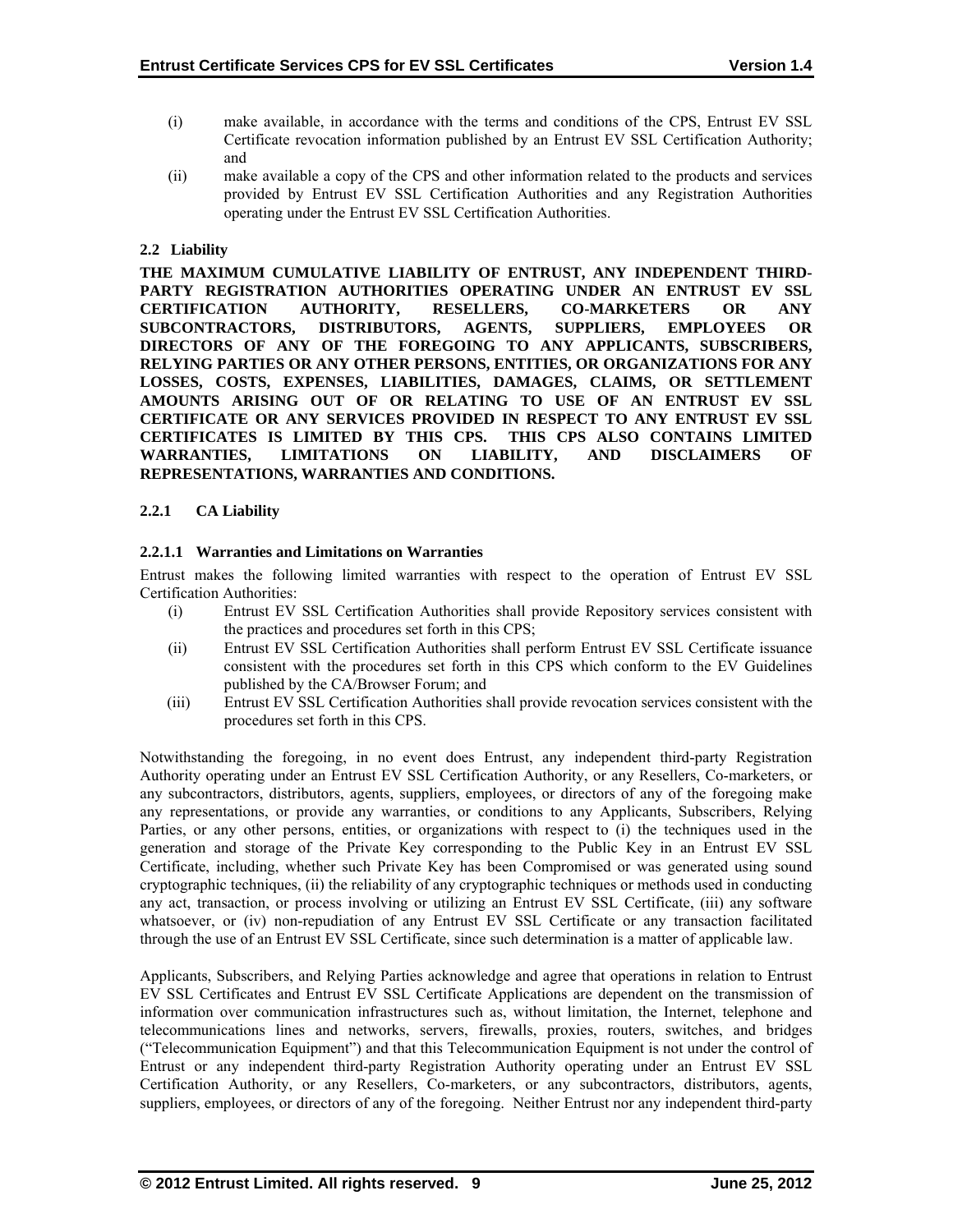Registration Authority operating under an Entrust EV SSL Certification Authority, or any Resellers, Comarketers, or any subcontractors, distributors, agents, suppliers, employees, or directors of any of the foregoing shall be liable for any error, failure, delay, interruption, defect, or corruption in relation to an Entrust EV SSL Certificate, an Entrust EV SSL CRL, Entrust EV SSL OCSP message, or an Entrust EV SSL Certificate Application to the extent that such error, failure, delay, interruption, defect, or corruption is caused by such Telecommunication Equipment.

#### **2.2.1.2 Disclaimers**

**EXCEPT AS SPECIFICALLY PROVIDED IN §2.2.1.1, NEITHER ENTRUST NOR ANY INDEPENDENT THIRD-PARTY REGISTRATION AUTHORITY OPERATING UNDER AN ENTRUST EV SSL CERTIFICATION AUTHORITY, NOR ANY RESELLERS, CO-MARKETERS, OR ANY SUBCONTRACTORS, DISTRIBUTORS, AGENTS, SUPPLIERS, EMPLOYEES, OR DIRECTORS OF ANY OF THE FOREGOING MAKE ANY REPRESENTATIONS OR GIVE ANY WARRANTIES OR CONDITIONS, WHETHER EXPRESS, IMPLIED, STATUTORY, BY USAGE OF TRADE, OR OTHERWISE, AND ENTRUST AND ALL INDEPENDENT THIRD-PARTY REGISTRATION AUTHORITIES OPERATING UNDER AN ENTRUST EV SSL CERTIFICATION AUTHORITY, AND ALL RESELLERS, CO-MARKETERS, AND ALL SUBCONTRACTORS, DISTRIBUTORS, AGENTS, SUPPLIERS, EMPLOYEES, AND DIRECTORS OF ANY OF THE FOREGOING SPECIFICALLY DISCLAIM ANY AND ALL REPRESENTATIONS, WARRANTIES, AND CONDITIONS OF MERCHANTABILITY, NON-INFRINGEMENT, TITLE, SATISFACTORY QUALITY, AND/OR FITNESS FOR A PARTICULAR PURPOSE.** 

## **2.2.1.3 Loss Limitations**

**IN NO EVENT SHALL THE TOTAL CUMULATIVE LIABILITY OF ENTRUST, ANY INDEPENDENT THIRD-PARTY REGISTRATION AUTHORITY OPERATING UNDER AN ENTRUST EV SSL CERTIFICATION AUTHORITY, ANY RESELLERS, OR CO-MARKETERS, OR ANY SUBCONTRACTORS, DISTRIBUTORS, AGENTS, SUPPLIERS, EMPLOYEES, OR DIRECTORS OF ANY OF THE FOREGOING TO ANY APPLICANT, SUBSCRIBER, RELYING PARTY OR ANY OTHER PERSON, ENTITY, OR ORGANIZATION ARISING OUT OF OR RELATING TO ANY ENTRUST EV SSL CERTIFICATE OR ANY SERVICES PROVIDED IN RESPECT TO ENTRUST EV SSL CERTIFICATES, INCLUDING ANY USE OR RELIANCE ON ANY ENTRUST EV SSL CERTIFICATE, EXCEED THE GREATER OF (1) TEN THOUSAND UNITED STATES DOLLARS (\$10,000.00 U.S.); AND (2) TEN TIMES THE FEES PAID BY THE APPLICABLE SUBSCRIBER TO ENTRUST DURING THE TWELVE MONTHS PRIOR TO THE INITIATION OF THE CLAIM TO A MAXIMUM OF ONE MILLION DOLLARS (\$1,000,000) (SUCH GREATER NUMBER REFERRED TO AS THE "CUMULATIVE DAMAGE CAP"). THE FOREGOING LIMITATIONS SHALL APPLY TO ANY LIABILITY WHETHER BASED IN CONTRACT (INCLUDING FUNDAMENTAL BREACH), TORT (INCLUDING NEGLIGENCE), LEGISLATION OR ANY OTHER THEORY OF LIABILITY, INCLUDING ANY DIRECT, INDIRECT, SPECIAL, STATUTORY, PUNITIVE, EXEMPLARY, CONSEQUENTIAL, RELIANCE, OR INCIDENTAL DAMAGES.** 

**IN NO EVENT SHALL ENTRUST OR ANY INDEPENDENT THIRD-PARTY REGISTRATION AUTHORITY OPERATING UNDER AN ENTRUST EV SSL CERTIFICATION AUTHORITY, OR ANY RESELLERS, CO-MARKETERS, OR ANY SUBCONTRACTORS, DISTRIBUTORS, AGENTS, SUPPLIERS, EMPLOYEES, OR DIRECTORS OF ANY OF THE FOREGOING BE LIABLE FOR ANY INCIDENTAL, SPECIAL, STATUTORY, PUNITIVE, EXEMPLARY, INDIRECT, RELIANCE, OR CONSEQUENTIAL DAMAGES (INCLUDING, WITHOUT LIMITATION, DAMAGES FOR LOSS OF BUSINESS, LOSS OF BUSINESS OPPORTUNITIES, LOSS OF GOODWILL, LOSS OF PROFITS, BUSINESS INTERRUPTION, LOSS OF DATA, LOST SAVINGS OR OTHER SIMILAR PECUNIARY LOSS) WHETHER ARISING FROM CONTRACT (INCLUDING FUNDAMENTAL BREACH), TORT (INCLUDING NEGLIGENCE), LEGISLATION OR ANY OTHER THEORY OF LIABILITY.**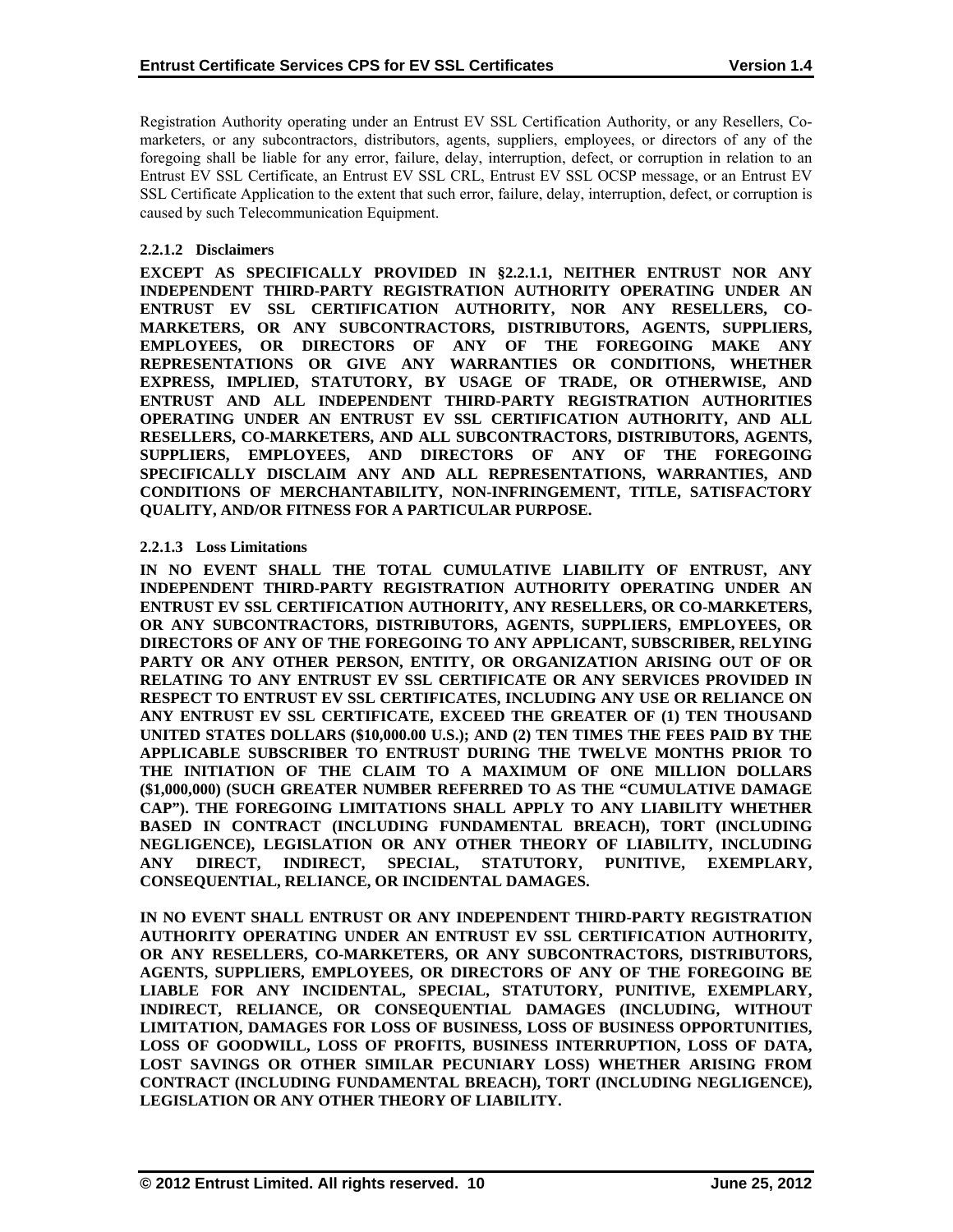**THE FOREGOING LIMITATIONS SHALL APPLY NOTWITHSTANDING THE FAILURE OF ESSENTIAL PURPOSE OF ANY LIMITED REMEDY STATED HEREIN AND EVEN IF ENTRUST OR ANY INDEPENDENT THIRD-PARTY REGISTRATION AUTHORITY OPERATING UNDER AN ENTRUST EV SSL CERTIFICATION AUTHORITY, OR ANY RESELLERS, CO-MARKETERS, OR ANY SUBCONTRACTORS, DISTRIBUTORS, AGENTS, SUPPLIERS, EMPLOYEES, OR DIRECTORS OF ANY OF THE FOREGOING HAVE BEEN ADVISED OF THE POSSIBILITY OF THOSE DAMAGES.** 

**SOME JURISDICTIONS DO NOT ALLOW THE EXCLUSION OR LIMITATION OF LIABILITY FOR CONSEQUENTIAL OR INCIDENTAL DAMAGES, SO THESE LIMITATIONS SET FORTH ABOVE MAY NOT APPLY TO CERTAIN APPLICANTS, SUBSCRIBERS,**  RELYING PARTIES, OR OTHER PERSONS, ENTITIES, OR ORGANIZATIONS. **DISCLAIMERS OF REPRESENTATIONS, WARRANTIES, AND CONDITIONS AND THE LIMITATIONS OF LIABILITY IN THIS CPS CONSTITUTE AN ESSENTIAL PART OF THE CPS, ANY SUBSCRIPTION AGREEMENTS, AND ANY RELYING PARTY AGREEMENTS. ALL APPLICANTS, SUBSCRIBERS, RELYING PARTIES, AND OTHER PERSONS, ENTITIES, AND ORGANIZATIONS ACKNOWLEDGE THAT BUT FOR THESE DISCLAIMERS OF REPRESENTATIONS, WARRANTIES, AND CONDITIONS AND LIMITATIONS OF LIABILITY, ENTRUST WOULD NOT ISSUE ENTRUST EV SSL CERTIFICATES TO SUBSCRIBERS AND NEITHER ENTRUST NOR ANY INDEPENDENT THIRD-PARTY REGISTRATION AUTHORITIES OPERATING UNDER AN ENTRUST EV SSL CERTIFICATION AUTHORITY, NOR ANY RESELLERS, CO-MARKETERS, OR ANY SUBCONTRACTORS, DISTRIBUTORS, AGENTS, SUPPLIERS, EMPLOYEES, OR DIRECTORS OF ANY OF THE FOREGOING WOULD PROVIDE SERVICES IN RESPECT TO ENTRUST EV SSL CERTIFICATES AND THAT THESE PROVISIONS PROVIDE FOR A REASONABLE ALLOCATION OF RISK.** 

# **2.2.1.4 Other Exclusions**

Without limitation, neither Entrust nor any independent third-party Registration Authorities operating under an Entrust EV SSL Certification Authority, nor any Resellers or Co-marketers, or any subcontractors, distributors, agents, suppliers, employees, or directors of any of the foregoing shall be liable to any Applicants, Subscribers, Relying Parties or any other person, entity, or organization for any losses, costs, expenses, liabilities, damages, claims, or settlement amounts arising out of or relating to use of an Entrust EV SSL Certificate or any services provided in respect to an Entrust EV SSL Certificate if:

- (i) the Entrust EV SSL Certificate was issued as a result of errors, misrepresentations, or other acts or omissions of a Subscriber or of any other person, entity, or organization;
- (ii) the Entrust EV SSL Certificate has expired or has been revoked;
- (iii) the Entrust EV SSL Certificate has been modified or otherwise altered;
- (iv) the Subscriber failed to stop using an Entrust EV SSL Certificate after the information contain in such Entrust EV SSL Certificate changed or after circumstances changed so that the information contained in such Entrust EV SSL Certificate became misleading or inaccurate;
- (v) a Subscriber breached the CPS or the Subscriber's Subscription Agreement, or a Relying Party breached the CPS or the Relying Party's Relying Party Agreement;
- (vi) the Private Key associated with the Entrust EV SSL Certificate has been Compromised; or
- (vii) the Entrust EV SSL Certificate is used other than as permitted by the CPS or is used in contravention of applicable law.

In no event shall Entrust or any independent third-party Registration Authority operating under an Entrust EV SSL Certification Authority, or any Resellers, Co-marketers, or any subcontractors, distributors, agents, suppliers, employees, or directors of any of the foregoing be liable to any Applicant, Subscriber, or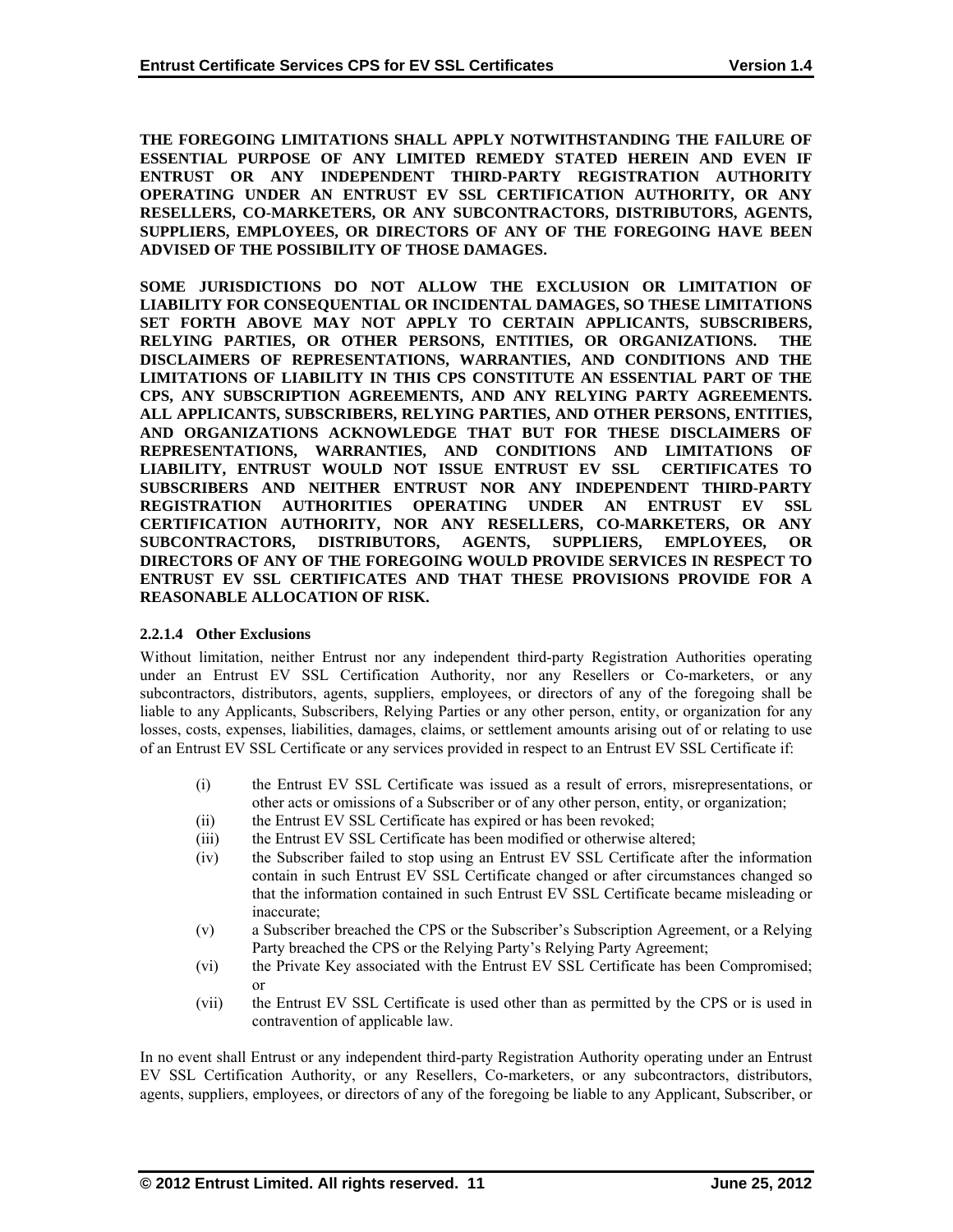any other person, entity, or organization for any losses, costs, liabilities, expenses, damages, claims, or settlement amounts arising out of or relating to the refusal by Entrust or any independent third-party Registration Authority operating under an Entrust EV SSL Certification Authority, or any Resellers, Comarketers, or any subcontractors, distributors, agents, suppliers, employees, or directors of any of the foregoing to issue or request the issuance of an Entrust EV SSL Certificate. In no event shall Entrust or any independent third-party Registration Authority operating under an Entrust EV SSL Certification Authority, or any Resellers, Co-marketers, or any subcontractors, distributors, agents, suppliers, employees, or directors of any of the foregoing be liable to any Applicant, Subscriber, or any other person, entity, or organization for any losses, costs, liabilities, expenses, damages, claims, or settlement amounts arising out of or relating to any delay by Entrust or any independent third-party Registration Authority operating under an Entrust EV SSL Certification Authority, or any Resellers, Co-marketers, or any subcontractors, distributors, agents, suppliers, employees, or directors of any of the foregoing, in issuing or in requesting the issuance of an Entrust EV SSL Certificate.

In no event shall Entrust or any independent third-party Registration Authority operating under an Entrust EV SSL Certification Authority, or any Resellers, Co-marketers, or any subcontractors, distributors, agents, suppliers, employees, or directors of any of the foregoing be liable to any Subscriber, Relying Party, or any other person, entity, or organization for any losses, costs, expenses, liabilities, damages, claims, or settlement amounts arising out of or relating to any proceeding or allegation that an Entrust EV SSL Certificate or any information contained in an Entrust EV SSL Certificate infringes, misappropriates, dilutes, unfairly competes with, or otherwise violates any patent, trademark, copyright, trade secret, or any other intellectual property right or other right of any person, entity, or organization in any jurisdiction.

## **2.2.1.5 Hazardous Activities**

Entrust EV SSL Certificates and the services provided by Entrust in respect to Entrust EV SSL Certificates are not designed, manufactured, or intended for use in or in conjunction with hazardous activities or uses requiring fail-safe performance, including the operation of nuclear facilities, aircraft navigation or communications systems, air traffic control, medical devices or direct life support machines. Entrust and any independent third-party Registration Authority operating under an Entrust EV SSL Certification Authority, and any Resellers, Co-marketers, and any subcontractors, distributors, agents, suppliers, employees, or directors of any of the foregoing specifically disclaim any and all representations, warranties, and conditions with respect to such uses, whether express, implied, statutory, by usage of trade, or otherwise.

# **2.2.2 RA Liability**

The same liability provisions that apply in §2.2.1 with respect to Entrust EV SSL Certification Authorities shall apply with respect to Entrust-operated Registration Authorities and independent third-party Registration Authorities operating under Entrust EV SSL Certification Authorities and all Resellers, Comarketers and all subcontractors, distributors, agents, suppliers, employees, and directors of any of the foregoing.

#### **2.3 Financial Responsibility**

Subscribers and Relying Parties shall be responsible for the financial consequences to such Subscribers, Relying Parties, and to any other persons, entities, or organizations for any transactions in which such Subscribers or Relying Parties participate and which use Entrust EV SSL Certificates or any services provided in respect to Entrust EV SSL Certificates. Entrust makes no representations and gives no warranties or conditions regarding the financial efficacy of any transaction completed utilizing an Entrust EV SSL Certificate or any services provided in respect to Entrust EV SSL Certificates and neither Entrust nor any independent third-party Registration Authority operating under an Entrust EV SSL Certification Authority, nor any Resellers, Co-marketers, nor any subcontractors, distributors, agents, suppliers, employees, or directors of any of the foregoing shall have any liability except as explicitly set forth herein in respect to the use of or reliance on an Entrust EV SSL Certificate or any services provided in respect to Entrust EV SSL Certificates.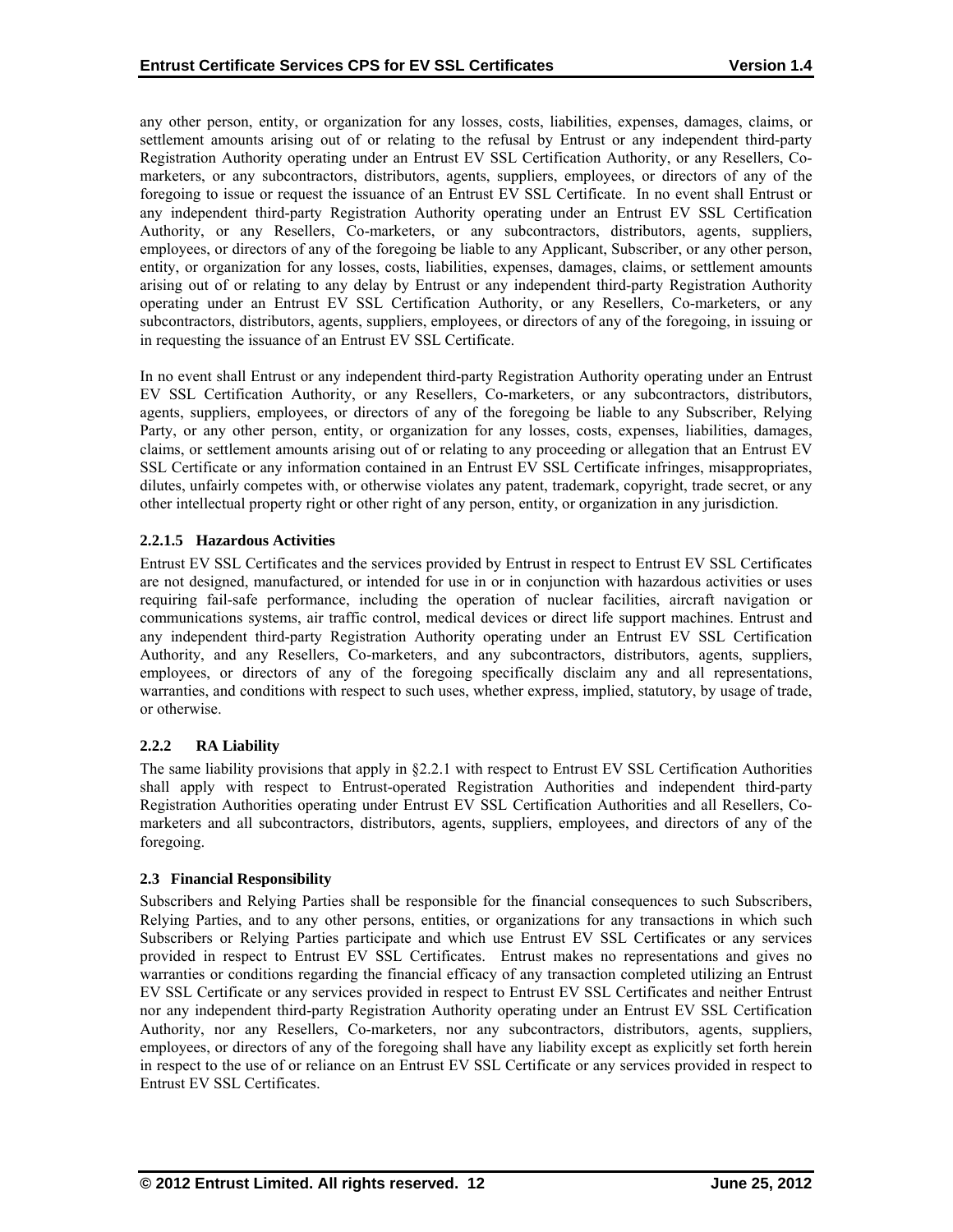# **2.3.1 Indemnification by Relying Parties**

RELYING PARTIES SHALL INDEMNIFY AND HOLD ENTRUST AND ALL INDEPENDENT THIRD-PARTY REGISTRATION AUTHORITIES OPERATING UNDER AN ENTRUST EV SSL CERTIFICATION AUTHORITY, AND ALL RESELLERS, CO-MARKETERS, AND ALL SUBCONTRACTORS, DISTRIBUTORS, AGENTS, SUPPLIERS, EMPLOYEES, AND DIRECTORS OF ANY OF THE FOREGOING (COLLECTIVELY, THE "INDEMNIFIED PARTIES") HARMLESS FROM AND AGAINST ANY AND ALL LIABILITIES, LOSSES, COSTS, EXPENSES, DAMAGES, CLAIMS, AND SETTLEMENT AMOUNTS (INCLUDING REASONABLE ATTORNEY'S FEES, COURT COSTS, AND EXPERT'S FEES) ARISING OUT OF OR RELATING TO ANY USE OR RELIANCE BY A RELYING PARTY ON ANY ENTRUST EV SSL CERTIFICATE OR ANY SERVICE PROVIDED IN RESPECT TO ENTRUST EV SSL CERTIFICATES, INCLUDING (I) LACK OF PROPER VALIDATION OF AN ENTRUST EV SSL CERTIFICATE BY A RELYING PARTY, (II) RELIANCE BY THE RELYING PARTY ON AN EXPIRED OR REVOKED ENTRUST EV SSL CERTIFICATE, (III) USE OF AN ENTRUST EV SSL CERTIFICATE OTHER THAN AS PERMITTED BY THE CPS, THE SUBSCRIPTION AGREEMENT, ANY RELYING PARTY AGREEMENT, AND APPLICABLE LAW, (IV) FAILURE BY A RELYING PARTY TO EXERCISE REASONABLE JUDGMENT IN THE CIRCUMSTANCES IN RELYING ON AN ENTRUST EV SSL CERTIFICATE, OR (V) ANY CLAIM OR ALLEGATION THAT THE RELIANCE BY A RELYING PARTY ON AN ENTRUST EV SSL CERTIFICATE OR THE INFORMATION CONTAINED IN AN ENTRUST EV SSL CERTIFICATE INFRINGES, MISAPPROPRIATES, DILUTES, UNFAIRLY COMPETES WITH, OR OTHERWISE VIOLATES THE RIGHTS INCLUDING INTELLECTUAL PROPERTY RIGHTS OR ANY OTHER RIGHTS OF ANYONE IN ANY JURISDICTION. NOTWITHSTANDING THE FOREGOING, RELYING PARTIES SHALL NOT BE OBLIGATED TO PROVIDE ANY INDEMNIFICATION TO AN INDEMNIFIED PARTY IN RESPECT TO ANY LIABILITIES, LOSSES, COSTS, EXPENSES, DAMAGES, CLAIMS, AND SETTLEMENT AMOUNTS (INCLUDING REASONABLE ATTORNEY'S FEES, COURT COSTS AND EXPERT'S FEES) TO THE EXTENT THAT SUCH LIABILITIES, LOSSES, COSTS, EXPENSES, DAMAGES, CLAIMS, AND SETTLEMENT AMOUNTS (INCLUDING REASONABLE ATTORNEY'S FEES, COURT COSTS, AND EXPERT'S FEES) ARISE OUT OF OR RELATE TO ANY WILLFUL MISCONDUCT BY SUCH INDEMNIFIED PARTY.

# **2.3.1.1 Indemnification by Subscribers**

SUBSCRIBERS SHALL INDEMNIFY AND HOLD ENTRUST AND ALL INDEPENDENT THIRD-PARTY REGISTRATION AUTHORITIES OPERATING UNDER AN ENTRUST EV SSL CERTIFICATION AUTHORITY, AND ALL RESELLERS, CO-MARKETERS, AND ALL SUBCONTRACTORS, DISTRIBUTORS, AGENTS, SUPPLIERS, EMPLOYEES, OR DIRECTORS OF ANY OF THE FOREGOING (COLLECTIVELY, THE "INDEMNIFIED PARTIES") HARMLESS FROM AND AGAINST ANY AND ALL LIABILITIES, LOSSES, COSTS, EXPENSES, DAMAGES, CLAIMS, AND SETTLEMENT AMOUNTS (INCLUDING REASONABLE ATTORNEY'S FEES, COURT COSTS, AND EXPERT'S FEES) ARISING OUT OF OR RELATING TO ANY RELIANCE BY A RELYING PARTY ON ANY ENTRUST EV SSL CERTIFICATE OR ANY SERVICE PROVIDED IN RESPECT TO ENTRUST EV SSL CERTIFICATES, INCLUDING ANY (I) ERROR, MISREPRESENTATION OR OMISSION MADE BY A SUBSCRIBER IN USING OR APPLYING FOR AN ENTRUST EV SSL CERTIFICATE, (II) MODIFICATION MADE BY A SUBSCRIBER TO THE INFORMATION CONTAINED IN AN ENTRUST EV SSL CERTIFICATE, (III) USE OF AN ENTRUST EV SSL CERTIFICATE OTHER THAN AS PERMITTED BY THE CPS, THE SUBSCRIPTION AGREEMENT, ANY RELYING PARTY AGREEMENT, AND APPLICABLE LAW, (IV) FAILURE BY A SUBSCRIBER TO TAKE THE NECESSARY PRECAUTIONS TO PREVENT LOSS, DISCLOSURE, COMPROMISE OR UNAUTHORIZED USE OF THE PRIVATE KEY CORRESPONDING TO THE PUBLIC KEY IN SUCH SUBSCRIBER'S ENTRUST EV SSL CERTIFICATE, OR (V) ALLEGATION THAT THE USE OF A SUBSCRIBER'S ENTRUST EV SSL CERTIFICATE OR THE INFORMATION CONTAINED IN A SUBSCRIBER'S ENTRUST EV SSL CERTIFICATE INFRINGES, MISAPPROPRIATES, DILUTES, UNFAIRLY COMPETES WITH, OR OTHERWISE VIOLATES THE RIGHTS INCLUDING INTELLECTUAL PROPERTY RIGHTS OR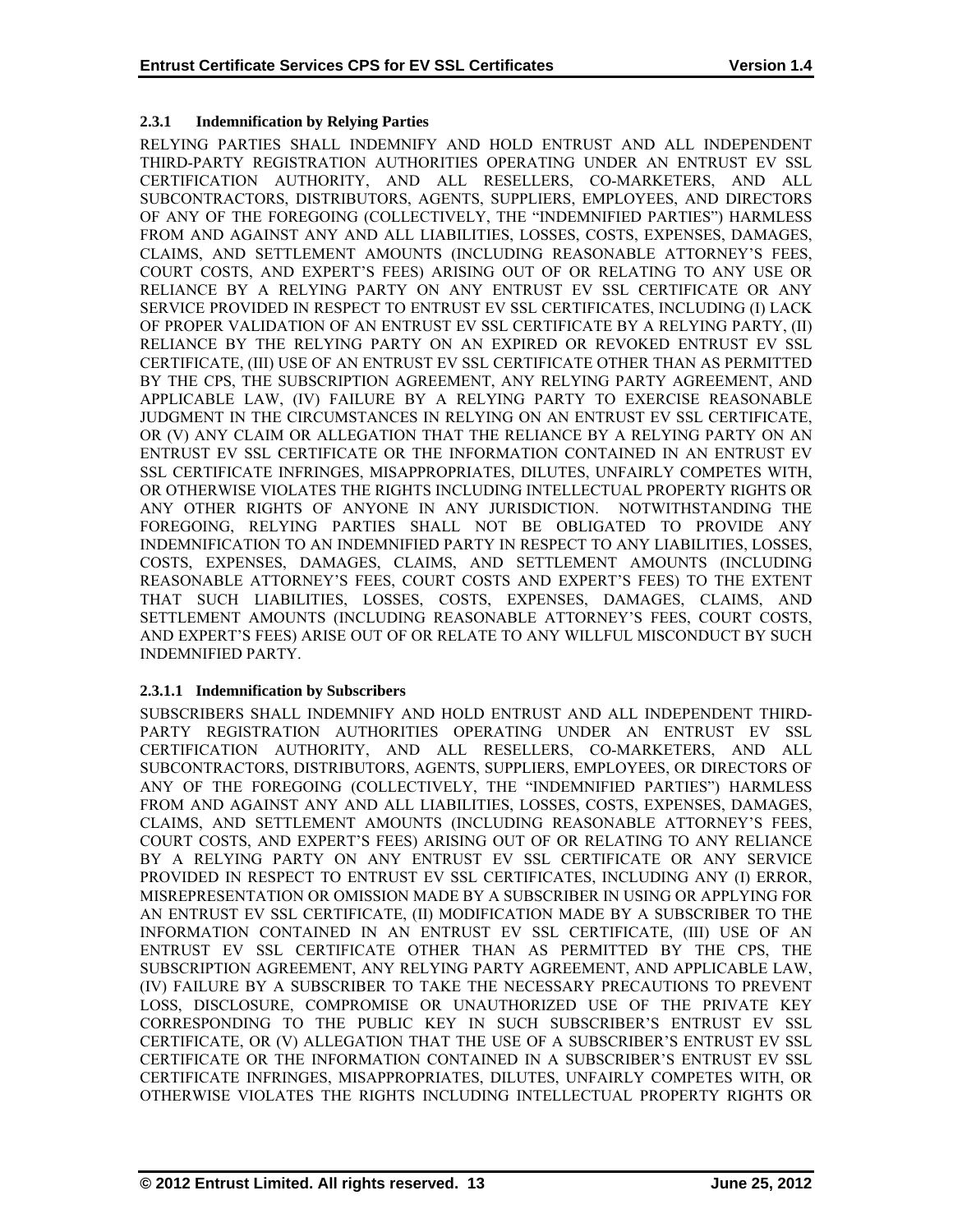ANY OTHER RIGHTS OF ANYONE IN ANY JURISDICTION. NOTWITHSTANDING THE FOREGOING, A SUBSCRIBER SHALL NOT BE OBLIGATED TO PROVIDE ANY INDEMNIFICATION TO AN INDEMNIFIED PARTY IN RESPECT TO ANY LIABILITIES, LOSSES, COSTS, EXPENSES, DAMAGES, CLAIMS, AND SETTLEMENT AMOUNTS (INCLUDING REASONABLE ATTORNEY'S FEES, COURT COSTS AND EXPERTS FEES) TO THE EXTENT THAT SUCH LIABILITIES, LOSSES, COSTS, EXPENSES, DAMAGES, CLAIMS, AND SETTLEMENT AMOUNTS (INCLUDING REASONABLE ATTORNEY'S FEES, COURT COSTS, AND EXPERT'S FEES) ARISE OUT OF OR RELATE TO ANY WILLFUL MISCONDUCT BY SUCH INDEMNIFIED PARTY.

# **2.3.2 Fiduciary Relationships**

Nothing contained in this CPS, or in any Subscription Agreement, or any Relying Party Agreement shall be deemed to constitute either Entrust or any independent third-party Registration Authority operating under an Entrust EV SSL Certification Authority, or any Resellers, Co-marketers, or any subcontractors, distributors, agents, suppliers, employees, or directors of any of the foregoing, the fiduciary, partner, agent, trustee, or legal representative of any Applicant, Subscriber, Relying Party or any other person, entity, or organization or to create any fiduciary relationship between either Entrust or any independent third-party Registration Authority operating under an Entrust EV SSL Certification Authority, or any Resellers, Comarketers, or any subcontractors, distributors, agents, suppliers, employees, or directors of any of the foregoing and any Subscriber, Applicant, Relying Party or any other person, entity, or organization, for any purpose whatsoever. Nothing in the CPS, or in any Subscription Agreement or any Relying Party Agreement shall confer on any Subscriber, Applicant, Relying Party, or any other third party, any authority to act for, bind, or create or assume any obligation or responsibility, or make any representation on behalf of Entrust or any independent third-party Registration Authority operating under an Entrust EV SSL Certification Authority, or any Resellers, Co-marketers, or any subcontractors, distributors, agents, suppliers, employees, or directors of any of the foregoing.

# **2.3.3 Administrative Processes**

No Stipulation.

# **2.4 Interpretation and Enforcement**

#### **2.4.1 Governing Law**

The laws of the Province of Ontario, Canada, excluding its conflict of laws rules, shall govern the construction, validity, interpretation, enforceability and performance of the CPS, all Subscription Agreements and all Relying Party Agreements. The application of the United Nations Convention on Contracts for the International Sale of Goods to the CPS, any Subscription Agreements, and any Relying Party Agreements is expressly excluded. Any dispute arising out of or in respect to the CPS, any Subscription Agreement, any Relying Party Agreement, or in respect to any Entrust EV SSL Certificates or any services provided in respect to any Entrust EV SSL Certificates that is not resolved by alternative dispute resolution, shall be brought in the provincial or federal courts sitting in Ottawa, Ontario, and each person, entity, or organization hereby agrees that such courts shall have personal and exclusive jurisdiction over such disputes. In the event that any matter is brought in a provincial or federal court, Applicants, Subscribers, and Relying Parties waive any right that such Applicants, Subscribers, and Relying Parties may have to a jury trial.

# **2.4.1.1 Force Majeure**

Neither Entrust nor any independent third-party Registration Authority operating under an Entrust EV SSL Certification Authority, nor any Resellers, Co-marketers, nor any subcontractors, distributors, agents, suppliers, employees, or directors of any of the foregoing shall be in default hereunder or liable for any losses, costs, expenses, liabilities, damages, claims, or settlement amounts arising out of or related to delays in performance or from failure to perform or comply with the terms of the CPS, any Subscription Agreement, or any Relying Party Agreement due to any causes beyond its reasonable control, which causes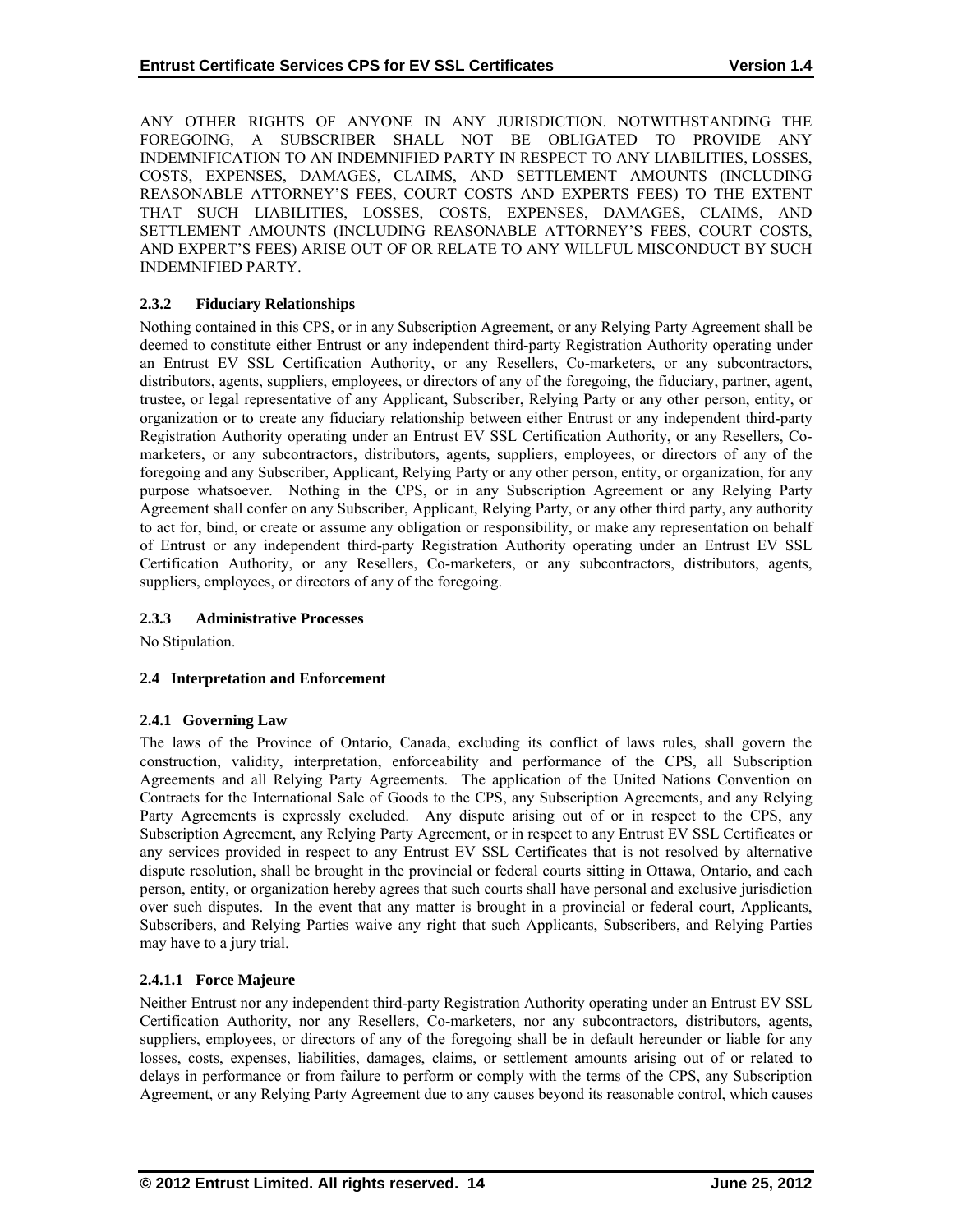include acts of God or the public enemy, riots and insurrections, war, accidents, fire, strikes and other labor difficulties (whether or not Entrust is in a position to concede to such demands), embargoes, judicial action, failure or default of any superior certification authority, lack of or inability to obtain export permits or approvals, necessary labor, materials, energy, utilities, components or machinery, acts of civil or military authorities.

# **2.4.1.2 Interpretation**

All references in this CPS to "Sections" refer to the sections of this CPS. As used in this CPS, neutral pronouns and any variations thereof shall be deemed to include the feminine and masculine and all terms used in the singular shall be deemed to include the plural, and vice versa, as the context may require. The words "hereof", "herein", and "hereunder" and other words of similar import refer to this CPS as a whole, as the same may from time to time be amended or supplemented, and not to any subdivision contained in this CPS. The word "including" when used herein is not intended to be exclusive and means "including, without limitation."

#### **2.4.2 Severability, Survival, Merger, Notice**

## **2.4.2.1 Severability**

Whenever possible, each provision of the CPS, any Subscription Agreements, and any Relying Party Agreements shall be interpreted in such a manner as to be effective and valid under applicable law. If the application of any provision of the CPS, any Subscription Agreements, or any Relying Party Agreements or any portion thereof to any particular facts or circumstances shall be held to be invalid or unenforceable by an arbitrator or court of competent jurisdiction, then (i) the validity and enforceability of such provision as applied to any other particular facts or circumstances and the validity of other provisions of the CPS, any Subscription Agreements, or any Relying Party Agreements shall not in any way be affected or impaired thereby, and (ii) such provision shall be enforced to the maximum extent possible so as to effect its intent and it shall be reformed without further action to the extent necessary to make such provision valid and enforceable.

**FOR GREATER CERTAINTY, IT IS EXPRESSLY UNDERSTOOD AND AGREED THAT EVERY PROVISION OF THE CPS, ANY SUBSCRIPTION AGREEMENTS, OR ANY RELYING PARTY AGREEMENTS THAT DEAL WITH (I) LIMITATION OF LIABILITY OR DAMAGES, (II) DISCLAIMERS OF REPRESENTATIONS, WARRANTIES, CONDITIONS, OR LIABILITIES, OR (III) INDEMNIFICATION, IS EXPRESSLY INTENDED TO BE SEVERABLE FROM ANY OTHER PROVISIONS OF THE CPS, ANY SUBSCRIPTION AGREEMENTS, OR ANY RELYING PARTY AGREEMENTS AND SHALL BE SO INTERPRETED AND ENFORCED.** 

# **2.4.2.2 Survival**

The provisions of the section entitled "Definitions" and sections 2.1.3.1, 2.1.4.1, 2.2, 2.3, 2.4, 2.8, 2.9, 3.1.5, 3.1.6, 4.6 and 8.2 shall survive termination or expiration of the CPS, any Subscription Agreements, and any Relying Party Agreements. All references to sections that survive termination of the CPS, any Subscription Agreements, and any Relying Party Agreements, shall include all sub-sections of such sections. All payment obligations shall survive any termination or expiration of the CPS, any Subscription Agreements, and any Relying Party Agreements.

#### **2.4.2.3 Merger**

The CPS, the Subscription Agreements, and the Relying Party Agreements state all of the rights and obligations of Entrust, any independent third-party Registration Authorities operating under an Entrust EV SSL Certification Authority, any Resellers, Co-marketers, and any subcontractors, distributors, agents, suppliers, employees, or directors of any of the foregoing, and any Applicant, Subscriber, or Relying Party and any other persons, entities, or organizations in respect to the subject matter hereof and thereof and such rights and obligations shall not be augmented or derogated by any prior agreements, communications, or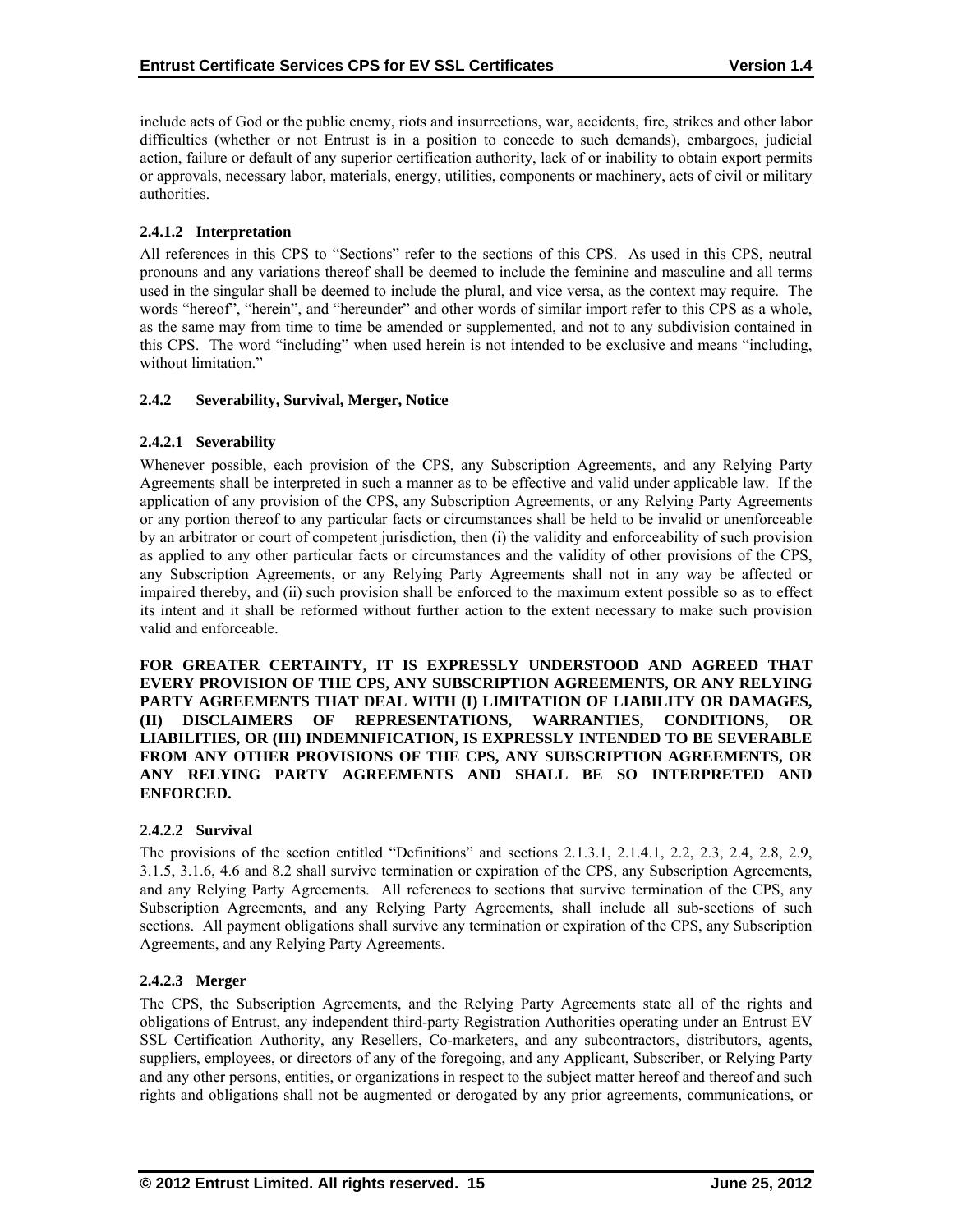understandings of any nature whatsoever whether oral or written. The rights and obligations of Entrust, any independent third-party Registration Authorities operating under an Entrust EV SSL Certification Authority, any Resellers, Co-marketers, and any subcontractors, distributors, agents, suppliers, employees, and directors of any of the foregoing may not be modified or waived orally and may be modified only in a writing signed or authenticated by a duly authorized representative of Entrust.

# **2.4.2.4 Conflict of Provisions**

In the event of a conflict between the provisions of the CPS and any express written agreement between Entrust or an independent third-party Registration Authority operating under an Entrust EV SSL Certification Authority and a Subscriber or Relying Party, with respect to Entrust EV SSL Certificates or any services provided in respect to Entrust EV SSL Certificates, such other express written agreement shall take precedence. In the event of any inconsistency between the provisions of this CPS and the provisions of any Subscription Agreement or any Relying Party Agreement, the terms and conditions of this CPS shall govern.

# **2.4.2.5 Waiver**

The failure of Entrust to enforce, at any time, any of the provisions of this CPS, a Subscription Agreement with Entrust, or a Relying Party Agreement with Entrust or the failure of Entrust to require, at any time, performance by any Applicant, Subscriber, Relying Party or any other person, entity, or organization of any of the provisions of this CPS, a Subscription Agreement with Entrust, or a Relying Party Agreement with Entrust, shall in no way be construed to be a present or future waiver of such provisions, nor in any way affect the ability of Entrust to enforce each and every such provision thereafter. The express waiver by Entrust of any provision, condition, or requirement of this CPS, a Subscription Agreement with Entrust, or a Relying Party Agreement with Entrust shall not constitute a waiver of any future obligation to comply with such provision, condition, or requirement. The failure of an independent third-party Registration Authority or Reseller operating under an Entrust EV SSL Certification Authority ("Registration Authority") to enforce, at any time, any of the provisions of a this CPS, any Subscription Agreement with such Registration Authority, or any Relying Party Agreement with such Registration Authority or the failure to require by such Registration Authority, at any time, performance by any Applicant, Subscriber, Relying Party or any other person, entity, or organization of this CPS, any Subscription Agreement with such Registration Authority, or any Relying Party Agreement with such Registration Authority shall in no way be construed to be a present or future waiver of such provisions, nor in any way affect the ability of such Registration Authority to enforce each and every such provision thereafter. The express waiver by a Registration Authority of any provision, condition, or requirement of a Subscription Agreement with such Registration Authority or a Relying Party Agreement with such Registration Authority shall not constitute a waiver of any future obligation to comply with such provision, condition, or requirement.

#### **2.4.2.6 Notice**

Any notice to be given by a Subscriber, Applicant, or Relying Party to Entrust under this CPS, a Subscription Agreement, or a Relying Party Agreement shall be given in writing to the address specified in §1.4 by prepaid receipted mail, facsimile, or overnight courier, and shall be effective as follows (i) in the case of facsimile or courier, on the next Business Day, and (ii) in the case of receipted mail, five (5) Business Days following the date of deposit in the mail. Any notice to be given by Entrust under the CPS, any Subscription Agreement, or any Relying Party Agreement shall be given by email or by facsimile or courier to the last address, email address or facsimile number for the Subscriber on file with Entrust. In the event of notice by email, the notice shall become effective on the next Business Day. In the event of notice by prepaid receipted mail, facsimile, or overnight courier, notice shall become effective as specified in (i) or (ii), depending on the means of notice utilized.

#### **2.4.2.7 Assignment**

Entrust EV SSL Certificates and the rights granted under the CPS, any Subscription Agreement, or any Relying Party Agreement are personal to the Applicant, Subscriber, or Relying Party that entered into the Subscription Agreement or Relying Party Agreement and cannot be assigned, sold, transferred, or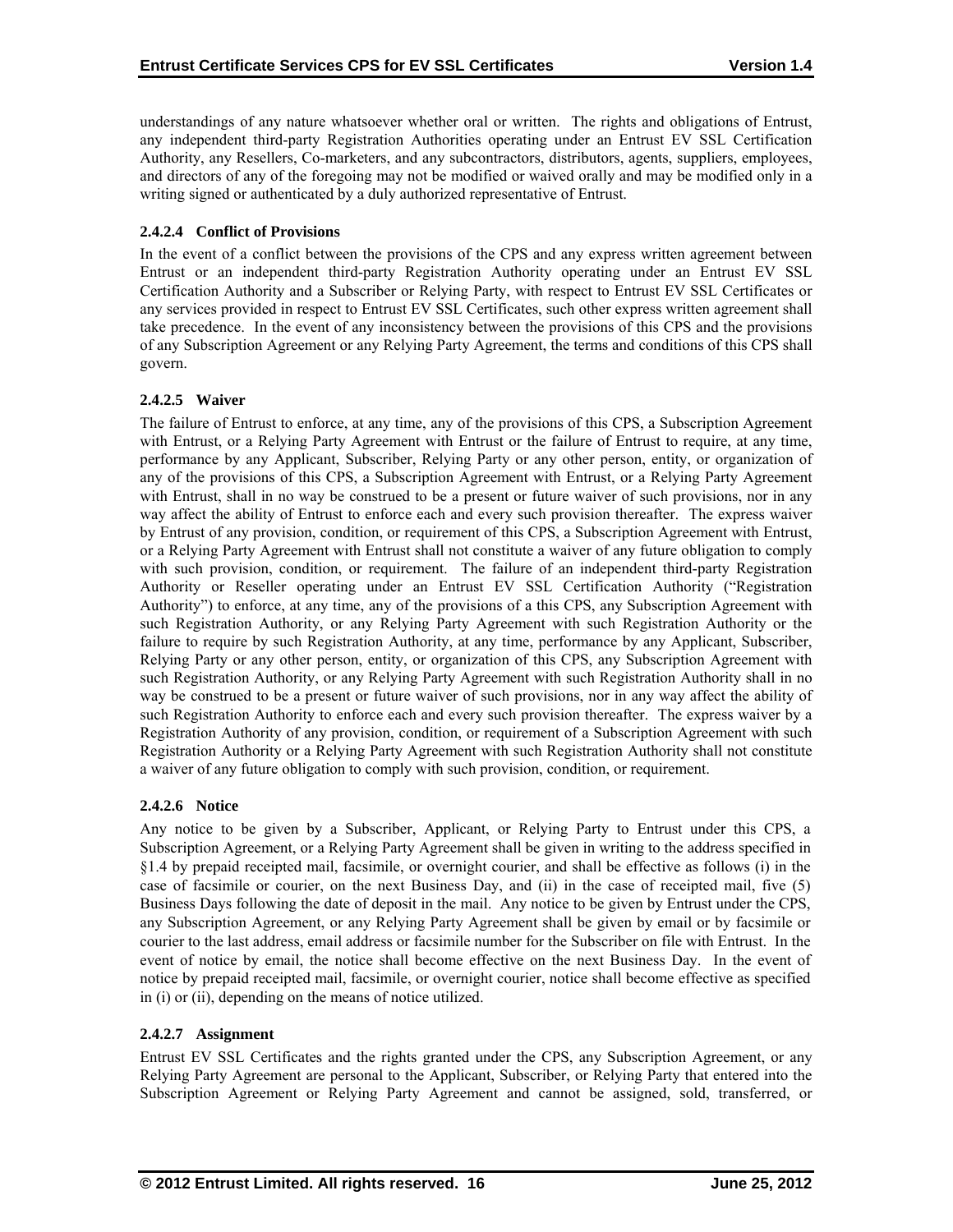otherwise disposed of, whether voluntarily, involuntarily, by operation of law, or otherwise, without the prior written consent of Entrust or the Registration Authority under an Entrust EV SSL Certification Authority with which such Applicant, Subscriber, or Relying Party has contracted. Any attempted assignment or transfer without such consent shall be void and shall automatically terminate such Applicant's, Subscriber's or Relying Party's rights under the CPS, any Subscription Agreement, or any Relying Party Agreement. Entrust may assign, sell, transfer, or otherwise dispose of the CPS, any Subscription Agreements, or any Relying Party Agreements together with all of its rights and obligations under the CPS, any Subscription Agreements, and any Relying Party Agreements (i) to an Affiliate, or (ii) as part of a sale, merger, or other transfer of all or substantially all the assets or stock of the business of Entrust to which the CPS, the Subscription Agreements, and Relying Party Agreements relate. Subject to the foregoing limits, this Agreement shall be binding upon and shall inure to the benefit of permitted successors and assigns of Entrust, any third-party Registration Authorities operating under the Entrust Certification Authorities, Applicants, Subscribers, and Relying Parties, as the case may be.

## **2.4.3 Dispute Resolution Procedures**

Any disputes between a Subscriber or an Applicant and Entrust or any third-party Registration Authorities operating under the Entrust Certification Authorities, or a Relying Party and Entrust or any third-party Registration Authorities operating under the Entrust Certification Authorities, shall be submitted to mediation in accordance with the Commercial Mediation Rules of the American Arbitration Association which shall take place in English in Ottawa, Ontario. In the event that a resolution to such dispute cannot be achieved through mediation within thirty (30) days, the dispute shall be submitted to binding arbitration. The arbitrator shall have the right to decide all questions of arbitrability. The dispute shall be finally settled by arbitration in accordance with the rules of the American Arbitration Association, as modified by this provision. Such arbitration shall take place in English in Ottawa, Ontario, before a sole arbitrator appointed by the American Arbitration Association (AAA) who shall be appointed by the AAA from its Technology Panel and shall be reasonably knowledgeable in electronic commerce disputes. The arbitrator shall apply the laws of the Province of Ontario, without regard to its conflict of laws provisions, and shall render a written decision within thirty (30) days from the date of close of the arbitration hearing, but no more than one (1) year from the date that the matter was submitted for arbitration. The decision of the arbitrator shall be binding and conclusive and may be entered in any court of competent jurisdiction. In each arbitration, the prevailing party shall be entitled to an award of all or a portion of its costs in such arbitration, including reasonable attorney's fees actually incurred. Nothing in the CPS, or in any Subscription Agreement, or any Relying Party Agreement shall preclude Entrust or any third-party Registration Authorities operating under the Entrust Certification Authorities from applying to any court of competent jurisdiction for temporary or permanent injunctive relief, without breach of this §2.4.3 and without any abridgment of the powers of the arbitrator, with respect to any (i) alleged Compromise that affects the integrity of an Entrust EV SSL Certificate, or (ii) alleged breach of the terms and conditions of the CPS, any Subscription Agreement, or any Relying Party Agreement. The institution of any arbitration or any action shall not relieve an Applicant, Subscriber or Relying Party of its obligations under the CPS, any Subscription Agreement, or any Relying Party Agreement.

# **2.4.3.1 Limitation Period on Arbitrations and Actions**

Any and all arbitrations or legal actions in respect to a dispute that is related to an Entrust EV SSL Certificate or any services provided in respect to an Entrust EV SSL Certificate shall be commenced prior to the end of one (1) year after (i) the expiration or revocation of the Entrust EV SSL Certificate in dispute, or (ii) the date of provision of the disputed service or services in respect to the Entrust EV SSL Certificate in dispute, whichever is sooner. If any arbitration or action in respect to a dispute that is related to an Entrust EV SSL Certificate or any service or services provided in respect to an Entrust EV SSL Certificate is not commenced prior to such time, any party seeking to institute such an arbitration or action shall be barred from commencing or proceeding with such arbitration or action.

#### **2.5 Fees**

The fees for services provided by Entrust in respect to Entrust EV SSL Certificates are set forth in the Entrust Repository. These fees are subject to change, and any such changes shall become effective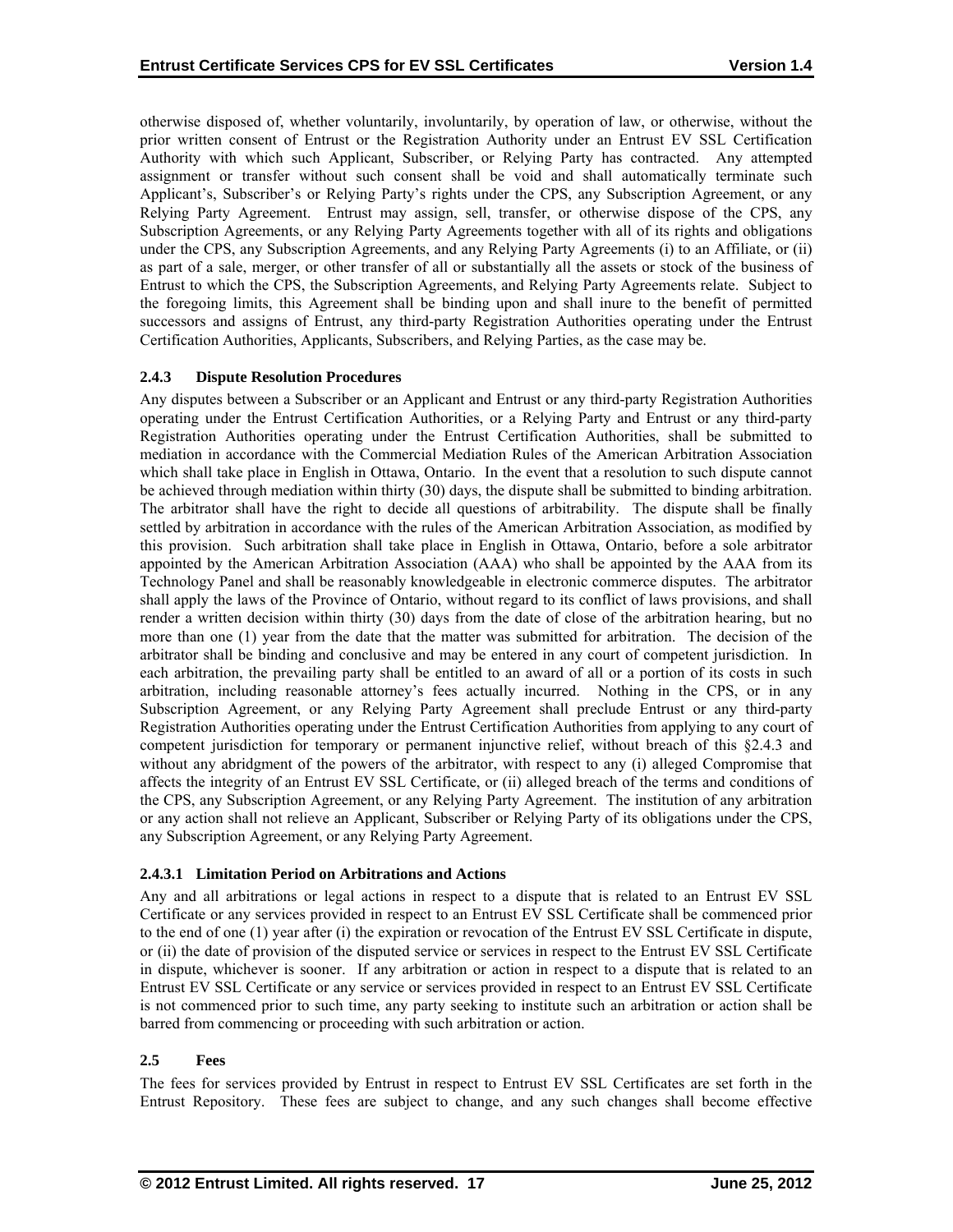immediately after posting in the Entrust Repository. The fees for services provided by independent thirdparty Registration Authorities, Resellers and Co-marketers in respect to Entrust EV SSL Certificates are set forth on the web sites operated by such Registration Authorities, Resellers and Co-marketers. These fees are subject to change, and any such changes shall become effective immediately after posting in such web sites.

## **2.5.1 Certificate Issuance or Renewal Fees**

See the Entrust Repository for the fees charged by Entrust. See the web sites operated by Registration Authorities operating under the Entrust Certification Authorities, Resellers, and Co-marketers for the fees charged by such Registration Authorities, Resellers, and Co-marketers.

# **2.5.2 Certificate Access Fees**

See the Entrust Repository for the fees charged by Entrust. See the web sites operated by Registration Authorities operating under the Entrust Certification Authorities, Resellers, and Co-marketers for the fees charged by such Registration Authorities, Resellers, and Co-marketers.

## **2.5.3 Revocation or Status Information Access Fees**

See the Entrust Repository for the fees charged by Entrust. See the web sites operated by Registration Authorities operating under the Entrust Certification Authorities, Resellers, and Co-marketers for the fees charged by such Registration Authorities, Resellers, and Co-marketers.

#### **2.5.4 Fees for Other Services such as Policy Information**

See the Entrust Repository for the fees charged by Entrust. See the web sites operated by Registration Authorities operating under the Entrust Certification Authorities, Resellers, and Co-marketers for the fees charged by such Registration Authorities, Resellers, and Co-marketers.

#### **2.5.5 Refund Policy**

Neither Entrust nor any Registration Authorities operating under the Entrust Certification Authorities nor any Resellers or Co-Marketers provide any refunds for Entrust EV SSL Certificates or services provided in respect to Entrust EV SSL Certificates.

#### **2.6 Publication and Repositories**

Entrust maintains the Entrust Repository to store various information related to Entrust EV SSL Certificates and the operation of Entrust EV SSL Certification Authorities, Entrust Registration Authorities, and third-party Registration Authorities operating under the Entrust EV SSL Certification Authorities. The CPS and various other related information is published in the Entrust Repository. The CPS is also available from Entrust in hard copy upon request.

#### **2.6.1 Publication of CA Information**

The following Entrust EV SSL Certificate information is published in the Entrust Repository:

- (i) the CPS;
- (ii) information and agreements regarding the subscription for and reliance on Entrust EV SSL Certificates; and
- (iii) revocations of Entrust EV SSL Certificates performed by an Entrust EV SSL Certification Authority, published in a Certificate Revocation List (CRL).

The data formats used for Entrust EV SSL Certificates and for Certificate Revocation Lists in the Entrust Repository are in accordance with the associated definitions in §7.

## **2.6.2 Frequency of Publication**

The CPS may be re-issued and published in accordance with the policy set forth in §8.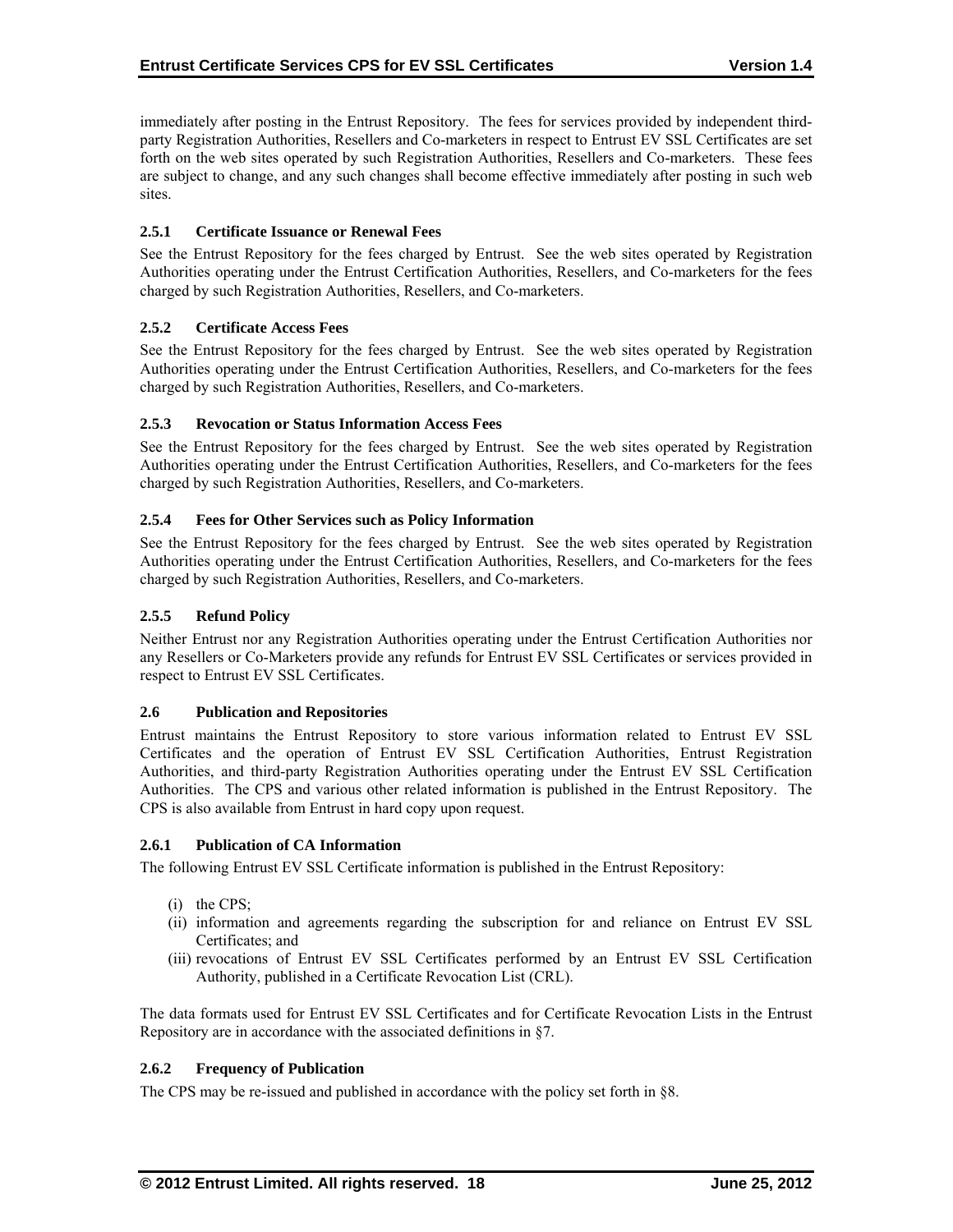# **2.6.3 Access Controls**

The CPS is published in the Entrust Repository. The CPS will be available to all Applicants, Subscribers and Relying Parties, but may only be modified by the Entrust Policy Authority.

## **2.6.4 Repositories**

The Entrust EV SSL Certification Authorities maintain the Entrust Repositories to allow access to Entrust EV SSL Certificate-related and CRL information. The information in the Entrust Repositories is accessible through a web interface and is periodically updated as set forth in this CPS. The Entrust Repositories are the only approved source for CRL and other information about Entrust EV SSL Certificates.

## **2.7 Compliance Audit**

This sub-section describes the stipulations with respect to audit by an independent third party. In addition to these audits, the Entrust EV SSL Certification Authorities strictly control service quality by performing ongoing self-audits as prescribed in the EV Guidelines.

## **2.7.1 Frequency of Entity Compliance Audit**

Entrust EV SSL Certification Authorities, Entrust-operated Registration Authorities, and independent third-party Registration Authorities operating under the Entrust EV SSL Certification Authorities shall be audited once per calendar year for compliance with the practices and procedures set forth in the CPS. If the results of an audit report recommend remedial action, Entrust or the applicable independent third-party Registration Authority shall initiate corrective action within thirty (30) days of receipt of such audit report.

## **2.7.2 Identity/Qualifications of Auditor**

The compliance audit of Entrust Certification Authorities shall be performed by a certified public accounting firm with a demonstrated competency in the evaluation of Certification Authorities and Registration Authorities and that meets the requirements of the EV Guidelines.

#### **2.7.3 Auditor's Relationship to Audited Party**

The certified public accounting firm selected to perform the compliance audit for the Entrust EV SSL Certification Authorities, Entrust-operated Registration Authorities, or independent third-party operated Registration Authorities under the Entrust Certification Authorities shall be independent from the entity being audited.

# **2.7.4 Topics Covered by Audit**

The compliance audit shall test compliance of Entrust EV SSL Certification Authorities, Entrust-operated Registration Authorities, or independent third-party operated Registration Authorities under the Entrust Certification Authorities against the policies and procedures set forth in:

- i. the CPS;
- ii. the WebTrust Program for CAs; and
- iii. the WebTrust EV Program.

#### **2.7.5 Actions Taken as a Result of Deficiency**

Upon receipt of a compliance audit that identifies any deficiencies, the audited Entrust EV SSL Certification Authority, Entrust-operated Registration Authority, or independent third-party operated Registration Authority under an Entrust EV SSL Certification Authority shall use commercially reasonable efforts to correct any such deficiencies in an expeditious manner.

#### **2.7.6 Communication of Results**

The results of all compliance audits shall be communicated, in the case of Entrust EV SSL Certification Authorities, to the Entrust Policy Authority, and, in the case of any Entrust-operated Registration Authorities under an Entrust EV SSL Certification Authorities, to the Entrust Policy Authority, and in the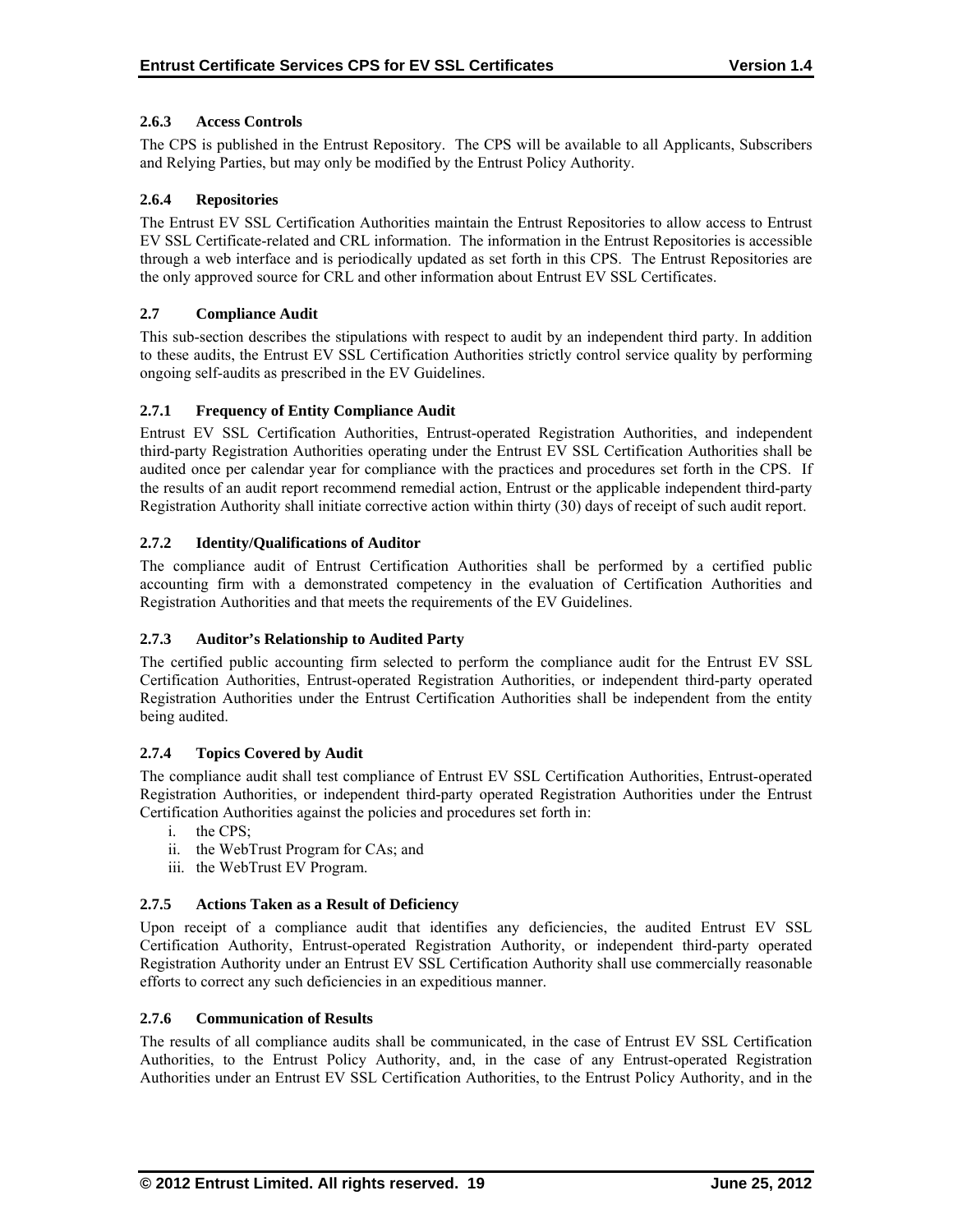case of third-party Registration Authorities operating under an Entrust EV SSL Certification Authority, to the operational authority for such Registration Authority.

The results of the most recent compliance audit will be posted to the Repository.

## **2.8 Confidentiality**

Neither Entrust nor any independent third-party Registration Authorities operating under the Entrust Certification Authorities, nor any Resellers or Co-Marketers shall disclose or sell Applicant or Subscriber names (or other information submitted by an Applicant or Subscriber when applying for an Entrust EV SSL Certificate), except in accordance with this CPS, a Subscription Agreement, or a Relying Party Agreement. Entrust and all independent third-party Registration Authorities operating under the Entrust Certification Authorities, and all Resellers and Co-Marketers shall use a commercially reasonable degree of care to prevent such information from being used or disclosed for purposes other than those set forth in the CPS, a Subscription Agreement, or a Relying Party Agreement. Notwithstanding the foregoing, Applicants and Subscribers acknowledge that some of the information supplied with an Entrust EV SSL Certificate Application is incorporated into Entrust EV SSL Certificates and that Entrust and all independent third-party Registration Authorities operating under the Entrust Certification Authorities, and all Resellers and Co-Marketers shall be entitled to make such information publicly available.

## **2.8.1 Types of Information to be Kept Confidential**

Information that is supplied by Applicants, Subscribers, or Relying Parties for the subscription for, use of, or reliance upon an Entrust EV SSL Certificate, and which is not included in the information described in §2.8.2 below, shall be considered to be confidential. Entrust and independent third-party Registration Authorities under the Entrust Certification Authorities shall be entitled to disclose such information to any subcontractors or agents that are assisting Entrust in the verification of information supplied in Entrust EV SSL Certificate Applications or that are assisting Entrust in the operation of the Entrust EV SSL Certification Authorities or Entrust-operated Registration Authorities. Information considered to be confidential shall not be disclosed unless compelled pursuant to legal, judicial, or administrative proceedings, or otherwise required by law. Entrust and independent third-party Registration Authorities under the Entrust Certification Authorities shall be entitled to disclose information that is considered to be confidential to legal and financial advisors assisting in connection with any such legal, judicial, administrative, or other proceedings required by law, and to potential acquirors, legal counsel, accountants, banks and financing sources and their advisors in connection with mergers, acquisitions, or reorganizations.

# **2.8.2 Types of Information not Considered Confidential**

Information that is included in an Entrust EV SSL Certificate or a Certificate Revocation List shall not be considered confidential. Information contained in the CPS shall not be considered confidential. Without limiting the foregoing, information that (i) was or becomes known through no fault of Entrust, an independent third-party Registration Authority under an Entrust EV SSL Certification Authority, a Reseller, or a Co-marketer, (ii) was rightfully known or becomes rightfully known to Entrust, an independent third-party Registration Authority under the Entrust EV SSL Certification Authority, a Reseller, or a Co-marketer without confidential or proprietary restriction from a source other than the Subscriber, (iii) is independently developed by Entrust, an independent third-party Registration Authority under an Entrust EV SSL Certification Authority, a Reseller, or a Co-marketer, or (iv) is approved by a Subscriber for disclosure, shall not be considered confidential.

## **2.8.3 Disclosure of Certificate Revocation/Suspension Information**

If an Entrust EV SSL Certificate is revoked by an Entrust EV SSL Certification Authority, a serial number will be included in the Certificate Revocation List entry for the revoked Entrust EV SSL Certificate.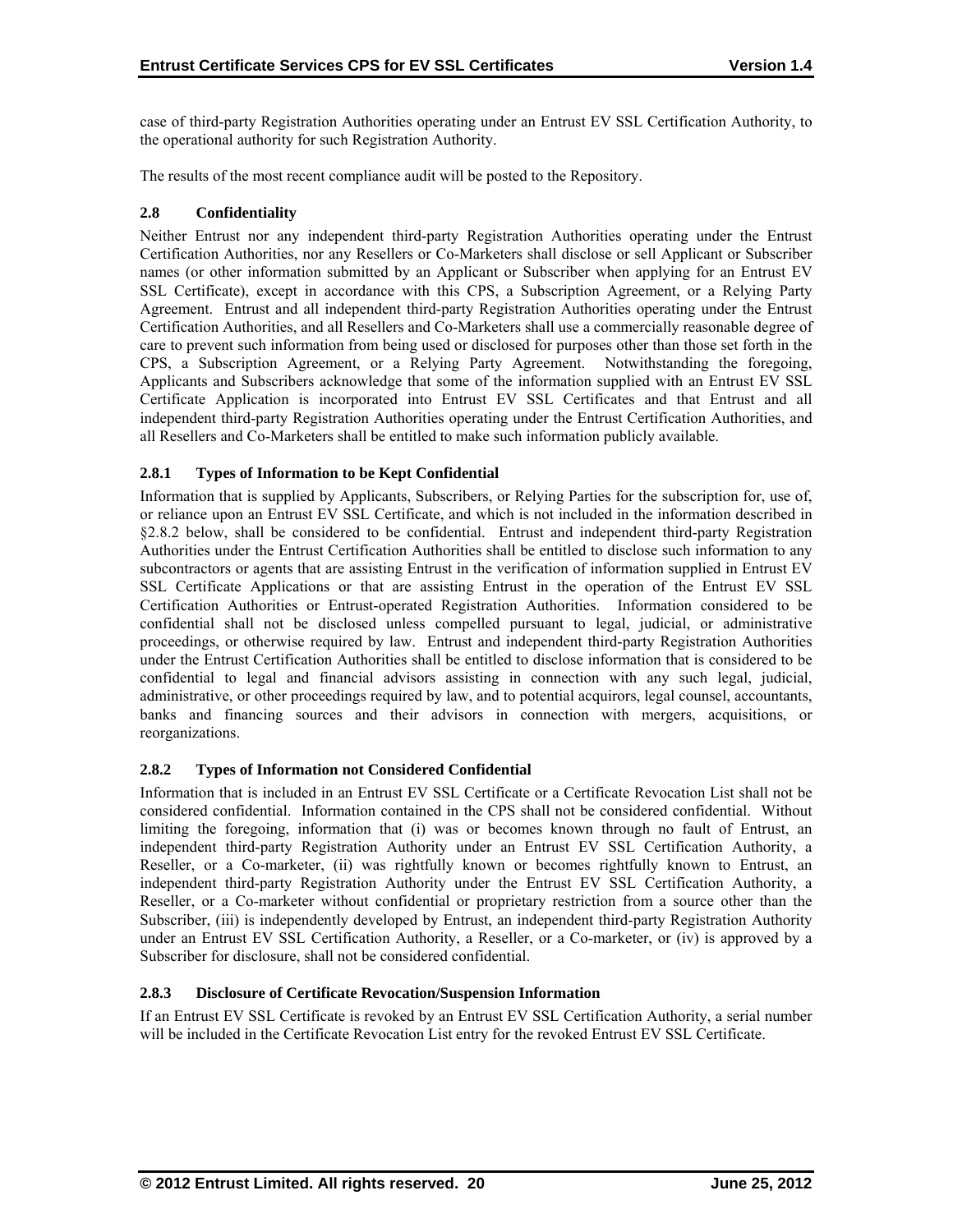# **2.8.4 Release to Law Enforcement Officials**

Entrust, independent third-party Registration Authorities under an Entrust EV SSL Certification Authority, Resellers, and Co-marketers shall have the right to release information that is considered to be confidential to law enforcement officials in compliance with applicable law.

# **2.8.5 Release as Part of Civil Discovery**

Entrust, independent third-party Registration Authorities under an Entrust EV SSL Certification Authority, Resellers, and Co-marketers may disclose information that is considered confidential during the course of any arbitration, litigation, or any other legal, judicial, or administrative proceeding relating to such information. Any such disclosures shall be permissible provided that Entrust, the independent third-party Registration Authority, Reseller, or Co-marketer uses commercially reasonable efforts to obtain a courtentered protective order restricting the use and disclosure of any such information to the extent reasonably required for the purposes of such arbitration, litigation, or any other legal, judicial, or administrative proceeding.

## **2.8.6 Disclosure Upon Owner's Request**

Entrust, independent third-party Registration Authorities under an Entrust EV SSL Certification Authority, Resellers, and Co-marketers may disclose information provided to Entrust, such Registration Authority, Reseller or Co-marketer, by an Applicant, a Subscriber, or a Relying Party upon request of such Applicant, Subscriber, or Relying Party.

#### **2.8.7 Other Information Release Circumstances**

No stipulation.

## **2.9 Intellectual Property Rights**

Entrust retains all right, title, and interest (including all intellectual property rights), in, to and under all Entrust EV SSL Certificates, except for any information that is supplied by an Applicant or a Subscriber and that is included in an Entrust EV SSL Certificate, which information shall remain the property of the Applicant or Subscriber. All Applicants and Subscribers grant to Entrust and any Registration Authorities operating under the Entrust Certification Authorities a non-exclusive, worldwide, paid-up, royalty-free license to use, copy, modify, publicly display, and distribute such information, by any and all means and through any and all media whether now known or hereafter devised for the purposes contemplated under the CPS, the Subscriber's Subscription Agreement, and any Relying Party Agreements. Entrust and any Registration Authorities operating under the Entrust Certification Authorities shall be entitled to transfer, convey, or assign this license in conjunction with any transfer, conveyance, or assignment as contemplated in §2.4.2.7. Entrust grants to Subscribers and Relying Parties a non-exclusive, non-transferable license to use, copy, and distribute Entrust EV SSL Certificates, subject to such Entrust EV SSL Certificates being used as contemplated under the CPS, the Subscriber's Subscription Agreement, and any Relying Party Agreements, and further provided that such Entrust EV SSL Certificates are reproduced fully and accurately and are not published in any publicly available database, repository, or directory without the express written permission of Entrust. Except as expressly set forth herein, no other right is or shall be deemed to be granted, whether by implication, estoppel, inference or otherwise. Subject to availability, Entrust may in its discretion make copies of one or more Cross Certificate(s) available to Subscribers for use solely with the Entrust EV SSL Certificate issued to such Subscribers. Entrust retains all right, title, and interest (including all intellectual property rights), in, to and under the Cross Certificate(s).

Entrust grants permission to reproduce the CPS provided that (i) the copyright notice on the first page of this CPS is retained on any copies of the CPS, and (ii) the CPS is reproduced fully and accurately. Entrust retains all right, title, and interest (including all intellectual property rights), in, to and under the CPS.

In no event shall Entrust or any independent third-party Registration Authority operating under an Entrust EV SSL Certification Authority, or any Resellers or Co-marketers, or any subcontractors, distributors, agents, suppliers, employees, or directors of any of the foregoing be liable to any Applicants, Subscribers,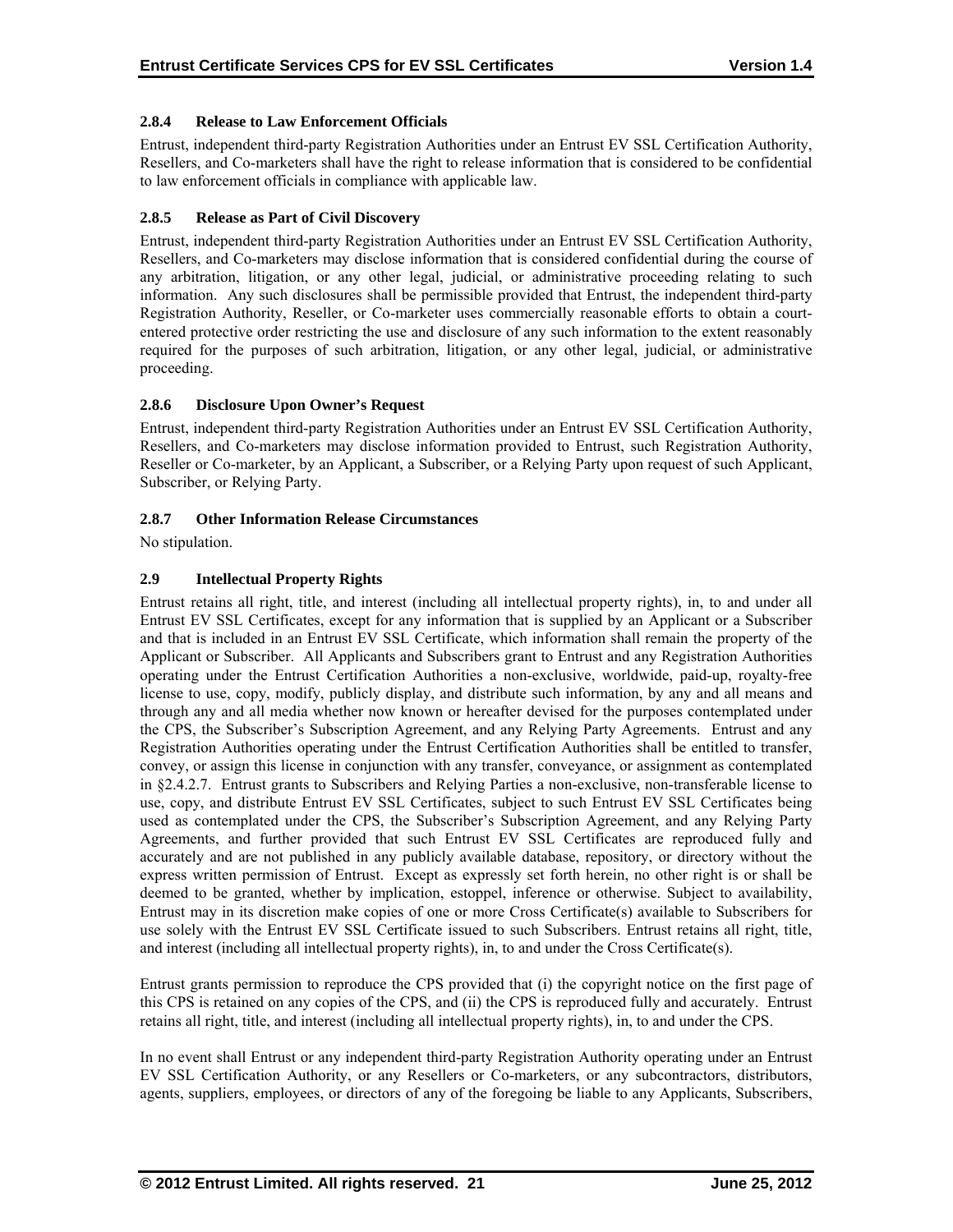or Relying Parties or any other third parties for any losses, costs, liabilities, expenses, damages, claims, or settlement amounts arising from or relating to claims of infringement, misappropriation, dilution, unfair competition, or any other violation of any patent, trademark, copyright, trade secret, or any other intellectual property or any other right of person, entity, or organization in any jurisdiction arising from or relating to any Entrust EV SSL Certificate or arising from or relating to any services provided in relation to any Entrust EV SSL Certificate.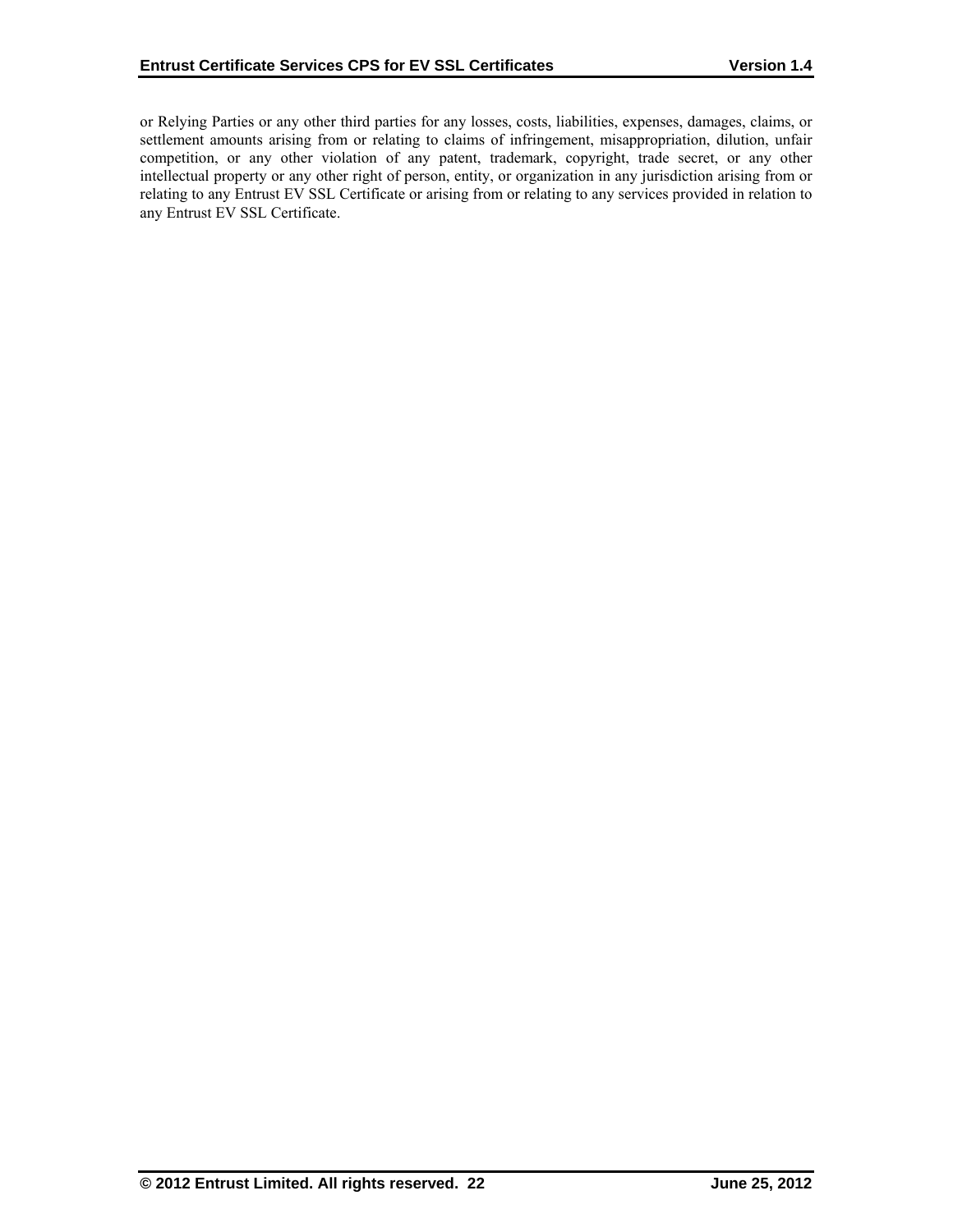# **3 Identification and Authentication**

#### **3.1 Initial Registration**

Before issuing an EV SSL Certificate, the Entrust EV SSL Certification Authorities ensure that all Subject organization information in the EV SSL Certificate conforms to the requirements of, and has been verified in accordance with, the procedures prescribed in this CPS and the EV Guidelines published by the CA/Browser Forum and matches the information confirmed and documented by the Registration Authority pursuant to its verification processes. Such verification processes are intended accomplish the following:

- (i) Verify the Applicant's existence and identity, including;
	- a. Verify the Applicant's legal existence and identity (as stipulated in the EV Guidelines),
	- b. Verify the Applicant's physical existence (business presence at a physical address) , and
	- c. Verify the Applicant's operational existence (business activity).
- (ii) Verify the Applicant is a registered holder or has exclusive control of the domain name to be included in the EV SSL Certificate; and
- (iii) Verify the Applicant's authorization for the EV SSL Certificate, including;
	- a. Verify the name, title, and authority of the Contract Signer, Certificate Approver, and Certificate Requester;
	- b. Verify that Contract Signer signed the Subscription Agreement; and
	- c. Verify that a Certificate Approver has signed or otherwise approved the EV SSL Certificate Request.

## **3.1.1 Types of Names**

The Subject names in an Entrust EV SSL Certificate comply with the X.500 Distinguished Name (DN) form. Entrust EV SSL Certification Authorities shall use a single naming convention as set forth in the EV Guidelines and the Baseline Requirements published by the CA/Browser Forum.

# **3.1.2 Need for Names to Be Meaningful**

The value of the Common Name to be used in an Entrust EV SSL Certificate shall be the Applicant's fully qualified hostname or path that is used in the DNS of the World Wide Web server on which the Applicant is intending to install the Entrust EV SSL Certificate.

# **3.1.3 Rules for Interpreting Various Name Forms**

Subject names for Entrust EV SSL Certificates shall be interpreted as set forth in §3.1.1 and §3.1.2.

# **3.1.4 Uniqueness of Names**

Names shall be defined unambiguously for each Subject in an Entrust Repository. The Distinguished Name attribute will usually be unique to the Subject to which it is issued. Each Entrust EV SSL Certificate shall be issued a unique serial number within the name space of the issuing Entrust EV SSL Certification Authority.

#### **3.1.5 Name Claim Dispute Resolution Procedure**

The Subject names in Entrust EV SSL Certificates are issued on a "first come, first served" basis. By accepting a Subject name for incorporation into an Entrust EV SSL Certificate, a Registration Authority operating under an Entrust EV SSL Certification Authority does not determine whether the use of such information infringes upon, misappropriates, dilutes, unfairly competes with, or otherwise violates any intellectual property right or any other rights of any person, entity, or organization. The Entrust Certification Authorities and any Registration Authorities operating under the Entrust Certification Authorities neither act as an arbitrator nor provide any dispute resolution between Subscribers or between Subscribers and third-party complainants in respect to the use of any information in an Entrust EV SSL Certificate. The CPS does not bestow any procedural or substantive rights on any Subscriber or third-party complainant in respect to any information in an Entrust EV SSL Certificate. Neither the Entrust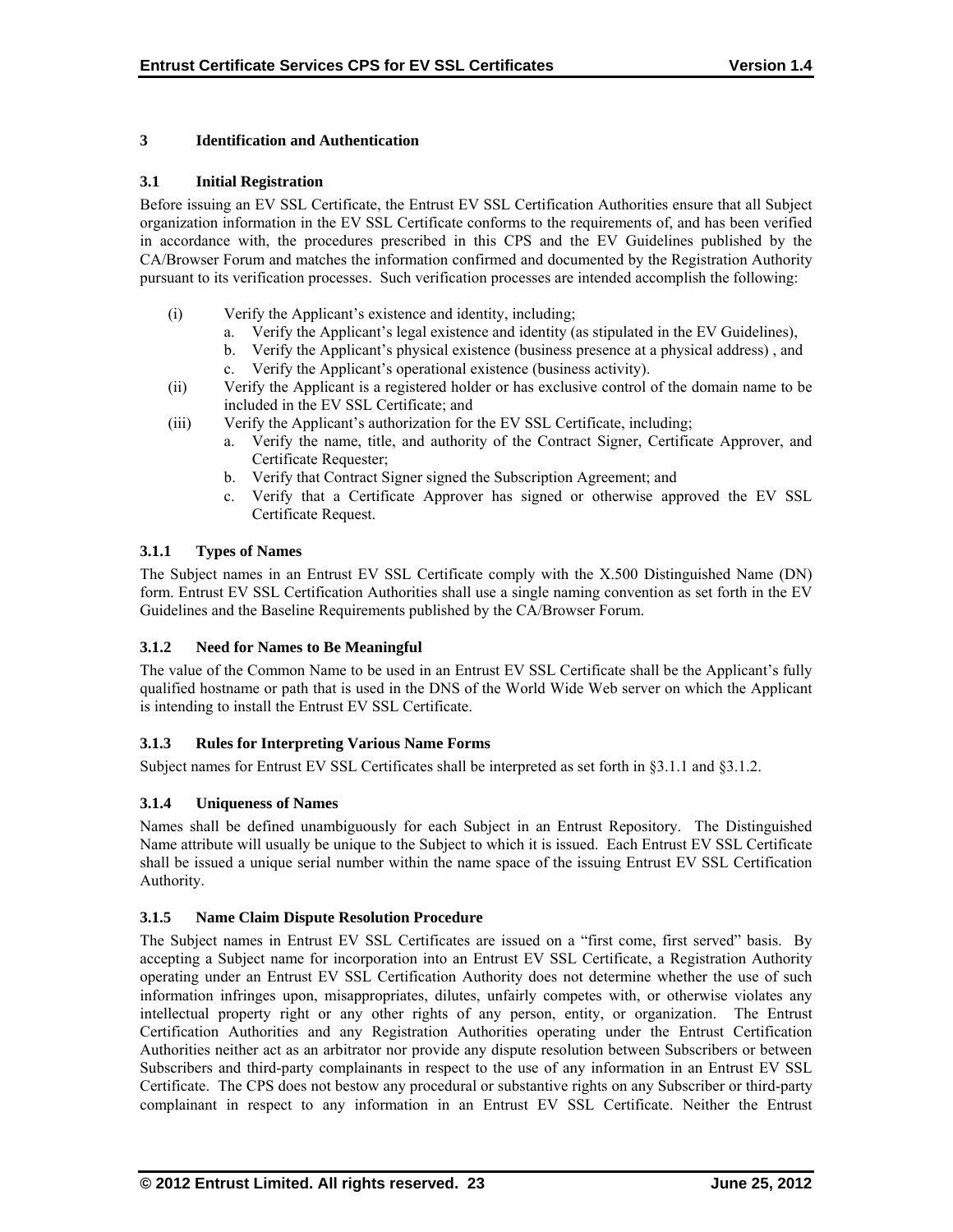Certification Authorities nor any Registration Authorities operating under the Entrust Certification Authorities shall in any way be precluded from seeking legal or equitable relief (including injunctive relief) in respect to any dispute between Subscribers or between Subscribers and third-party complainants or in respect to any dispute between Subscribers and an Entrust EV SSL Certification Authority or a Registration Authority operating under an Entrust EV SSL Certification Authority or between a third-party complainant and an Entrust EV SSL Certification Authority or a Registration Authority operating under an Entrust EV SSL Certification Authority arising out of any information in an Entrust EV SSL Certificate. Entrust EV SSL Certification Authorities and Registration Authorities operating under Entrust EV SSL Certification Authorities shall respectively have the right to revoke and the right to request revocation of Entrust EV SSL Certificates upon receipt of a properly authenticated order from an arbitrator or court of competent jurisdiction requiring the revocation of an Entrust EV SSL Certificate.

#### **3.1.6 Recognition, Authentication and Role of Trademarks**

An Entrust EV SSL Certification Authority or a Registration Authority operating under an Entrust EV SSL Certification Authority may, in certain circumstances, take action in respect to an Entrust EV SSL Certificate containing information that possibly violates the trademark rights of a third-party complainant. In the event that a third-party complainant provides an Entrust EV SSL Certification Authority or a Registration Authority operating under an Entrust EV SSL Certification Authority with (i) a certified copy that is not more than three (3) months old of a trademark registration from the principal trademark office in any one of the United States, Canada, Japan, Australia or any of the member countries of the European Union, and further provided that such registration is still in full force and effect, and (ii) a copy of a prior written notice to the Subscriber of the Entrust EV SSL Certificate in dispute, stating that the complainant believes that information in the Subscriber's Entrust EV SSL Certificate violates the trademark rights of the complainant, and (iii) a representation by the complainant indicating the means of notice and basis for believing that such notice was received by the Subscriber of the Entrust EV SSL Certificate in dispute, an Entrust EV SSL Certification Authority or a Registration Authority operating under an Entrust EV SSL Certification Authority may initiate the following actions. The Entrust EV SSL Certification Authority or the Registration Authority operating under an Entrust EV SSL Certification Authority may determine whether the issue date of the Subscriber's Entrust EV SSL Certificate predates the registration date on the trademark registration provided by the complainant. If the date of issuance of the Subscriber's Entrust EV SSL Certificate predates the trademark registration date, the Entrust EV SSL Certification Authority or the Registration Authority operating under the Entrust EV SSL Certification Authority will take no further action unless presented with an authenticated order from an arbitrator or court of competent jurisdiction. If the date of issuance of the Entrust EV SSL Certificate is after the registration date on the trademark registration provided by the complainant, the Entrust EV SSL Certification Authority or the Registration Authority operating under the Entrust EV SSL Certification Authority shall request that the Subscriber provide a proof of ownership for the Subscriber's own corresponding trademark registration from the principal trademark office in any one of the United States, Canada, Japan, Australia or any of the member countries of the European Union. If the Subscriber can provide a certified copy, as set forth above, that predates or was issued on the same date as the complainant's trademark registration, the Entrust EV SSL Certification Authority or the Registration Authority operating under the Entrust EV SSL Certification Authority will take no further action unless presented with an authenticated order from an arbitrator or court of competent jurisdiction. If the Subscriber does not respond within ten (10) Business Days, or if the date on the certified copy of the trademark registration provided by the Subscriber postdates the certified copy of the trademark registration provided by the complainant, the Entrust EV SSL Certification Authority and the Registration Authorities operating under that Entrust EV SSL Certification Authority respectively may revoke or may request revocation of the disputed Entrust EV SSL Certificate.

If a Subscriber files litigation against a complainant, or if a complainant files litigation against a Subscriber, and such litigation is related to any information in an issued Entrust EV SSL Certificate, and if the party instigating the litigation provides an Entrust EV SSL Certification Authority or a Registration Authority operating under an Entrust EV SSL Certification Authority with a copy of the file-stamped complaint or statement of claim, the Entrust EV SSL Certification Authority will maintain the current status of the Entrust EV SSL Certificate or the Registration Authority operating under the Entrust EV SSL Certification Authority will request that the Entrust EV SSL Certification Authority maintain the current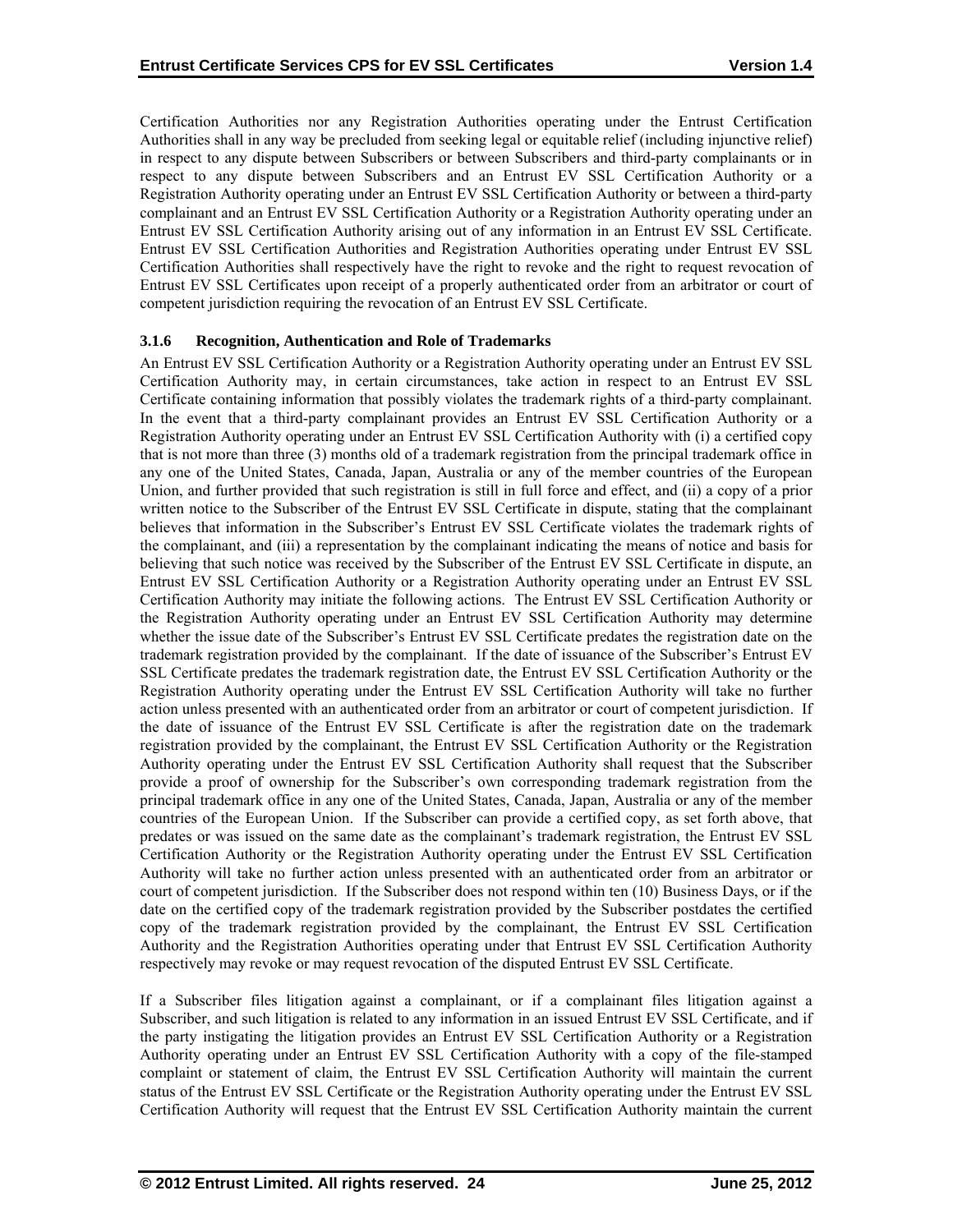status of the Entrust EV SSL Certificate, subject to any requirements to change the status of such Entrust EV SSL Certificate otherwise provided or required under this CPS, a Subscription Agreement, or any Relying Party Agreement. During any litigation, an Entrust EV SSL Certification Authority will not revoke and a Registration Authority operating under an Entrust EV SSL Certification Authority will not request revocation of an Entrust EV SSL Certificate that is in dispute unless ordered by an arbitrator or a court of competent jurisdiction or as otherwise provided or required under this CPS, a Subscription Agreement, or any Relying Party Agreement. In the event of litigation as contemplated above, Entrust EV SSL Certification Authorities and Registration Authorities operating under the Entrust EV SSL Certification Authorities will comply with any directions by a court of competent jurisdiction in respect to an Entrust EV SSL Certificate in dispute without the necessity of being named as a party to the litigation. If named as a party in any litigation in respect to an Entrust EV SSL Certificate, Entrust and/or any third party operating a Registration Authority under an Entrust EV SSL Certification Authority shall be entitled to take any action that it deems appropriate in responding to or defending such litigation. Any Subscriber or Relying Party that becomes involved in any litigation in respect to an Entrust EV SSL Certificate shall remain subject to all of the terms and conditions of the CPS, the Subscriber's Subscription Agreement, and the Relying Party's Relying Party Agreement.

Registration Authorities operating under an Entrust EV SSL Certification Authority shall notify the Entrust EV SSL Certification Authority of any disputes of which such Registration Authority is aware and which relate to any information contained in an Entrust EV SSL Certificate whose issuance was requested by such Registration Authority.

# **3.1.7 Method to Prove Possession of Private Key**

Registration Authorities perform proof of possession tests for CSRs created using reversible asymmetric algorithms (such as RSA) by validating the signature on the CSR submitted by the Applicant with the Entrust EV SSL Certificate Application.

#### **3.1.8 Authentication of Organizational Identity**

Registration Authorities operating under the Entrust EV SSL Certification Authorities shall perform a verification of any organizational identities that are submitted by an Applicant or Subscriber. Registration Authorities operating under the Entrust EV SSL Certification Authorities shall determine whether the organizational identity, legal existence, physical existence, operational existence, and domain name provided with an Entrust EV SSL Certificate Application are consistent with the requirements set forth in the EV Guidelines published by the CA/Browser Forum. The information and sources used for the verification of Entrust EV SSL Certificate Applications may vary depending on the jurisdiction of the Applicant or Subscriber.

The Entrust Policy Authority may, in its discretion, update verification practices to improve the organization identity verification process. Any changes to verification practices shall be published pursuant to the standard procedures for updating the CPS.

#### **3.1.9 Authentication of Individual Identity**

Registration Authorities operating under the Entrust EV SSL Certification Authorities shall perform a verification of the identity and authority of the Contract Signer, the Certificate Approver, and the Certificate Requestor associated with EV SSL Certificate Applications that are submitted by an Applicant or Subscriber. In order to establish the accuracy of an individual identity, the Registration Authority operating under an Entrust EV SSL Certification Authority shall perform identity and authority verification consistent with the requirements set forth in the EV Guidelines published by the CA/Browser Forum.

The Entrust Policy Authority may, in its discretion, update verification practices to improve the individual identity verification process. Any changes to verification practices shall be published pursuant to the standard procedures for updating the CPS.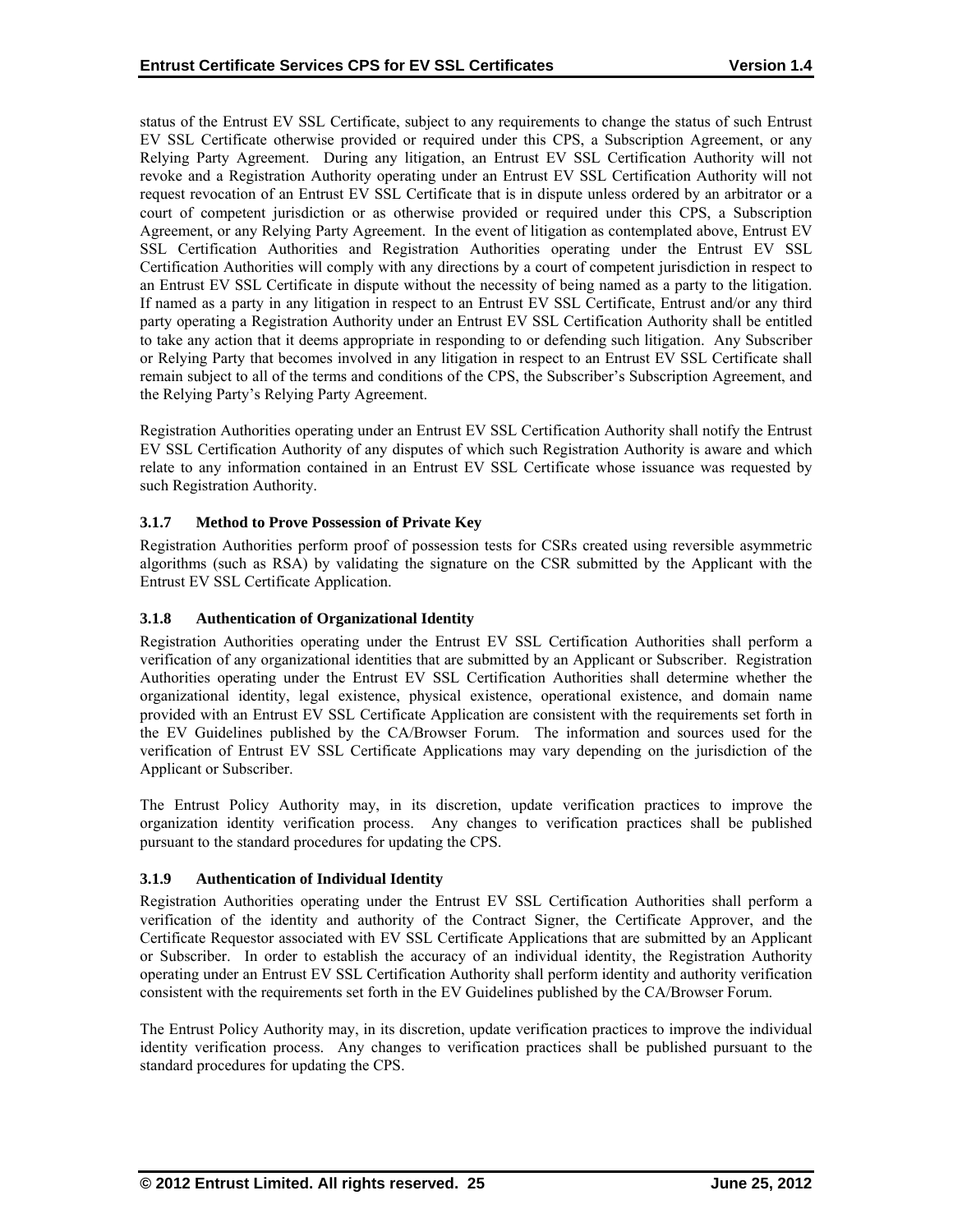# **3.1.10 Authentication of Individual Identity**

To ensure the accuracy of the information and to ensure that no misleading information is included in the certificate, each verification shall be validated by a verification manager before the information can be used to issue a certificate.

# **3.2 Routine Rekey**

Each Entrust EV SSL Certificate shall contain a Certificate expiration date. The reason for having an expiration date for a Certificate is to minimize the exposure of the Key Pair associated with the Certificate. For this reason, when processing a new Entrust EV SSL Certificate Application, Entrust recommends that a new Key Pair be generated and that the new Public Key of this Key Pair be submitted with the Applicant's Entrust EV SSL Certificate Application. Entrust does not renew Entrust EV SSL Certificates, accordingly, if a Subscriber wishes to continue to use an Entrust EV SSL Certificate beyond the expiry date for the current Entrust EV SSL Certificate, the Subscriber must obtain a new Entrust EV SSL Certificate and replace the Entrust EV SSL Certificate that is about to expire. Subscribers submitting a new Entrust EV SSL Certificate Application will be required to complete the initial application process, as described in §4.1. The Registration Authority will perform verification of the information submitted with the EV SSL Certificate Application as described in §3.1.8 and §3.1.9 only if verification has not been performed for that Subscriber within the previous 1-year period. The Subscriber may request a replacement certificate using an existing key pair.

The Registration Authority that processed the Subscriber's Entrust EV SSL Certificate Application shall make a commercially reasonable effort to notify Subscribers of the pending expiration of their Entrust EV SSL Certificate by sending an email to the technical contact listed in the corresponding Entrust EV SSL Certificate Application. Upon expiration of an Entrust EV SSL Certificate, the Subscriber shall immediately cease using such Entrust EV SSL Certificate and shall remove such Entrust EV SSL Certificate from any devices and/or software in which it has been installed.

# **3.3 Rekey After Revocation**

Entrust EV SSL Certification Authorities and Registration Authorities operating under Entrust EV SSL Certification Authorities do not renew Entrust EV SSL Certificates that have been revoked. If a Subscriber wishes to use an Entrust EV SSL Certificate after revocation, the Subscriber must apply for a new Entrust EV SSL Certificate and replace the Entrust EV SSL Certificate that has been revoked. In order to obtain another Entrust EV SSL Certificate, the Subscriber shall be required to complete the initial application process, as described in §4.1. Upon revocation of an Entrust EV SSL Certificate, the Subscriber shall immediately cease using such Entrust EV SSL Certificate and shall remove such Entrust EV SSL Certificate from any devices and/or software in which it has been installed.

# **3.4 Revocation Request**

A Subscriber may request revocation of their Entrust EV SSL Certificate at any time provided that the Subscriber can validate to the Registration Authority that processed the Subscriber's Entrust EV SSL Certificate Application that the Subscriber is the organization to whom the Entrust EV SSL Certificate was issued. The Registration Authority shall authenticate a request from a Subscriber for revocation of their Entrust EV SSL Certificate by requiring the pass phrase submitted by the Subscriber with the Entrust EV SSL Certificate Application and/or some subset of the information provided by the Subscriber with the Entrust EV SSL Certificate Application. Upon receipt and confirmation of such information, the Registration Authority shall then process the revocation request as stipulated in §4.4.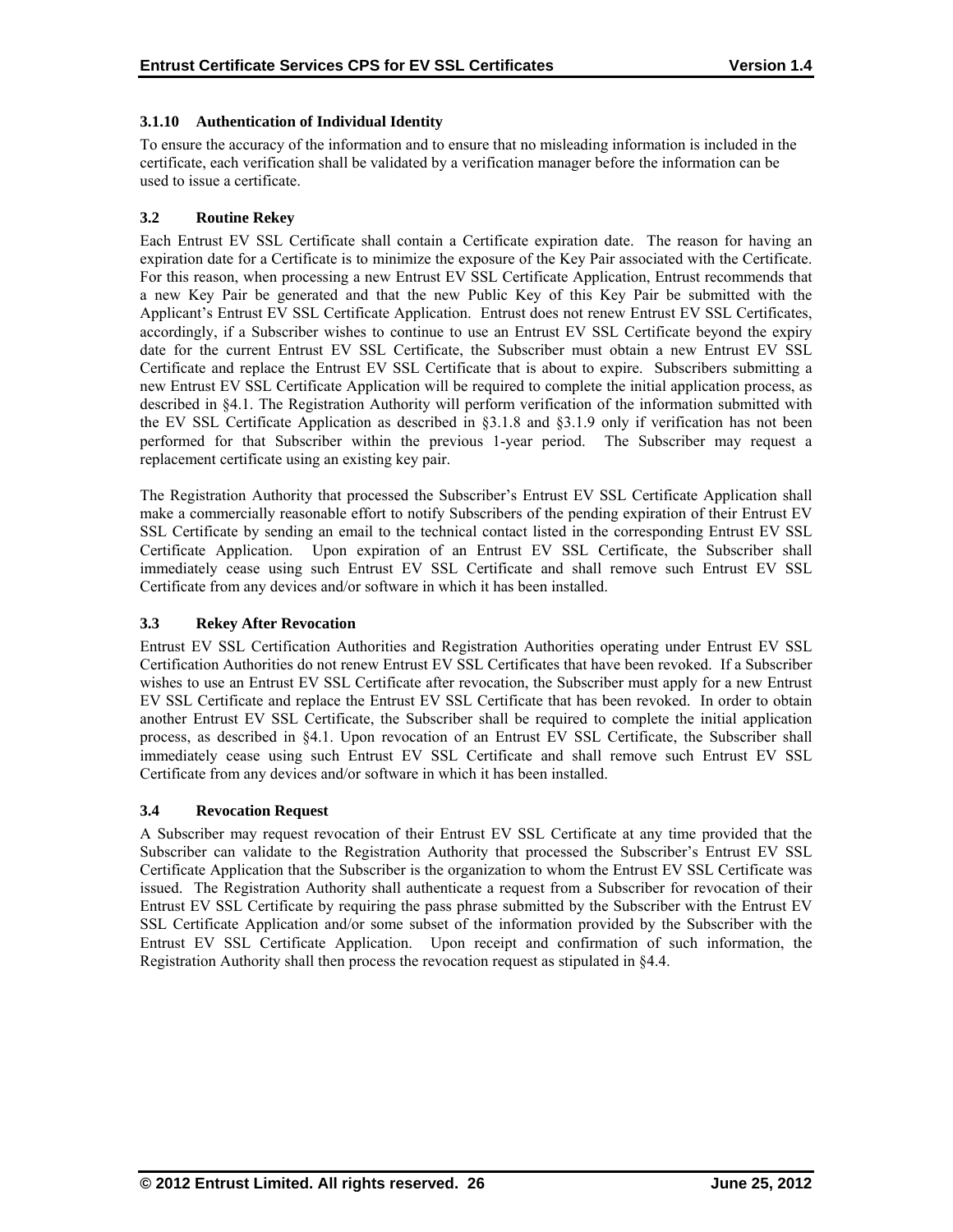## **4 Operational Requirements**

#### **4.1 Certificate Application**

To obtain an Entrust EV SSL Certificate, an Applicant must:

- (i) generate a secure and cryptographically sound Key Pair,
- (ii) agree to all of the terms and conditions of the CPS and the Subscription Agreement, and
- (iii) complete and submit an Entrust EV SSL Certificate Application, providing all information requested by an Entrust-operated Registration Authority or by an independent third-party Registration Authority under an Entrust EV SSL Certification Authority (a "Registration Authority") without any errors, misrepresentation, or omissions.

The following Applicant roles (refer to the EV Guidelines for a definition of each role) are required for the issuance of an EV SSL Certificate:

**Certificate Requester** – The EV Certificate Request MUST be signed and submitted by an authorized Certificate Requester.

**Certificate Approver** – The EV Certificate Request MUST be reviewed and approved by an authorized Certificate Approver.

**Contract Signer** – A Subscription Agreement applicable to the requested EV Certificate MUST be signed by an authorized Contract Signer.

One person MAY be authorized by the Applicant to fill one, two, or all three of these roles. An Applicant MAY also authorize more than one person to fill each of these roles.

Upon an Applicant's completion of the Entrust EV SSL Certificate Application and acceptance of the terms and conditions of this CPS and the Subscription Agreement, a Entrust-operated Registration Authority or an independent third-party Registration Authority operating under an Entrust EV SSL Certification Authority shall follow the procedures described in Sections 3.1.8 and 3.1.9 to perform verification of the information contained in the Entrust EV SSL Certificate Application. If the verification performed by a Registration Authority is successful, the Registration Authority may, in its sole discretion, request the issuance to the Applicant of an Entrust EV SSL Certificate from an Entrust EV SSL Certification Authority. If a Registration Authority refuses to request the issuance of an Entrust EV SSL Certificate, the Registration Authority shall (i) use commercially reasonable efforts to notify the Applicant by email of any reasons for refusal, and (ii) promptly refund any amounts that have been paid in connection with the Entrust EV SSL Certificate Application.

In the event of successful verification of an Entrust EV SSL Certificate Application, the Registration Authority shall submit a request to an Entrust EV SSL Certification Authority for the issuance of an Entrust EV SSL Certificate and shall notify the Applicant by email once an Entrust EV SSL Certificate has been issued by the Entrust EV SSL Certification Authority. The Applicant will be provided with a URL that can be used to retrieve the Entrust EV SSL Certificate.

#### **4.2 Certificate Issuance**

Upon receipt of a request from a Registration Authority operating under an Entrust EV SSL Certification Authority, the Entrust EV SSL Certification Authority assigns a person who is not responsible for the collection of information to review all of the information and documentation assembled in support of the EV SSL Certificate Application and look for discrepancies or other details requiring further explanation. Upon successful completion of this Final Cross-Correlation and Due Diligence step, the Entrust EV SSL Certification Authority may generate and digitally sign an Entrust EV SSL Certificate in accordance with the Certificate profile described in §7.

Upon issuance of an Entrust EV SSL Certificate, neither Entrust nor any independent third-party Registration Authority operating under an Entrust EV SSL Certification Authority, nor any Resellers or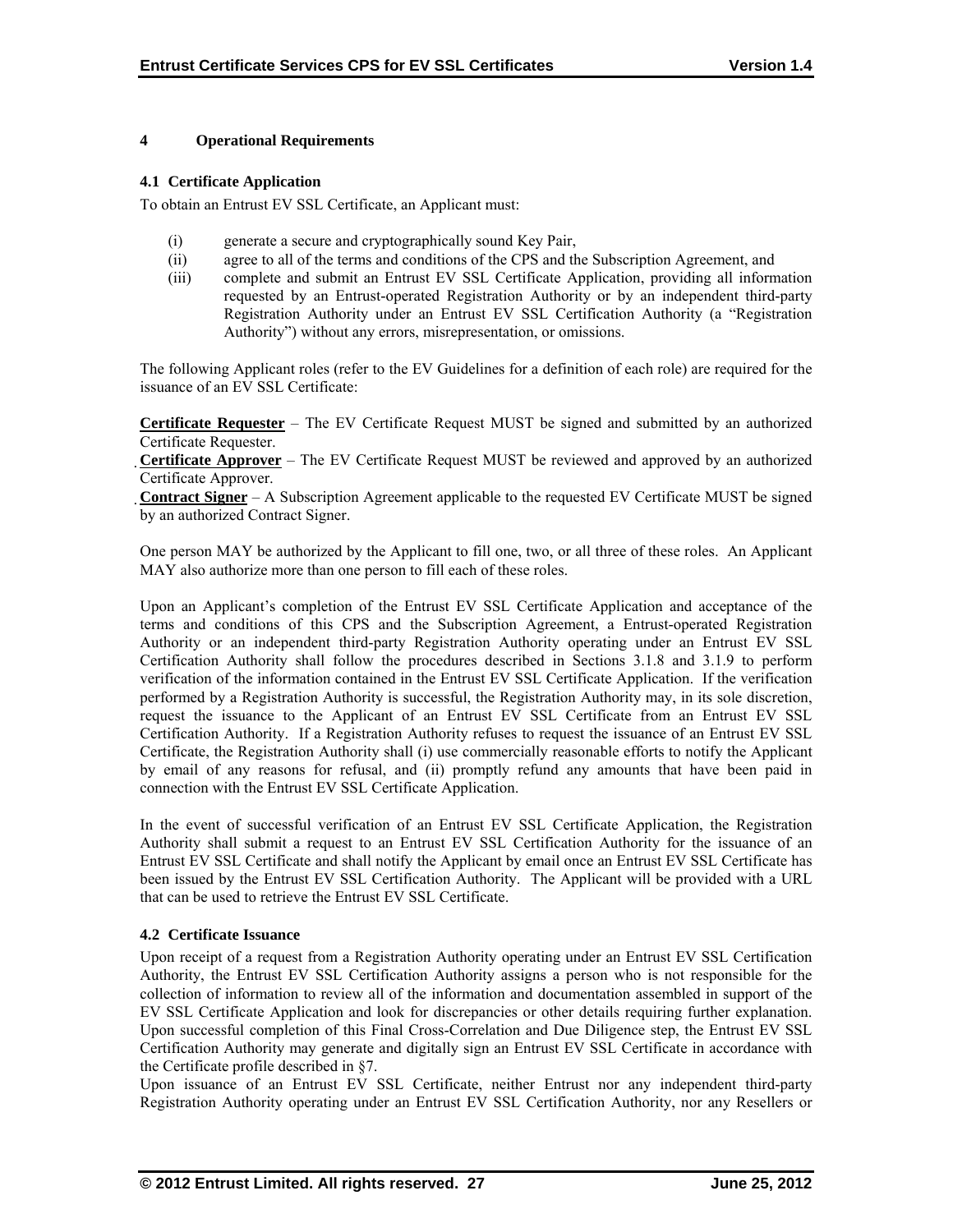Co-marketers, or any subcontractors, distributors, agents, suppliers, employees, or directors of any of the foregoing shall have any obligation to perform any ongoing monitoring, investigation, or verification of the information provided in an Entrust EV SSL Certificate Application.

# **4.3 Certificate Acceptance**

Once an Entrust EV SSL Certificate has been generated and placed in an Entrust Repository, the Registration Authority that requested the issuance of the Entrust EV SSL Certificate shall use commercially reasonable efforts to notify the Applicant by email that the Applicant's Entrust EV SSL Certificate is available. The email will contain a URL for use by the Applicant to retrieve the Entrust EV SSL Certificate.

## **4.4 Certificate Suspension and Revocation**

An Entrust EV SSL Certification Authority shall revoke an Entrust EV SSL Certificate after receiving a valid revocation request from a Registration Authority operating under such Entrust EV SSL Certification Authority. A Registration Authority operating under an Entrust EV SSL Certification Authority shall be entitled to request and may request that an Entrust EV SSL Certification Authority revoke an Entrust EV SSL Certificate after such Registration Authority receives a valid revocation request from the Subscriber for such Entrust EV SSL Certificate. A Registration Authority operating under an Entrust EV SSL Certification Authority shall be entitled to request and shall request that an Entrust EV SSL Certification Authority revoke an Entrust EV SSL Certificate if such Registration Authority becomes aware of the occurrence of any event that would require a Subscriber to cease to use such Entrust EV SSL Certificate. Entrust EV SSL Certification Authorities do not allow the suspension of Entrust EV SSL Certificates.

## **4.4.1 Circumstances for Revocation**

An Entrust EV SSL Certification Authority shall be entitled to revoke and may revoke, and a Registration Authority operating under an Entrust EV SSL Certification Authority shall be entitled to request revocation of and shall request revocation of, a Subscriber's Entrust EV SSL Certificate if such Entrust EV SSL Certification Authority or Registration Authority has knowledge of or a reasonable basis for believing that of any of the following events have occurred:

- (i) Compromise of such Entrust EV SSL Certification Authority's Private Key or Compromise of a superior Certification Authority's Private Key;
- (ii) breach by the Subscriber of any of the terms of the CPS or the Subscriber's Subscription Agreement;
- (iii) any change in the information contained in an Entrust EV SSL Certificate issued to a Subscriber;
- (iv) non-payment of any Entrust EV SSL Certificate fees or service fees;
- (v) a determination that an Entrust EV SSL Certificate was not issued in accordance with the requirements of the CPS or the Subscriber's Subscription Agreement;
- (vi) the Entrust EV SSL Certification Authority receives notice or otherwise becomes aware that a court or arbitrator has revoked a Subscriber's right to use the domain name listed in the EV SSL Certificate, or that the Subscriber has failed to renew its domain name;
- (vii) the Entrust EV SSL Certification Authority receives notice or otherwise becomes aware that a Subscriber has been added as a denied party or prohibited person to a blacklist, or is operating from a prohibited destination under the laws of the Entrust EV SSL Certification Authority's jurisdiction of operation as described in §2.4;
- (viii) the Entrust EV SSL Certification Authority ceases operations for any reason or the Entrust EV SSL Certification Authority's right to issue EV SSL Certificates expires or is revoked or terminated and the Entrust EV SSL Certification Authority has not arranged for another EV SSL Certification Authority to provide revocation support for the EV SSL Certificates; or
- (ix) any other reason that may be reasonably expected to affect the integrity, security, or trustworthiness of an Entrust EV SSL Certificate or an Entrust EV SSL Certification Authority.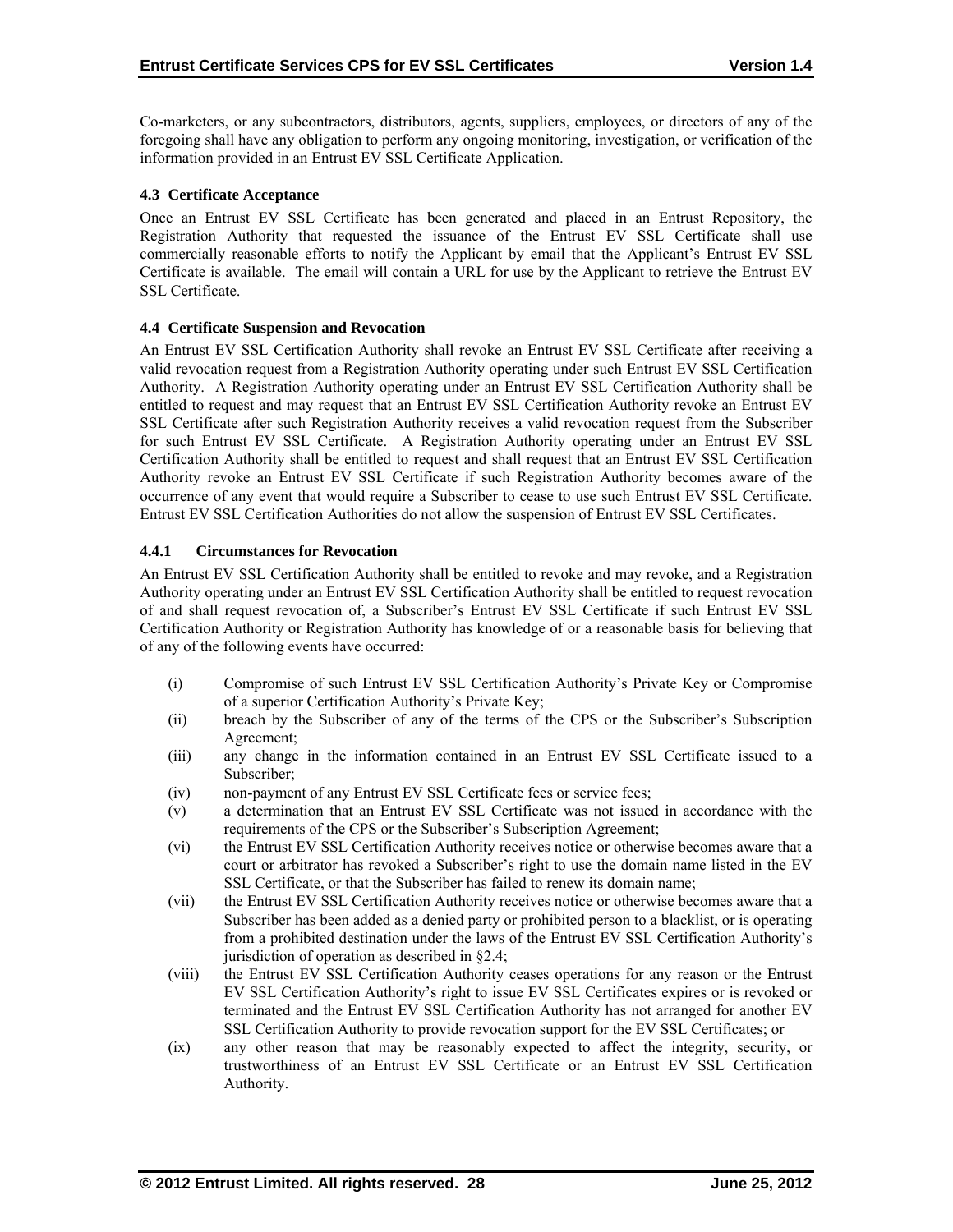A Subscriber shall request revocation of their Entrust EV SSL Certificate if the Subscriber has a suspicion or knowledge of or a reasonable basis for believing that of any of the following events have occurred:

- (i) Compromise of the Subscriber's Private Key;
- (ii) knowledge that the original EV SSL Certificate request was not authorized and such authorization will not be retroactively granted;
- (iii) change in the information contained in the Subscriber's Entrust EV SSL Certificate;
- (iv) change in circumstances that cause the information contained in Subscriber's Entrust EV SSL Certificate to become inaccurate, incomplete, or misleading.

Such revocation request shall be submitted by the Subscriber to the Registration Authority that processed the Subscriber's Entrust EV SSL Certificate Application. If a Subscriber's Entrust EV SSL Certificate is revoked for any reason, the Registration Authority that processed the Subscriber's Entrust EV SSL Certificate Application shall make a commercially reasonable effort to notify such Subscriber by sending an email to the technical and security contacts listed in the Entrust EV SSL Certificate Application. Revocation of an Entrust EV SSL Certificate shall not affect any of the Subscriber's contractual obligations under this CPS, the Subscriber's Subscription Agreement, or any Relying Party Agreements.

## **4.4.2 Who Can Request Revocation**

A Subscriber may request revocation of their Entrust EV SSL Certificate at any time for any reason. If a Subscriber requests revocation of their Entrust EV SSL Certificate, the Subscriber must be able to validate themselves as set forth in §3.4 to the Registration Authority that processed the Subscriber's Entrust EV SSL Certificate Application. The Entrust EV SSL Certification Authorities shall not be required to revoke and the Registration Authorities operating under the Entrust EV SSL Certification Authorities shall not be required to request revocation of an Entrust EV SSL Certificate until a Subscriber can properly validate themselves as set forth in §3.4 and §4.4.3.

Subscribers, Relying Parties, Application Software Vendors, and other third parties may report complaints or suspected Private Key compromise, EV SSL Certificate misuse, or other types of fraud, compromise, misuse or inappropriate conduct related to Entrust EV SSL Certificates by completing the form at https://www.entrust.net/ev/misuse.cfm.

An Entrust EV SSL Certification Authority shall be entitled to revoke and shall revoke, and a Registration Authority operating under an Entrust EV SSL Certification Authority shall be entitled to request revocation of and shall request revocation of, a Subscriber's Entrust EV SSL Certificate at any time for any of the reasons set forth in §4.4.1.

#### **4.4.3 Procedure for Revocation Request**

A Registration Authority operating under an Entrust EV SSL Certification Authority shall authenticate a request by a Subscriber for revocation of their Entrust EV SSL Certificate by requiring (i) some subset of the information provided by the Subscriber with the Subscriber's Entrust EV SSL Certificate Application, or (ii) the pass phrase submitted by the Subscriber with the Subscriber's Entrust EV SSL Certificate Application or verification by a contact at the Subscriber. Upon receipt and confirmation of such information, the Registration Authority shall send a revocation request to the Entrust EV SSL Certification Authority that issued such Entrust EV SSL Certificate. The Entrust EV SSL Certification Authority shall make all reasonable efforts to post the serial number of the revoked Entrust EV SSL Certificate to a CRL in an Entrust Repository within two (2) business days of receiving such revocation request.

For Entrust EV SSL Certificate problems reported through the form at https://www.entrust.net/ev/misuse.cfm, an Entrust EV SSL Certification Authority should begin an investigation within twenty-four hours and decide whether revocation or other appropriate action is warranted on a least the following criteria:

(i) The nature of the alleged problem;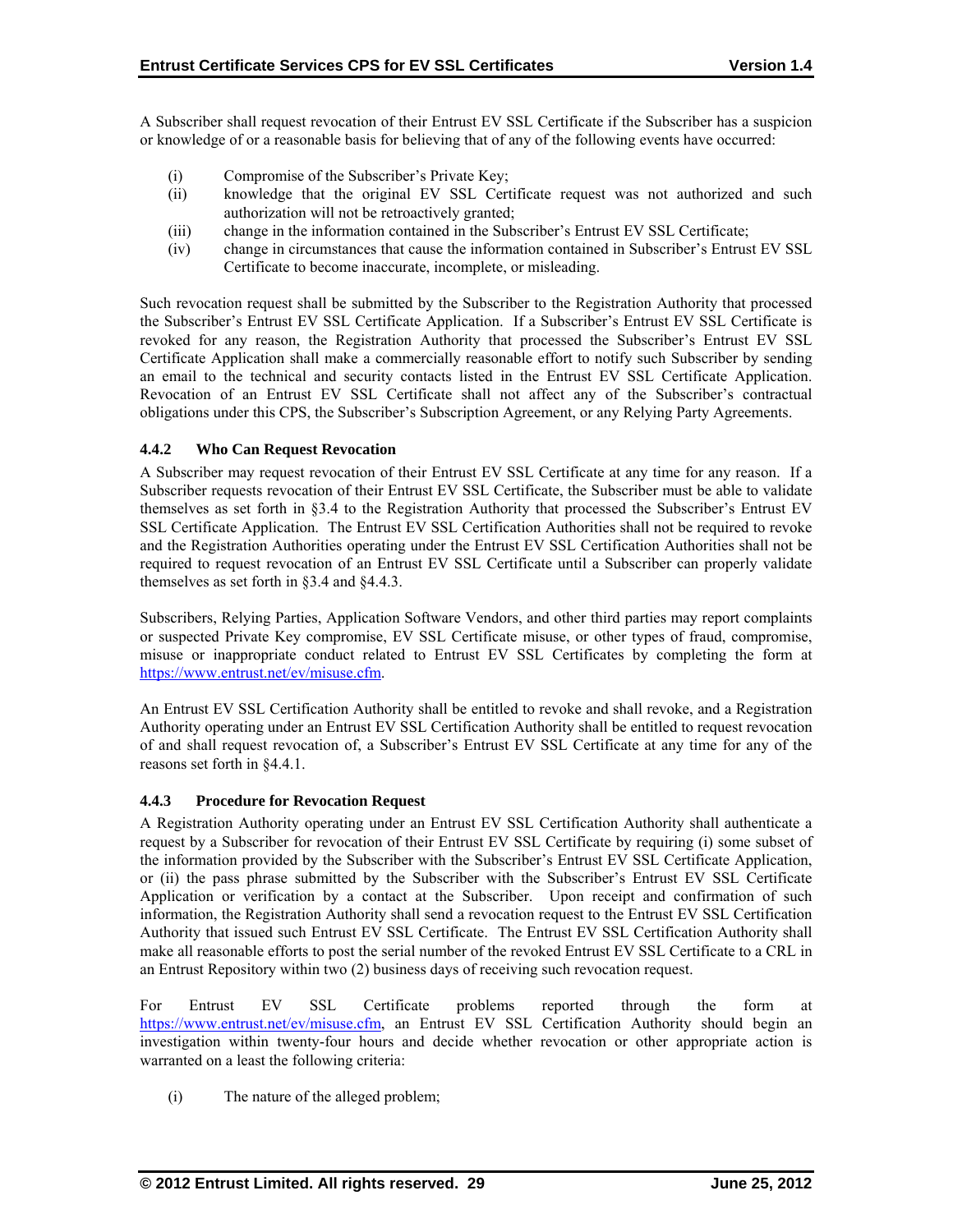- (ii) The number of certificate problem reports received about a particular EV SSL Certificate or website;
- (iii) The identity of the complainants (for example, complaints from a law enforcement official that a Web site is engaged in illegal activities carry more weight than a complaint from a consumer alleging that they didn't receive the goods they ordered); and
- (iv) Relevant legislation.

For Certificate revocation that is not initiated by the Subscriber, the Registration Authority that requested revocation of the Subscriber's Entrust EV SSL Certificate shall make a commercially reasonable effort to notify the Subscriber by sending an email to the technical and security contacts specified in the Subscriber's Entrust EV SSL Certificate Application.

## **4.4.4 Revocation Request Grace Period**

In the case of Private Key Compromise, or suspected Private Key Compromise, a Subscriber shall request revocation of the corresponding Entrust EV SSL Certificate immediately upon detection of the Compromise or suspected Compromise. Revocation requests for other required reasons shall be made as soon as reasonably practicable.

## **4.4.5 Circumstances for Suspension**

Entrust EV SSL Certification Authorities do not suspend Entrust EV SSL Certificates.

## **4.4.6 Who Can Request Suspension**

Entrust EV SSL Certification Authorities do not suspend Entrust EV SSL Certificates.

## **4.4.7 Procedure for Suspension Request**

Entrust EV SSL Certification Authorities do not suspend Entrust EV SSL Certificates.

#### **4.4.8 Limits on Suspension Period**

Entrust EV SSL Certification Authorities do not suspend Entrust EV SSL Certificates.

#### **4.4.9 CRL Issuance Frequency**

Entrust Certification Authorities shall issue CRLs as follows:

- (i) CRLs for Entrust Certificates issued to subordinate CAs shall be issued at least once every twelve months or with 24 hours after revoking a subordinate CA. The next CRL update shall not be more than twelve months from the last update.
- (ii) CRLs for Entrust Certificates issued to end entities shall be issued at least once every seven days.

#### **4.4.10 CRL Checking Requirements**

A Relying Party shall check whether the Entrust EV SSL Certificate that the Relying Party wishes to rely on has been revoked. A Relying Party shall check the Certificate Revocation Lists maintained in the appropriate Repository or perform an on-line revocation status check using OCSP to determine whether the Entrust EV SSL Certificate that the Relying Party wishes to rely on has been revoked. In no event shall Entrust or any independent third-party Registration Authorities operating under an Entrust EV SSL Certification Authority, or any Resellers or Co-marketers, or any subcontractors, distributors, agents, suppliers, employees, or directors of any of the foregoing be liable for any damages whatsoever due to (i) the failure of a Relying Party to check for revocation or expiration of an Entrust EV SSL Certificate, or (ii) any reliance by a Relying Party on an Entrust EV SSL Certificate that has been revoked or that has expired.

#### **4.4.11 On-line Revocation/Status Checking Availability**

On-line revocation/status checking of certificates is available on a continuous basis by CRL or On-line Certificate Status Protocol (OCSP).

Entrust Certification Authorities shall sign and make available OCSP as follows: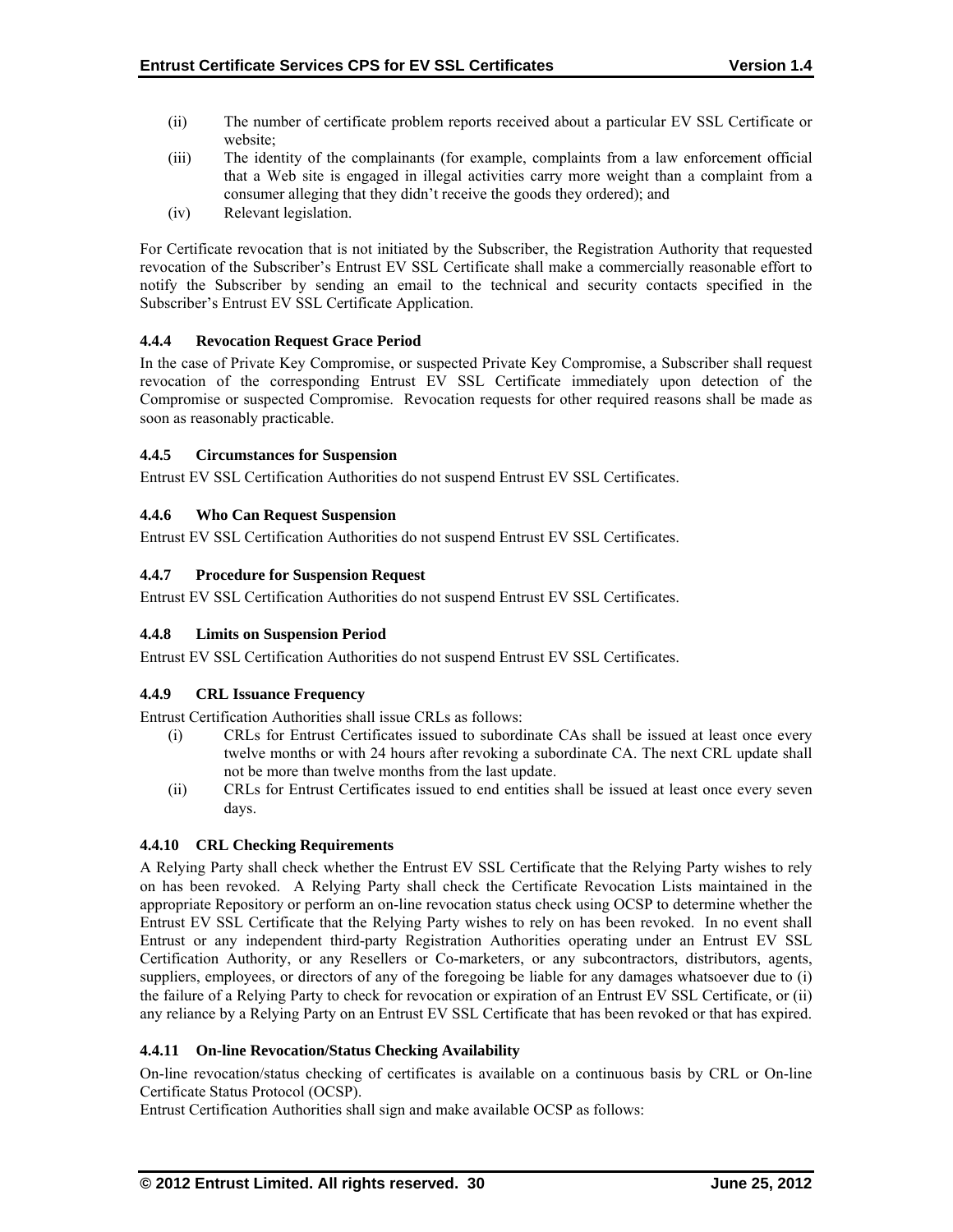- (i) OCSP responses for Entrust Certificates issued to subordinate CAs shall be issued at least once every twelve months or with 24 hours after revoking a subordinate CA.
- (ii) OCSP responses for Entrust Certificates issued to end entities shall be issued at least once every four days. OCSP responses will have a maximum expiration time of ten days.

The on-line location of the CRL and the OCSP response are included in the Entrust EV SSL Certificate to support software applications that perform automatic certificate status checking. A Relying Party can also be check certificate revocation status directly with the Repository at www.entrust.net.

#### **4.4.12 On-line Revocation Checking Requirements**

Refer to §4.4.10.

# **4.4.13 Other Forms of Revocation Advertisements Available**

No stipulation.

#### **4.4.14 Checking Requirements For Other Forms of Revocation Advertisements**

No stipulation.

#### **4.4.15 Special Requirements Re Key Compromise**

If a Subscriber suspects or knows that the Private Key corresponding to the Public Key contained in the Subscriber's Entrust EV SSL Certificate has been Compromised, the Subscriber shall immediately notify the Registration Authority that processed the Subscriber's Entrust EV SSL Certificate Application, using the procedures set forth in §4.4.3, of such suspected or actual Compromise. The Subscriber shall immediately stop using such Entrust EV SSL Certificate and shall remove such Entrust EV SSL Certificate from any devices and/or software in which such Entrust EV SSL Certificate has been installed. The Subscriber shall be responsible for investigating the circumstances of such Compromise or suspected Compromise and for notifying any Relying Parties that may have been affected by such Compromise or suspected Compromise.

#### **4.5 Security Audit Procedures**

Significant security events in the Entrust EV SSL Certification Authorities are automatically time-stamped and recorded as audit logs in audit trail files. The audit trail files are processed (reviewed for policy violations or other significant events) on a regular basis. Authentication codes are used in conjunction with the audit trail files to protect against modification of audit logs. Audit trail files are archived periodically. All files including the latest audit trail file are moved to backup media and stored in a secure archive facility.

The Entrust EV SSL Certification Authorities and all Registration Authorities operating under an Entrust EV SSL Certification Authority record in detail every action taken to process an EV SSL Certificate Request and to issue an EV SSL Certificate, including all information generated or received in connection with an EV SSL Certificate Request, and every action taken to process the Request, including time, date, and personnel involved in the action.

The foregoing record requirements include, but are not limited to, an obligation to record the following events:

- (i) Entrust EV SSL Certification Authority key lifecycle management events, including:
	- a. Key generation, backup, storage, recovery, archival, and destruction; and
	- b. Cryptographic device lifecycle management events.
- (ii) Entrust EV SSL Certification Authority and Subscriber EV SSL Certificate lifecycle management events, including:
	- a. EV SSL Certificate Requests, renewal and re-key requests, and revocation;
	- b. All verification activities required by this CPS;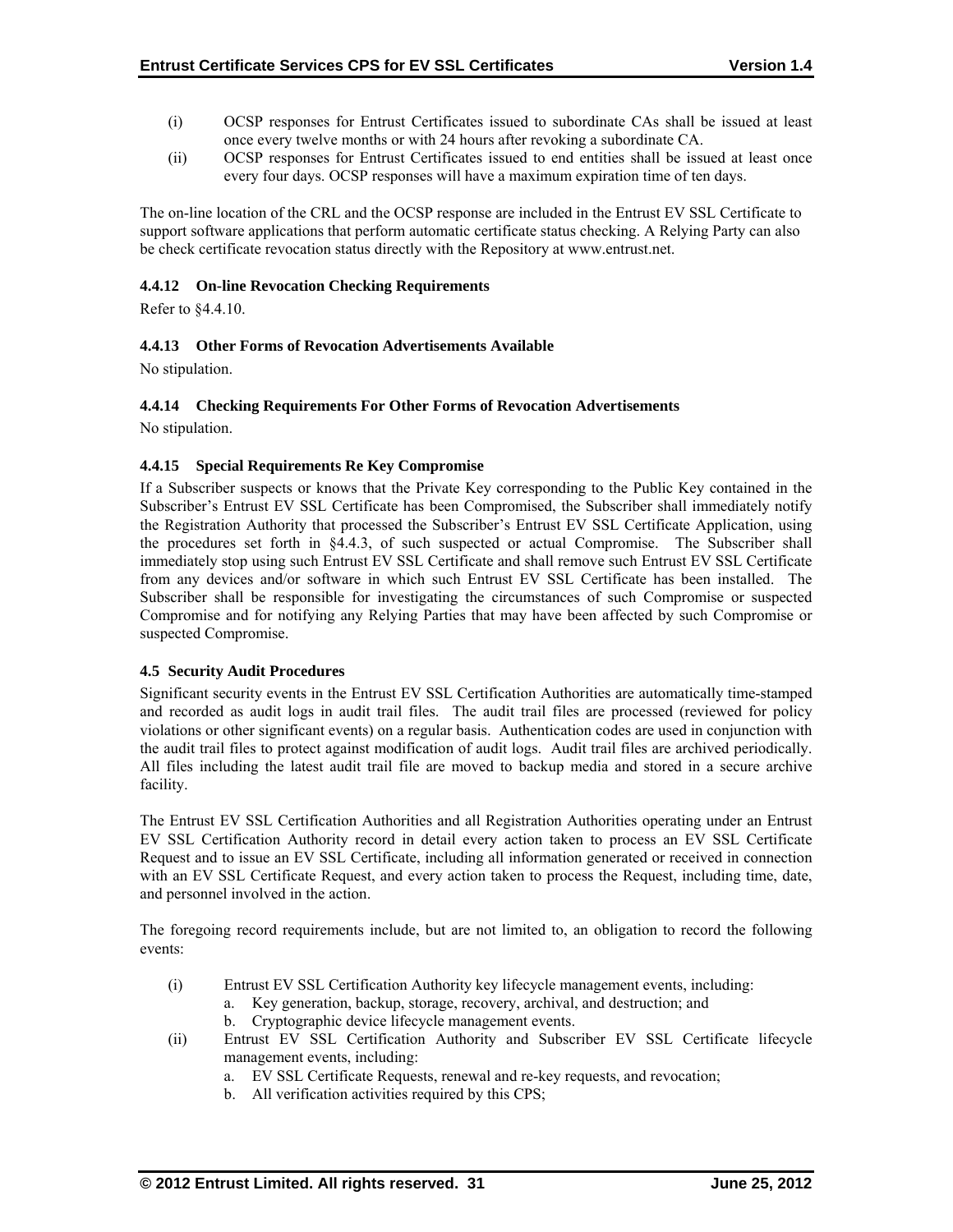- c. Date, time, phone number used, persons spoken to, and end results of verification telephone calls;
- d. Acceptance and rejection of EV SSL Certificate Requests;
- e. Issuance of EV SSL Certificates; and
- f. Generation of Certificate Revocation Lists (CRLs) and OCSP messages.
- (iii) Security events, including:
	- a. Successful and unsuccessful PKI system access attempts;
	- b. PKI and security system actions performed;
	- c. Security profile changes;
	- d. System crashes, hardware failures, and other anomalies;
	- e. Firewall and router activities; and
	- f. Entries to and exits from the Entrust EV SSL Certification Authority facility.
- (iv) Log entries include the following elements:
	- a. Date and time of entry;
	- b. Identity of the person making the journal entry; and
	- c. Description of entry.

#### **4.6 Records Archival**

The audit trail files, databases and revocation information for Entrust EV SSL Certification Authorities are both archived. The archive of an Entrust EV SSL Certification Authorities' database and the archive of revocation information are retained for at least three (3) years. Archives of audit trail files are retained for at least seven (7) year(s) after any EV SSL Certificate based on that documentation ceases to be valid. The databases for Entrust EV SSL Certification Authorities are encrypted and protected by Entrust software master keys. The archive media is protected through storage in a restricted-access facility to which only Entrust-authorized personnel have access. Archive files are backed up as they are created. Originals are stored on-site and housed with an Entrust EV SSL Certification Authority system. Backup files are stored at a secure and separate geographic location.

#### **4.7 Key Changeover**

Entrust EV SSL Certification Authorities' key pairs will be retired from service at the end of their respective lifetimes as defined in §6.3. New Certification Authorities with new key pairs will be created as required to support the continuation of Entrust EV SSL Certification Authority Services. Each Entrust EV SSL Certification Authority will continue to publish CRLs signed with the original key pair until all certificates issued using that original key pair have expired. The Certification Authority key changeover process will be performed such that it causes minimal disruption to Subscribers and Relying Parties.

#### **4.8 Compromise and Disaster Recovery**

Entrust EV SSL Certification Authorities have a disaster recovery plan to provide for timely recovery of services in the event of a system outage. The disaster recovery plan addresses the following:

- (i) the conditions for activating the plans;
- (ii) resumption procedures;
- (iii) a maintenance schedule for the plan;
- (iv) awareness and education requirements;
- (v) the responsibilities of the individuals;
- (vi) recovery point objective (RPO) of five (5) minutes;
- (vii) recovery time objective (RTO); of 24 hours for essential CA operations which include certificate issuance, certificate revocation, and issuance of certificate revocation status; and
- (viii) testing of recovery plans.

In order to mitigate the event of a disaster, Entrust has implemented the following:

- (ix) secure on-site and off-site storage of backup HSMs containing copies of all CA Private Keys
- (x) secure on-site and off-site storage of all requisite activation materials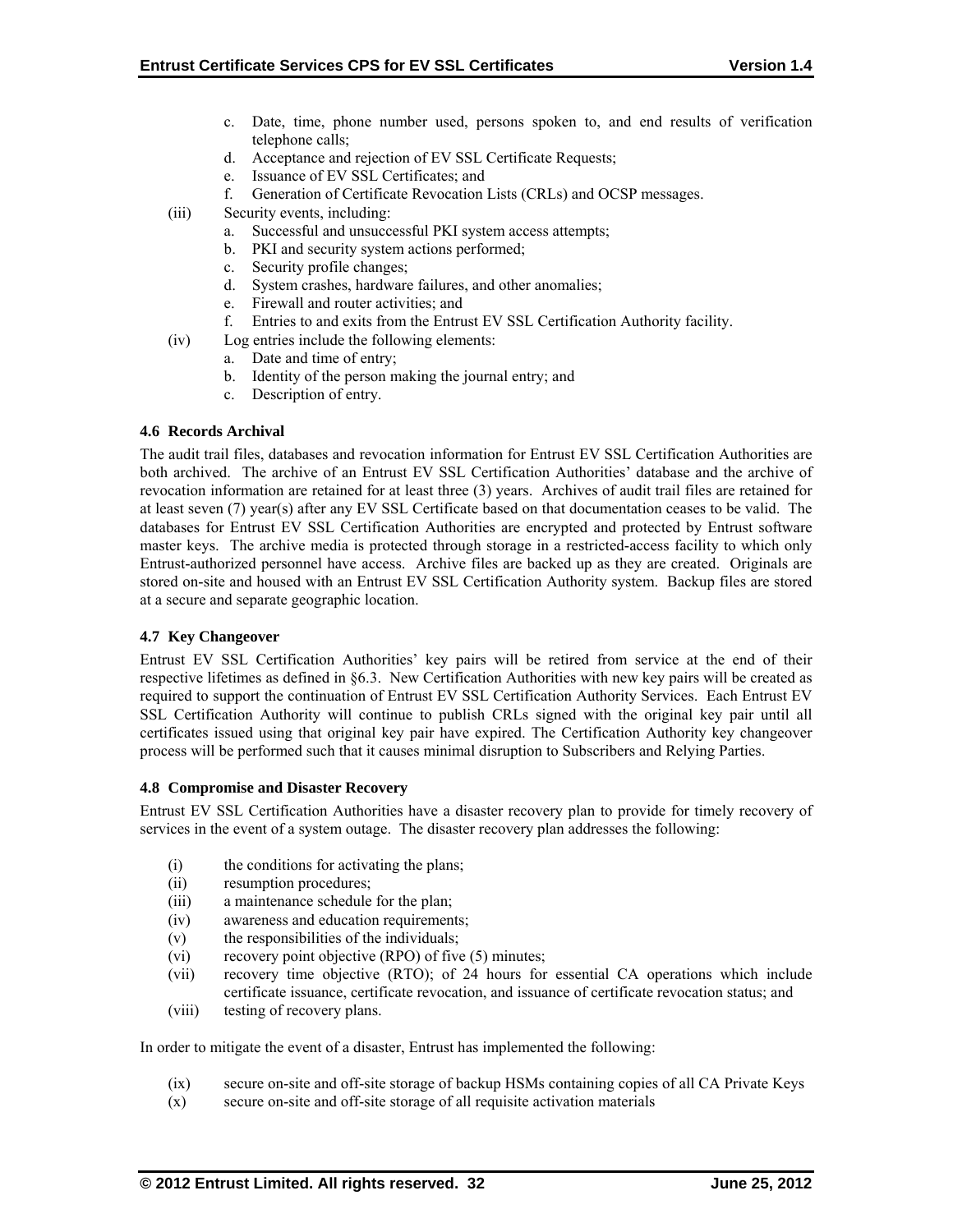- (xi) regular synchronization of critical data to the disaster recovery site
- (xii) regular incremental and daily backups of critical data within the primary site
- (xiii) weekly backup of critical data to secure off-site storage facility
- (xiv) secure off-site storage of disaster recovery plan and disaster recovery procedures
- (xv) environmental controls as described in §5.1
- (xvi) high availability architecture for critical systems

Entrust has implemented a secure disaster recovery facility that is greater than 250 km from the primary secure CA facilities.

Entrust requires rigorous security controls to maintain the integrity of Entrust EV SSL Certification Authorities. The Compromise of the Private Key used by an Entrust EV SSL Certification Authority is viewed by Entrust as being very unlikely; however, Entrust has policies and procedures that will be employed in the event of such a Compromise. At a minimum, all Subscribers shall be informed as soon as practicable of such a Compromise and information shall be posted in the Entrust Repository.

#### **4.9 CA Termination**

In the event that an Entrust EV SSL Certification Authority ceases operation, all Entrust EV SSL Certificates issued by such Entrust EV SSL Certification Authority shall be revoked and the CRL life-time will be set to a period that meets any Entrust obligations.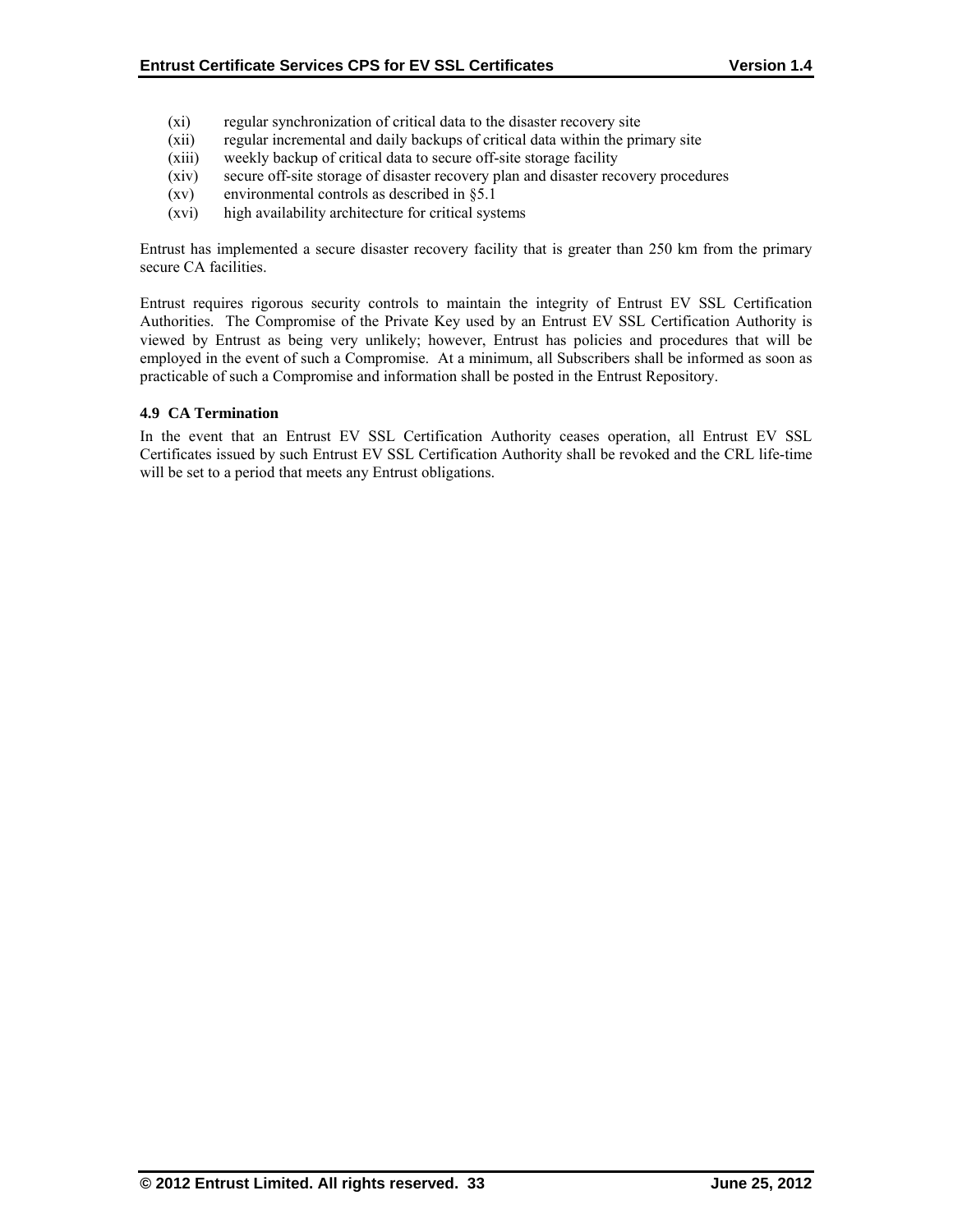# **5 Physical, Procedural, and Personnel Security Controls**

# **5.1 Physical Controls**

# **5.1.1 Site Location and Construction**

The computing facilities that host the Entrust Certificate Authority services are located within the Entrust Ottawa, Canada facility. The CA equipment is located in a Security zone that is physically separated from Entrust's other systems so that only authorized CA personnel can access it. The Security zone is constructed slab-to-slab with drywall and wire mesh. The Security zone is protected by electronic control access systems, alarmed doors and is monitored via a 24x7 recorded security camera and motion detector system.

## **5.1.2 Physical Access**

The room containing the Entrust Authority software is designated a two (2) person zone, and controls are used to prevent a person from being in the room alone. Alarm systems are used to notify security personnel of any violation of the rules for access to an Entrust EV SSL Certificate Authority.

# **5.1.3 Power and Air Conditioning**

The Security zone is equipped with:

- Filtered, conditioned, power connected to an appropriately sized UPS and generator;
- Heating, ventilation, and air conditioning appropriate for a commercial data processing facility; and
- Emergency lighting.

The environmental controls conform to local standards and are appropriately secured to prevent unauthorized access and/or tampering with the equipment. Temperature control alarms and alerts are activated upon detection of threatening temperature conditions.

#### **5.1.4 Water Exposures**

No liquid, gas, exhaust, etc. pipes traverse the controlled space other than those directly required for the area's HVAC system and for the pre-action fire suppression system. Water pipes for the pre-action fire suppression system are only filled on the activation of multiple fire alarms.

#### **5.1.5 Fire Prevention and Protection**

The Entrust facility is fully wired for fire detection, alarm and suppression. Routine, frequent inspections of all systems are made to assure adequate operation.

#### **5.1.6 Media Storage**

All media is stored away from sources of heat and from obvious sources of water or other obvious hazards. Electromagnetic media (e.g. tapes) are stored away from obvious sources of strong magnetic fields. Archived material is stored in a room separate from the CA equipment until it is transferred to the archive storage facility.

#### **5.1.7 Waste Disposal**

Waste is removed or destroyed in accordance with industry best practice. Media used to store sensitive data is destroyed, such that the information is unrecoverable, prior to disposal.

## **5.1.8 Off-site Backup**

As stipulated in §4.6.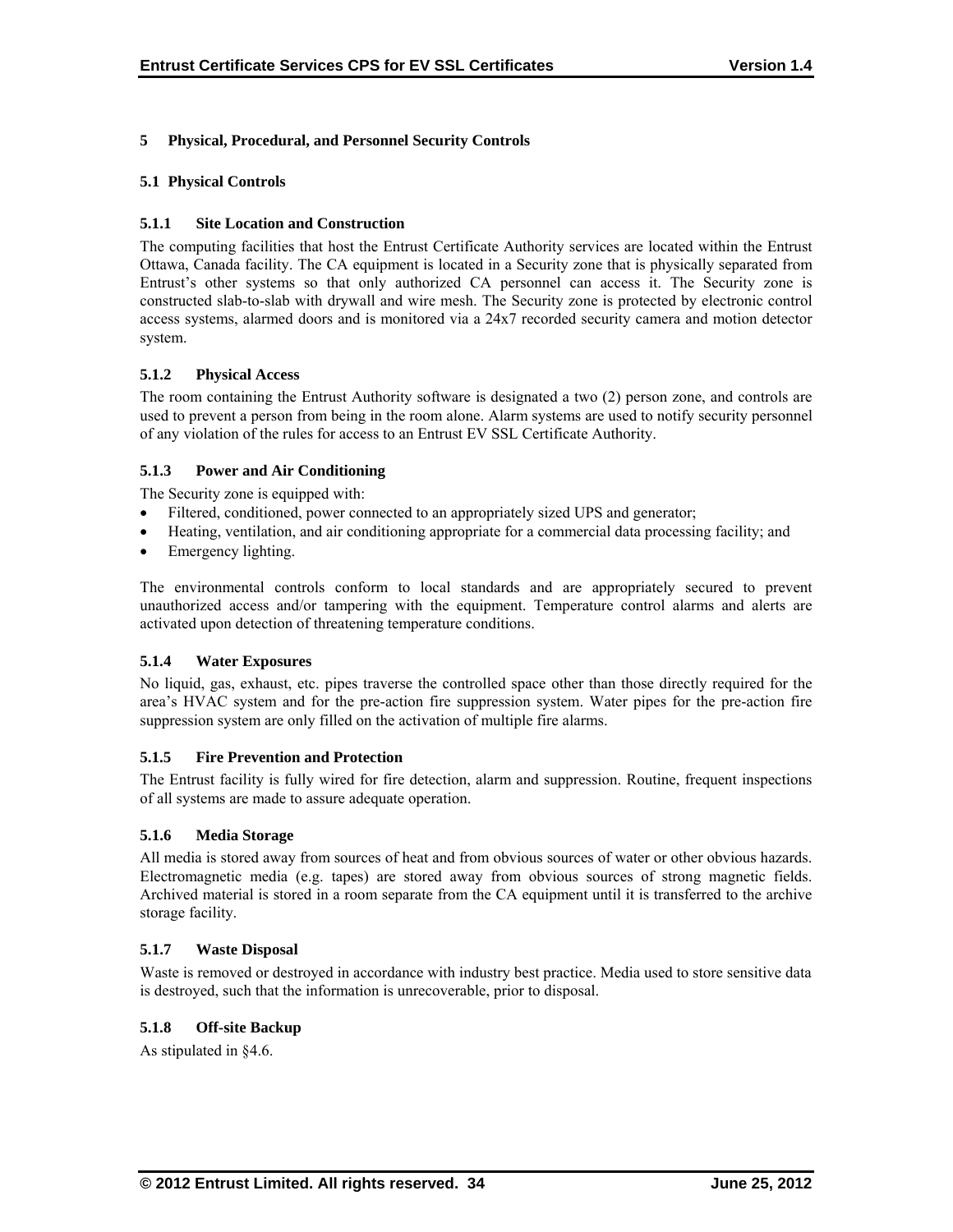# **5.2 Procedural Controls**

An Entrust EV SSL Certification Authority has a number of trusted roles for sensitive operations of the Entrust EV SSL Certification Authority software. To gain access to the Entrust/Authority software used in an Entrust EV SSL Certification Authority, operational personnel must undergo background investigations. Entrust EV SSL Certification Authority operations related to adding administrative personnel or changing Certification Authority policy settings require more than one (1) person to perform the operation.

## **5.3 Personnel Controls**

Operational personnel for an Entrust EV SSL Certification Authority will not be assigned other responsibilities that conflict with their operational responsibilities for the Entrust EV SSL Certification Authority. The privileges assigned to operational personnel for an Entrust EV SSL Certification Authority will be limited to the minimum required to carry out their assigned duties.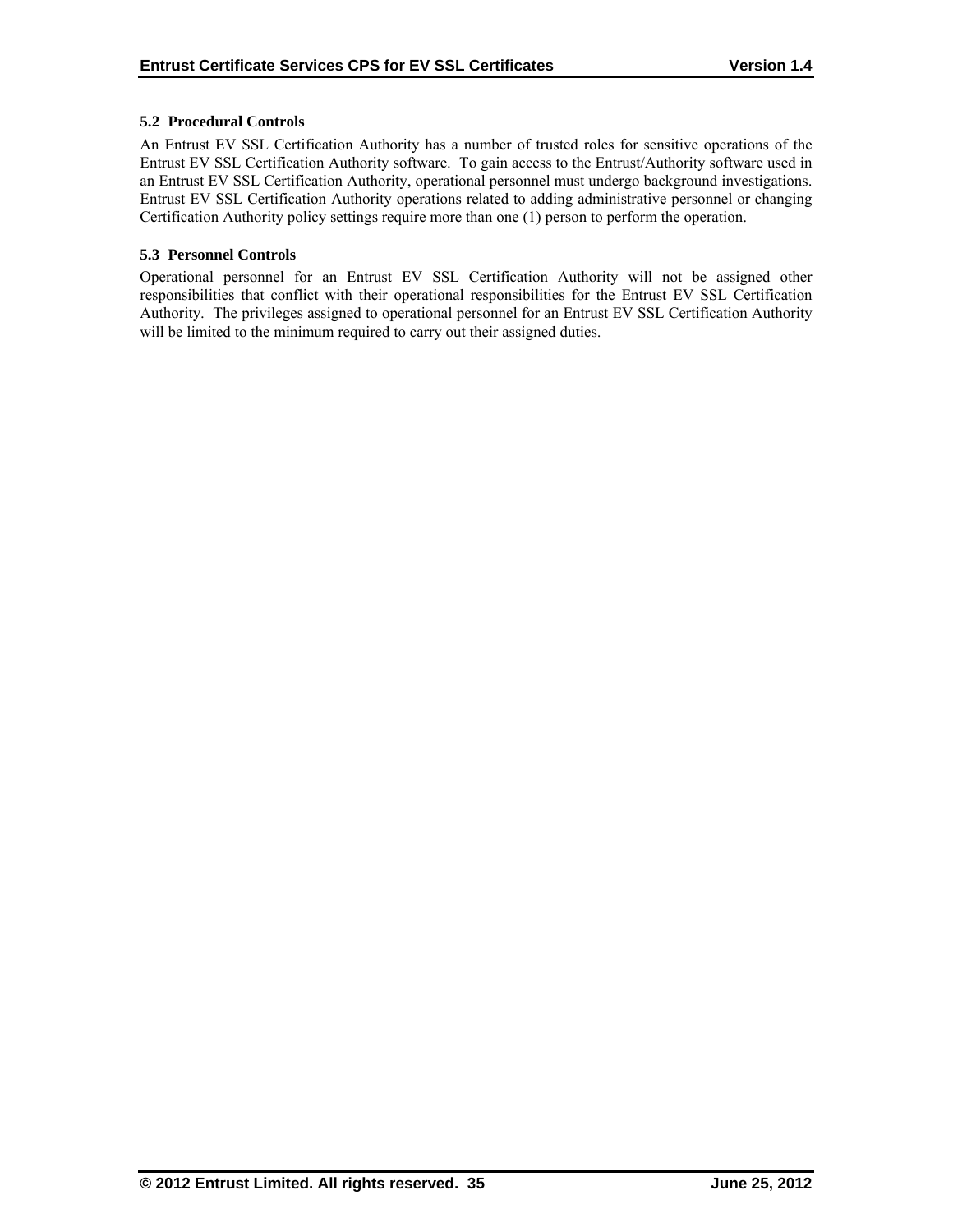# **6 Technical Security Controls**

#### **6.1 Key Pair Generation and Installation**

#### **6.1.1 Key Pair Generation**

The signing Key Pair for an Entrust EV SSL Certification Authority is created during the initial startup of the Entrust Master Control application and is protected by the master key for such Entrust EV SSL Certification Authority. Hardware key generation is used which is compliant to at least FIPS 140-1 level 3.

The Applicant is responsible for generating their Key Pair for Entrust EV SSL Certificates. Key Pair generation is typically performed using the key generation utility provided with the secure server software.

## **6.1.2 Private Key Delivery to Entity**

Not applicable.

## **6.1.3 Public Key Delivery to Certificate Issuer**

The Public Key to be included in an Entrust EV SSL Certificate is delivered to Entrust EV SSL Certification Authorities in a Certificate Signing Request (CSR) as part of the Entrust EV SSL Certificate Application process.

## **6.1.4 CA Public Key Delivery to Users**

The Public-Key Certificate for Entrust EV SSL Certification Authorities is cross certified by the Entrust Root Certification Authority. The self-signed Public-Key Certificate for the Entrust Root Certification Authority is pre-installed in common World Wide Web browser and web server software by the applicable software manufacturers. The Public Key Certificate for cross certified issuing Certification Authorities is provided to the Subscriber with the Subscriber certificate.

Public Key Certificates for Entrust Certification Authorities are also available for download from the Repository.

#### **6.1.5 Key Sizes**

Entrust Certification Authorities, the minimum key size shall be no less than 2048 bit RSA or shall be elliptic curve cryptography (ECC) NIST P-256 or P-384.

Entrust EV SSL Certificate key sizes will be a minimum of RSA 1024 bits for certificates issued on or before 31 December 2010, after which the minimum key size will be RSA 2048 bits. Entrust EV SSL Certificates issued with RSA 1024 bits must expire on or before 31 December 2010. The ECC keys supported are NIST P-256 and P-384.

#### **6.1.6 Public-Key Parameters Generation**

No stipulation.

#### **6.1.7 Parameter Quality Checking**

No stipulation.

#### **6.1.8 Hardware/Software Key Generation**

The method for generating the Subscriber's Key Pair associated with an Entrust EV SSL Certificate is solely under the control of the Subscriber, and neither Entrust nor any independent third-party Registration Authority operating under an Entrust EV SSL Certification Authority, nor any Resellers or Co-marketers, or any subcontractors, distributors, agents, suppliers, employees, or directors of any of the foregoing shall have any responsibility or liability whatsoever for the generation of the Subscriber's Key Pair.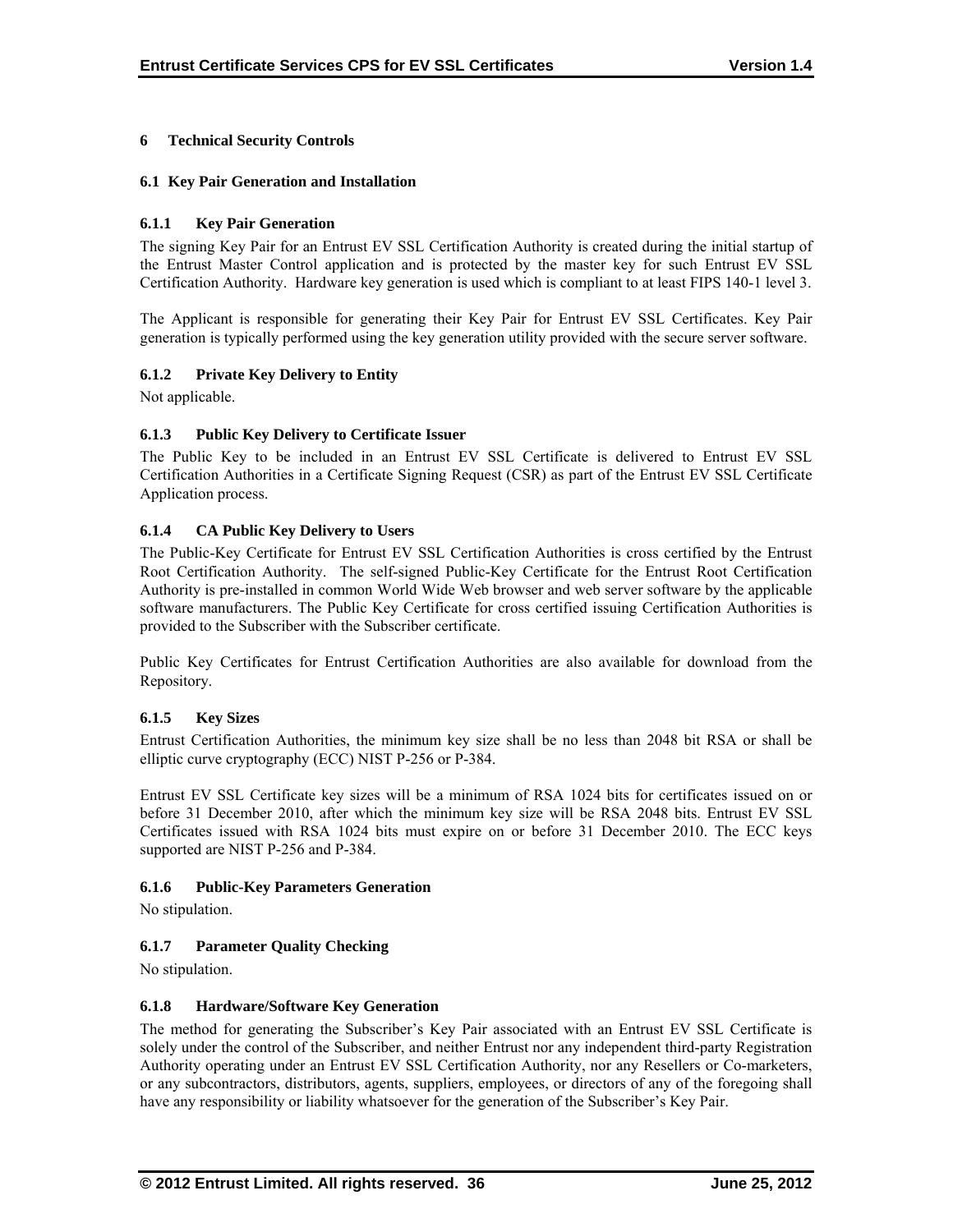## **6.1.9 Key Usage Purposes**

Entrust EV SSL Certificates issued by an Entrust EV SSL Certification Authority contain the keyUsage and the extendkeyUsage Certificate extensions restricting the purpose for which an Entrust EV SSL Certificate can be used. Subscribers and Relying Parties shall only use Entrust EV SSL Certificates in compliance with this CPS and applicable laws.

## **6.2 Private Key Protection**

The Entrust EV SSL Certification Authorities use Entrust Authority software in conjunction with hardware certified to FIPS 140 level 3 to protect the Entrust EV SSL Certification Authorities' Private Keys. Backups of the Entrust EV SSL Certification Authorities' Private Keys were made during the initial installation and setup of the Entrust Authority software and are stored on FIPS 140 Level 3 tokens. The backup tokens are held in secure facilities under two-person control. Entrust does not escrow the Entrust EV SSL Certification Authorities' Private Keys.

Subscribers are responsible for protecting the Private Key associated with the Public Key in the Subscriber's Entrust EV SSL Certificate.

## **6.3 Other Aspects of Key Pair Management**

Entrust EV SSL Certificates contain a validity period of up to, but no more than, 27 months. The maximum validity for Entrust Certification Authorities' RSA 2048 bit Key Pairs 31 December 2030.

## **6.4 Activation Data**

No stipulation.

## **6.5 Computer Security Controls**

The workstations on which the Entrust EV SSL Certification Authorities operate are physically secured as described in §5.1. The operating systems on the workstations on which the Entrust EV SSL Certification Authorities operate enforce identification and authentication of users. Access to Entrust/Authority software databases and audit trails is restricted as described in this CPS. All operational personnel that are authorized to have access to the Entrust EV SSL Certification Authorities are required to use hardware tokens in conjunction with a PIN to gain access to the physical room that contains the Entrust/Authority software being used for such Entrust EV SSL Certification Authorities.

#### **6.6 Life Cycle Technical Controls**

# **6.6.1 System Development Controls**

The Entrust EV SSL Certification Authority makes use of Commercial Off The Shelf (COTS) products for the hardware, software, and network components. Systems developed by the Entrust EV SSL Certification Authority are deployed in accordance with Entrust software lifecycle development standards.

#### **6.6.2 Security Management Controls**

The configuration of the Entrust EV SSL Certification Authority system as well as any modifications and upgrades are documented and controlled. Methods of detecting unauthorized modifications to the CA equipment and configuration are in place to ensure the integrity of the security software, firmware, and hardware for correct operation. A formal configuration management methodology is used for installation and ongoing maintenance of the CA system.

When first loaded, the CA software is verified as being that supplied from the vendor, with no modifications, and be the version intended for use.

# **6.6.3 Life Cycle Security Ratings**

No stipulation.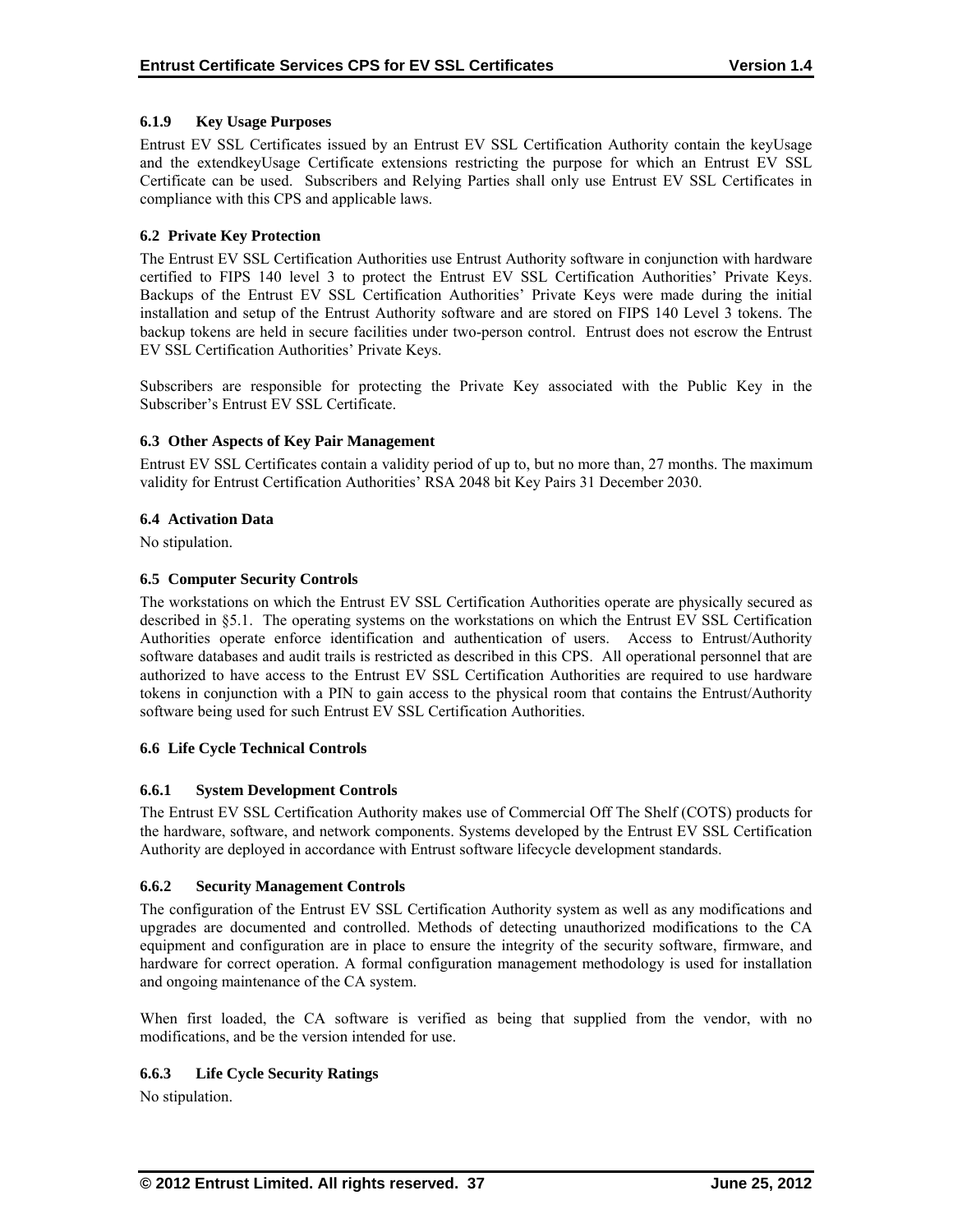# **6.7 Network Security Controls**

Remote access to Entrust EV SSL Certification Authority application via the Administration software interface is secured.

## **6.8 Cryptographic Module Engineering Controls**

The Entrust EV SSL Certification Authority application software cryptographic module is designed to conform to FIPS 140 level 2 requirements. Optional hardware tokens may be used to generate Key Pairs that may conform with higher levels of FIPS validation, but which must at least conform to level 2.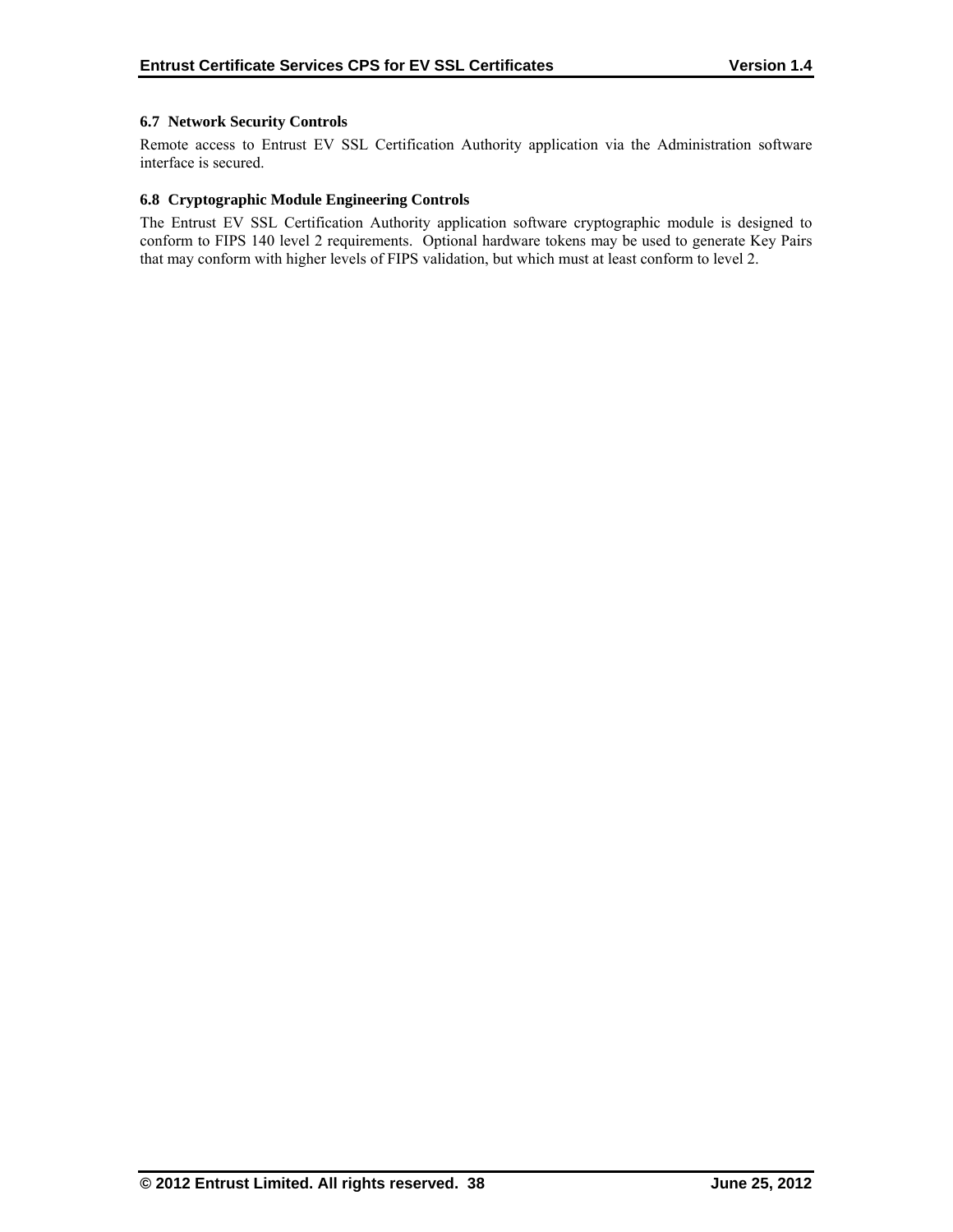# **7 Certificate and CRL Profiles**

The profile for the Entrust EV SSL Certificates and Certificate Revocation List (CRL) issued by an Entrust EV SSL Certification Authority conform to the specifications contained in the EV Guidelines published by the CA/Browser Forum, which themselves conform to IETF RFC 5280 Internet X.509 PKI Certificate and Certificate Revocation List (CRL) Profile.

# **7.1 Certificate Profile**

Entrust EV SSL Certification Authorities issue certificates in accordance with the X.509 version 3. Certificate profiles for Entrust Root CA certificate, Subordinate CA certificates, and end entity certificates are described in Appendix A and the sections below.

## **7.1.1 Version Number(s)**

All certificates issued by Entrust Certification Authorities are X.509 version 3 certificates.

## **7.1.2 Certificate Extensions**

Certificate extensions are as stipulated in EV Guidelines. See Appendix A.

## **7.1.3 Algorithm Object Identifiers**

Algorithm object identifiers are as specified in IETF RFC 3279 Algorithms and Identifiers for the Internet X.509 PKI Certificate and Certificate Revocation List (CRL) Profile. See Appendix A.

#### **7.1.4 Name Forms**

Name forms are as stipulated in §3.1.1.

#### **7.1.5 Name Constraints**

No stipulation.

# **7.1.6 Certificate Policy Object Identifier**

Certificate policy object identifiers (OIDs) are listed in §1.2 and in the Certificate Profile attached as Appendix A.

#### **7.1.7 Usage of Policy Constraints Extension**

No stipulation.

#### **7.1.8 Policy Qualifiers Syntax and Semantics**

Entrust includes the following policy qualifiers in all end entity certificates: CPSUri: http://www.entrust.net/rpa

#### **7.1.9 Processing Semantics for the Critical Certificate Policies Extension**

Certificate policies extension is marked Not Critical

# **7.2 CRL Profile**

The following fields of the X.509 version 2 CRL format are used by the Entrust EV SSL Certification Authorities:

- version: set to  $v2$
- signature: identifier of the algorithm used to sign the CRL
- issuer: the full Distinguished Name of the Certification Authority issuing the CRL
- this update: time of CRL issuance
- next update: time of next expected CRL update
- revoked certificates: list of revoked Certificate information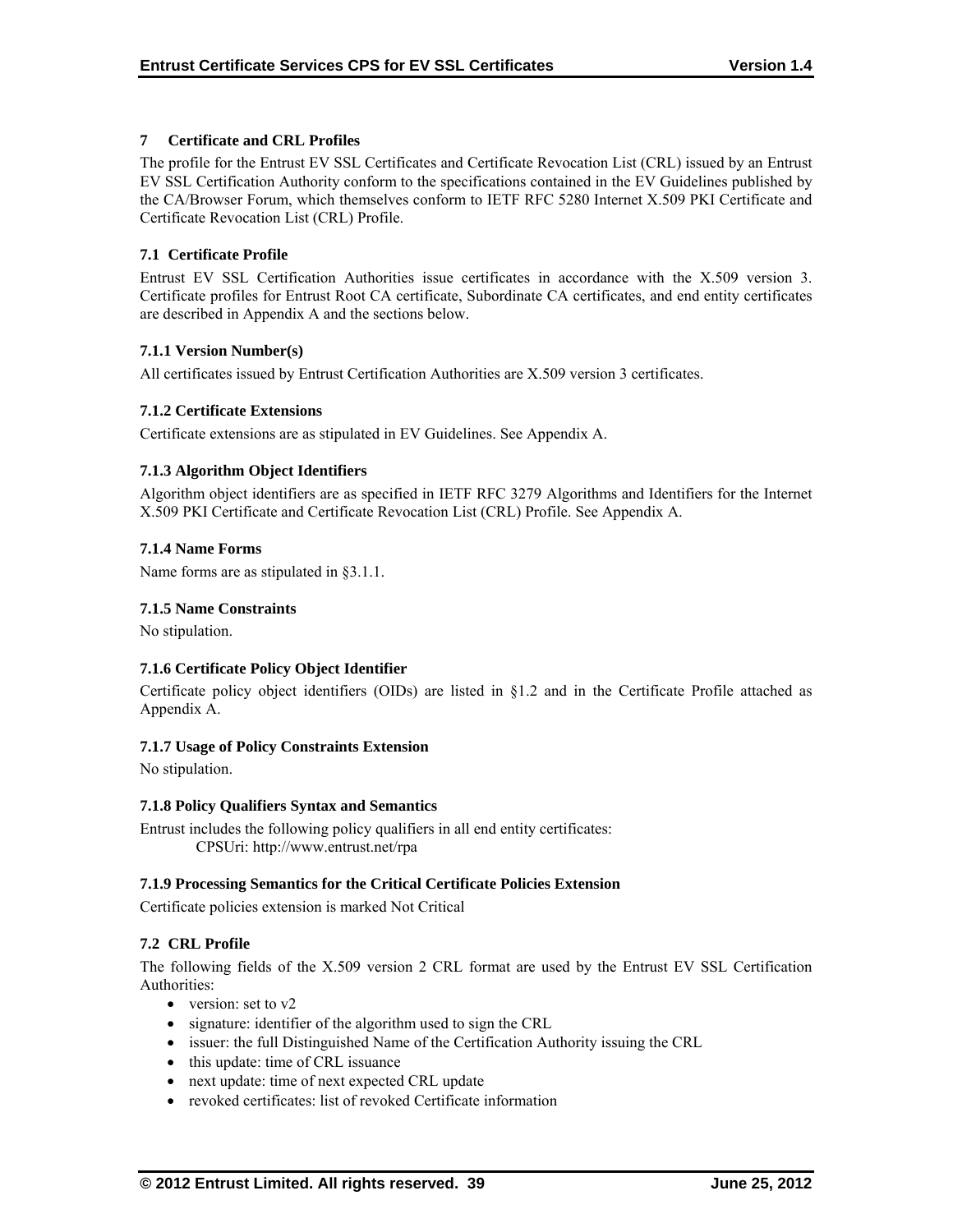# **7.3 OCSP Profile**

The profile for the Entrust EV SSL Online Certificate Status Protocol (OCSP) messages issued by an Entrust EV SSL Certification Authority conform to the specifications contained in the IETF RFC 2560 Internet X.509 PKI Online Certificate Status Protocol (OCSP) Profile.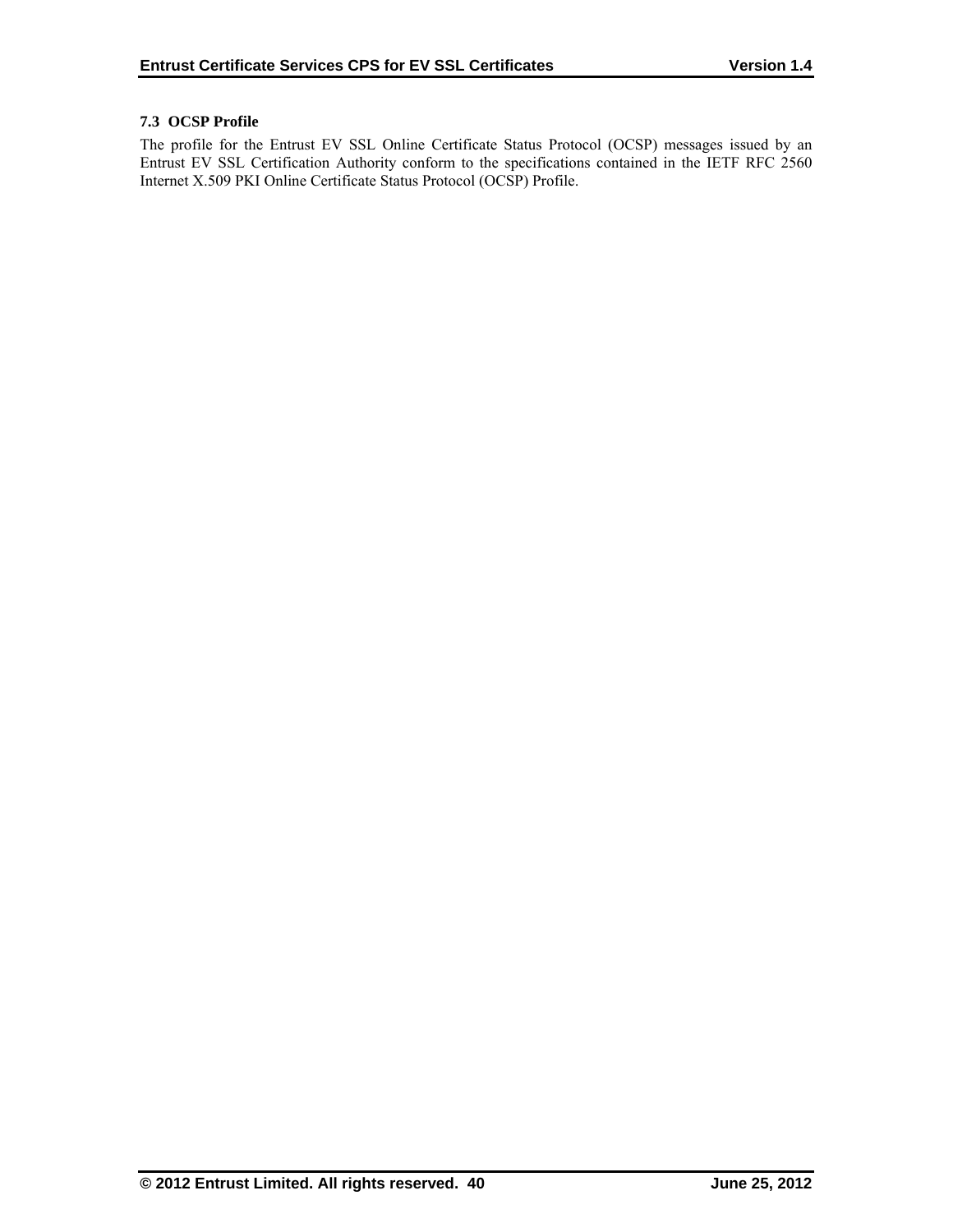## **8 Specification Administration**

#### **8.1 Specification Change Procedures**

Entrust may, in its direction, modify the CPS and the terms and conditions contained herein from time to time. Entrust shall modify the CPS to stay concurrent with the latest version of the EV Guidelines and the Baseline Requirements.

Modifications to the CPS that, in the judgment of Entrust, will have little or no impact on Applicants, Subscribers, and Relying Parties, may be made with no change to the CPS version number and no notification to Applicants, Subscribers, and Relying Parties. Such changes shall become effective immediately upon publication in the Entrust Repository.

Modifications to the CPS that, in the judgment of Entrust may have a significant impact on Applicants, Subscribers, and Relying Parties, shall be published in the Entrust Repository and shall become effective fifteen (15) days after publication in the Entrust Repository unless Entrust withdraws such modified CPS prior to such effective date. In the event that Entrust makes a significant modification to CPS, the version number of the CPS shall be updated accordingly. Unless a Subscriber ceases to use, removes, and requests revocation of such Subscriber's Entrust EV SSL Certificate(s) prior to the date on which an updated version of the CPS becomes effective, such Subscriber shall be deemed to have consented to the terms and conditions of such updated version of the CPS and shall be bound by the terms and conditions of such updated version of the CPS.

## **8.2 Publication and Notification Policies**

Prior to major changes to this CPS, notification of the upcoming changes will be posted in the Entrust Repository.

# **8.3 CPS Approval Procedures**

This CPS and any subsequent changes shall be approved by the Entrust Policy Authority.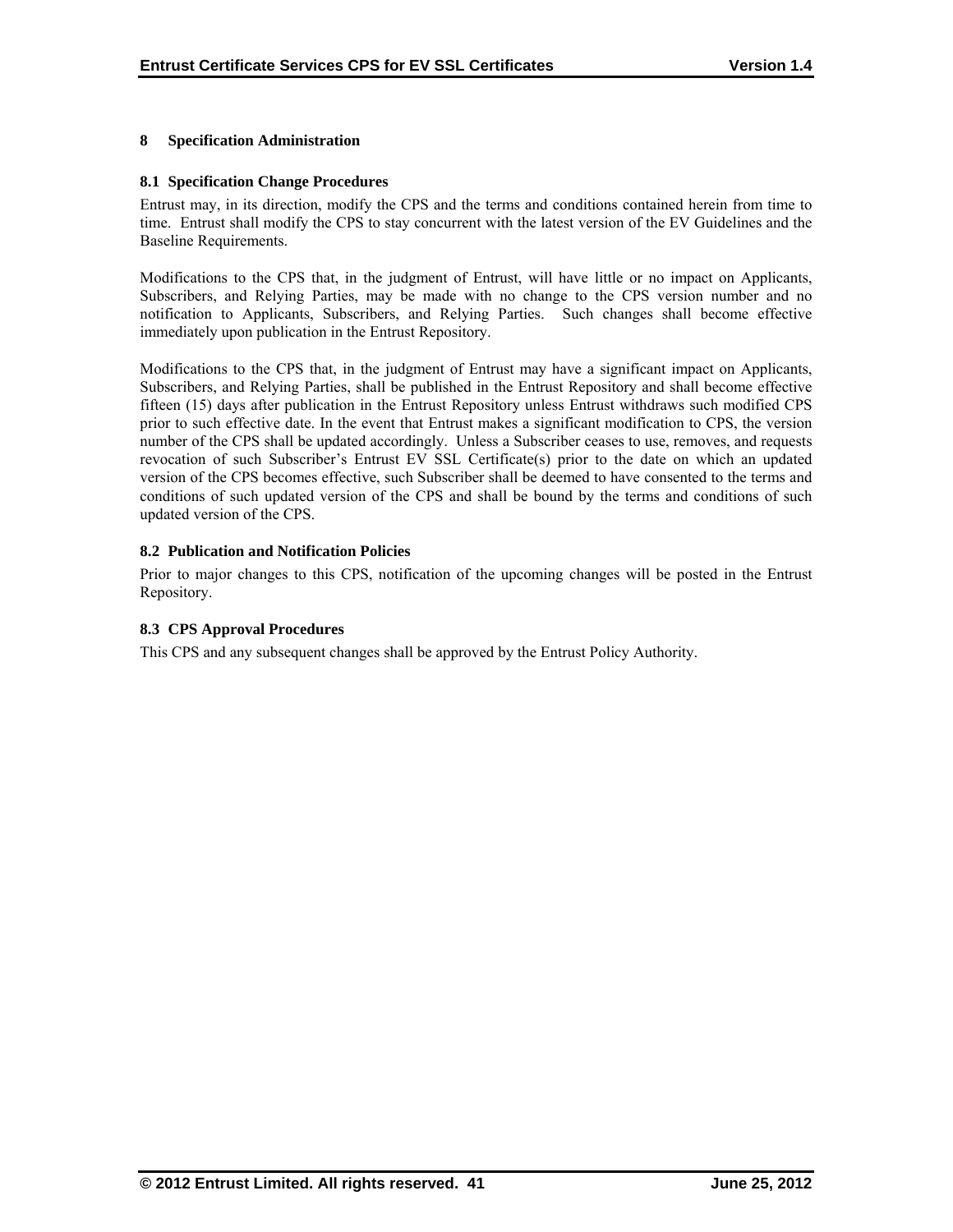## **9 Acronyms**

| <b>CA</b>    | Certification Authority                                                          |
|--------------|----------------------------------------------------------------------------------|
| <b>CPS</b>   | <b>Certification Practice Statement</b>                                          |
| <b>CRL</b>   | Certificate Revocation List                                                      |
| <b>CSR</b>   | Certificate Signing Request                                                      |
| DN           | Distinguished Name                                                               |
| <b>DNS</b>   | Domain Name Server                                                               |
| <b>DSA</b>   | Digital Signature Algorithm                                                      |
| ECC          | Elliptic Curve Cryptography                                                      |
| <b>HTTP</b>  | <b>Hypertext Transfer Protocol</b>                                               |
| <b>IETF</b>  | Internet Engineering Task Force                                                  |
| <b>ITU-T</b> | International Telecommunication Union - Telecommunication Standardization Sector |
| MAC          | Message Authentication Code                                                      |
| OA.          | <b>Operational Authority</b>                                                     |
| <b>OCSP</b>  | Online Certificate Status Protocol                                               |
| <b>OID</b>   | Object Identifier                                                                |
| PA           | Policy Authority                                                                 |
| <b>PIN</b>   | Personal Identification Number                                                   |
| PKI          | Public-Key Infrastructure                                                        |
| RA.          | <b>Registration Authority</b>                                                    |
| <b>RDN</b>   | <b>Relative Distinguished Name</b>                                               |
| <b>RFC</b>   | Request for Comment                                                              |
| <b>SEP</b>   | Secure Exchange Protocol                                                         |
| <b>SSL</b>   | Secure Sockets Layer                                                             |
| URL          | Universal Resource Locator                                                       |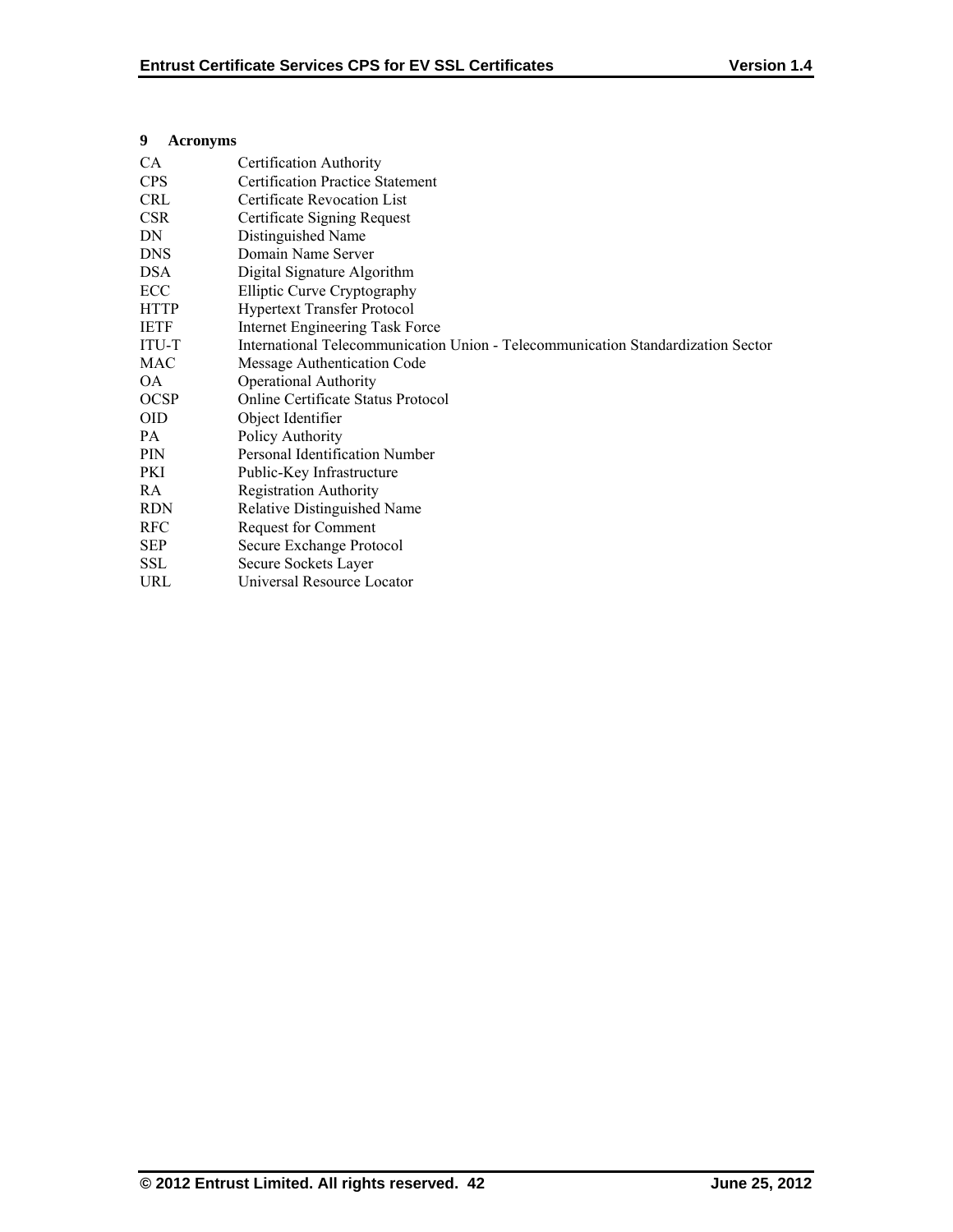## **10 Definitions**

**Affiliate:** means Entrust, and any corporation or other entity that Entrust directly or indirectly controls. In this context, a party "controls" a corporation or another entity if it directly or indirectly owns or controls fifty percent (50%) or more of the voting rights for the board of directors or other mechanism of control.

**Applicant:** means an eligible organization applying for an Entrust EV SSL Certificate, but which has not yet been issued an Entrust EV SSL Certificate, or an organization that currently has an Entrust EV SSL Certificate or Entrust EV SSL Certificates and that is applying for renewal of such Entrust EV SSL Certificate or Entrust EV SSL Certificates or for an additional Entrust EV SSL Certificate or Entrust EV SSL Certificates.

Application Software Vendor: means a developer of Internet browser software or other software that displays or uses certificates, including but not limited to KDE, Microsoft, Mozilla Corporation, Nokia Corporation, Opera Software ASA, and Red Hat, Inc.

ASV: see Application Software Vendor.

**Baseline Requirements:** CA/Browser Forum Guidelines Baseline Requirements for the Issuance and Management of Publicly-Trusted Certificates published at http://www.cabforum.org. The Baseline Requirements describe certain minimum requirements that a Certification Authority (CA) must meet in order to issue SSL Certificates. In the event of any inconsistency between this CPS and the Baseline Requirements, the Baseline Requirements take precedence over this CPS.

**Business Day:** means any day, other than a Saturday, Sunday, statutory or civic holiday in the City of Ottawa, Ontario.

**Certificate:** means a digital document that at a minimum: (a) identifies the Certification Authority issuing it, (b) names or otherwise identifies a Subject, (c) contains a Public Key of a Key Pair, (d) identifies its operational period, and (e) contains a serial number and is digitally signed by a Certification Authority.

**Certificate Beneficiaries**: means, collectively, all Application Software Vendors with whom Entrust has entered into a contract to include its root certificate(s) in software distributed by such Application Software Vendors, and all Relying Parties that actually rely on such Certificate during the Operational Period of such Certificate.

**Certificate Revocation List:** means a time-stamped list of the serial numbers of revoked Certificates that has been digitally signed by a Certification Authority.

**Certification Authority:** means an entity or organization that (i) creates and digitally signs Certificates that contain among other things a Subject's Public Key and other information that is intended to identify the Subject, (ii) makes Certificates available to facilitate communication with the Subject identified in the Certificate, and (iii) creates and digitally signs Certificate Revocation Lists containing information about Certificates that have been revoked and which should no longer be used or relied upon.

**Certification Practice Statement:** means a statement of the practices that a Certification Authority uses in issuing, managing, revoking, renewing, and providing access to Certificates, and the terms and conditions under which the Certification Authority makes such services available.

**Co-marketers:** means any person, entity, or organization that has been granted by Entrust or a Registration Authority operating under an Entrust EV SSL Certification Authority the right to promote Entrust EV SSL Certificates.

**Compromise:** means a suspected or actual loss, disclosure, or loss of control over sensitive information or data.

**CPS:** see Certification Practice Statement.

**CRL:** see Certificate Revocation List.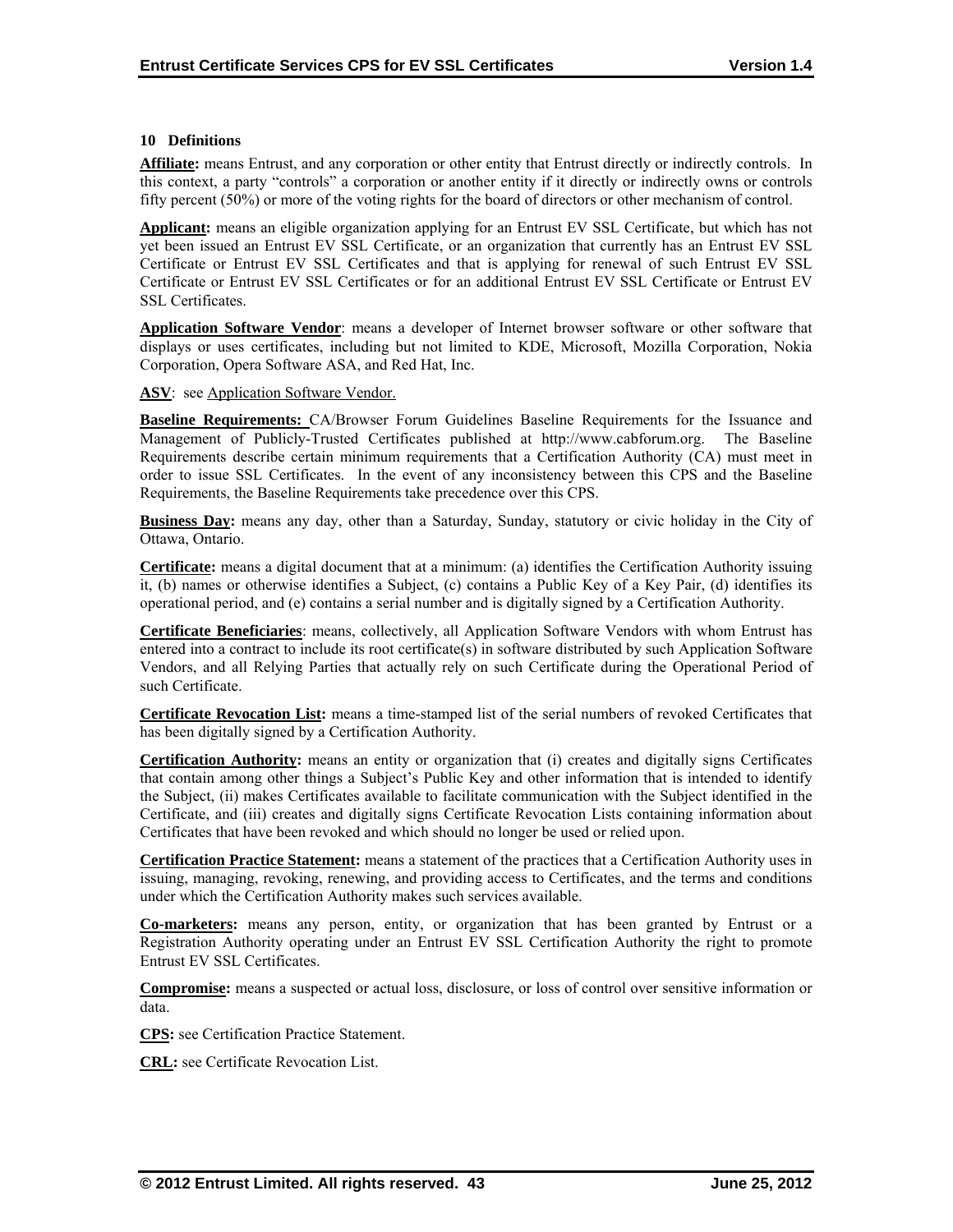**Cross Certificate(s)**: shall mean a Certificate(s) that (i) includes the Public Key of a Public-Private Key pair generated by an Entrust EV SSL Certification Authority; and (ii) includes the digital signature of an Entrust Root Certification Authority.

**EV Guidelines:** CA/Browser Forum Guidelines For The Issuance and Management of Extended Validation Certificates published at http://www.cabforum.org. The EV Guidelines describe the requirements that a Certification Authority (CA) must meet in order to issue EV SSL Certificates. In the event of any inconsistency between this CPS and the EV Guidelines, the EV Guidelines take precedence over this CPS.

**Entrust:** means Entrust Limited.

**Entrust.net**: means Entrust Limited.

**Entrust Operational Authority:** means those personnel who work for or on behalf of Entrust and who are responsible for the operation of the Entrust EV SSL Certification Authorities.

**Entrust Policy Authority:** means those personnel who work for or on behalf of Entrust and who are responsible for determining the policies and procedures that govern the operation of the Entrust EV SSL Certification Authorities.

**Entrust Repository:** means a collection of databases and web sites that contain information about Entrust EV SSL Certificates and services provided by Entrust in respect to Entrust EV SSL Certificates, including among other things, the types of Entrust EV SSL Certificates issued by the Entrust EV SSL Certification Authorities, the services provided by Entrust in respect to Entrust EV SSL Certificates, the fees charged by Entrust for Entrust EV SSL Certificates and for the services provided by Entrust in respect to Entrust EV SSL Certificates, Certificate Revocation Lists, the CPS, and other information and agreements that are intended to govern the use of Entrust EV SSL Certificates.

**Entrust EV SSL Certification Authority:** means a Certification Authority operated by or on behalf of Entrust for the purpose of issuing, managing, revoking, renewing, and providing access to Entrust EV SSL **Certificates** 

**Entrust EV SSL Certification Practice Statement:** means this document.

**Entrust EV SSL CPS:** See Entrust EV SSL Certification Practice Statement.

**Entrust EV SSL Certificate:** means an SSL Certificate issued by an Entrust EV SSL Certification Authority for use on World Wide Web servers.

**Entrust EV SSL Certificate Application:** means the form and application information requested by a Registration Authority operating under an Entrust EV SSL Certification Authority and submitted by an Applicant when applying for the issuance of an Entrust EV SSL Certificate.

**FIPS:** means the Federal Information Processing Standards. These are U.S. Federal standards that prescribe specific performance requirements, practices, formats, communication protocols, and other requirements for hardware, software, data, and telecommunications operation.

**IETF:** means the Internet Engineering Task Force. The Internet Engineering Task Force is an international community of network designers, operators, vendors, and researchers concerned with the evolution of the Internet architecture and the efficient operation of the Internet.

**Key Pair:** means two mathematically related cryptographic keys, having the properties that (i) one key can be used to encrypt a message that can only be decrypted using the other key, and (ii) even knowing one key, it is believed to be computationally infeasible to discover the other key.

**Object Identifier:** means a specially-formatted sequence of numbers that is registered in accordance with internationally-recognized procedures for object identifier registration.

**OID:** see Object Identifier.

**Operational Period:** means, with respect to a Certificate, the period of its validity. The Operational Period would typically begin on the date the Certificate is issued (or such later date as specified in the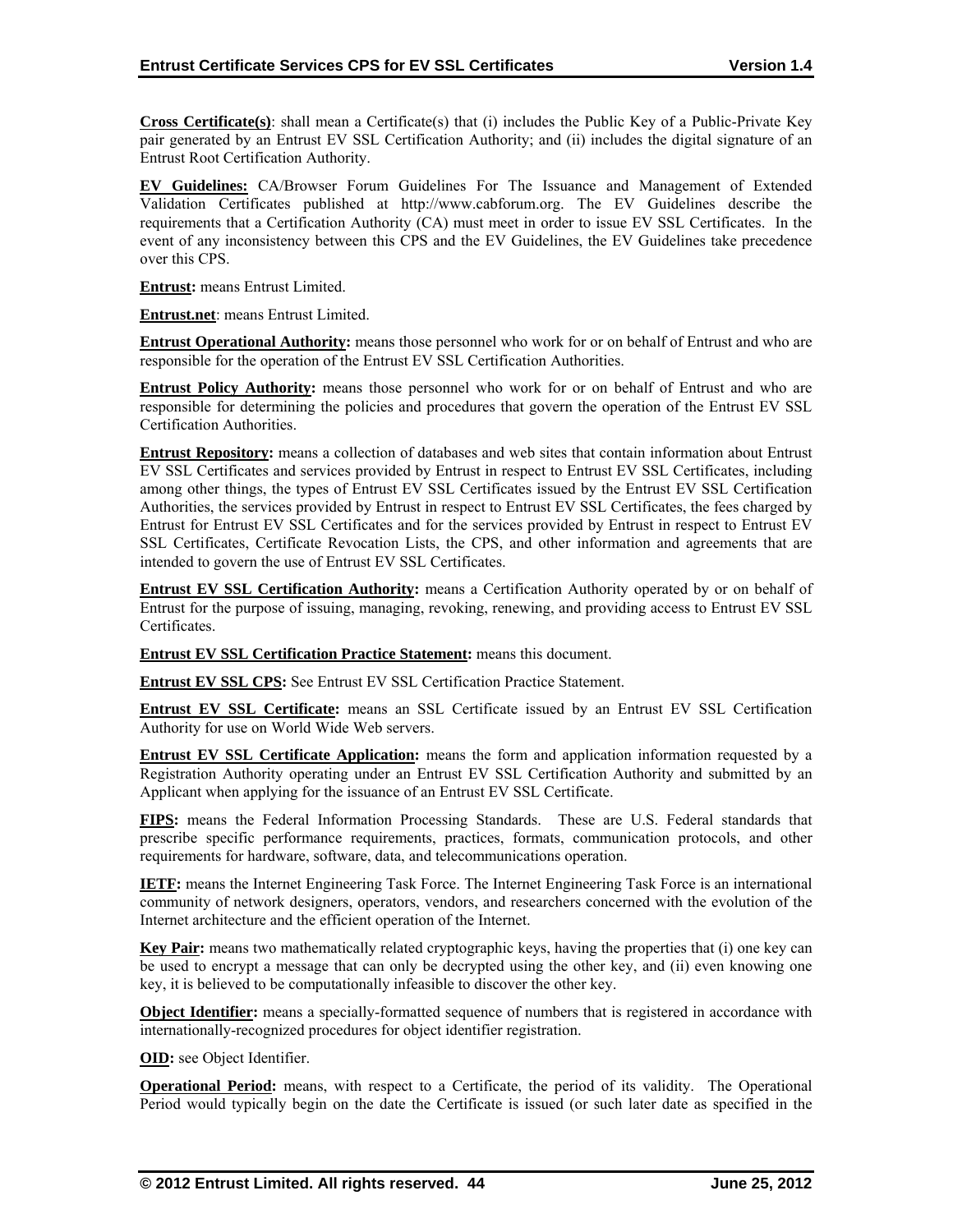Certificate), and ends on the date and time it expires as noted in the Certificate or earlier if the Certificate is Revoked.

**PKIX:** means an IETF Working Group developing technical specifications for PKI components based on X.509 Version 3 Certificates.

**Private Key:** means the key of a Key Pair used to decrypt an encrypted message. This key must be kept secret.

**Public Key:** means the key of a Key Pair used to encrypt a message. The Public Key can be made freely available to anyone who may want to send encrypted messages to the holder of the Private Key of the Key Pair. The Public Key is usually made publicly available in a Certificate issued by a Certification Authority and is often obtained by accessing a repository or database. A Public Key is used to encrypt a message that can only be decrypted by the holder of the corresponding Private Key.

**RA:** see Registration Authority.

**Registration Authority:** means an entity that performs two functions: (1) the receipt of information from a Subject to be named in an Entrust EV SSL Certificate, and (2) the performance of verification of information provided by the Subject following the procedures prescribed by the Entrust EV SSL Certification Authorities. In the event that the information provided by a Subject satisfies the criteria defined by the Entrust EV SSL Certification Authorities, a Registration Authority may send a request to a Entrust EV SSL Certification Authority requesting that the Entrust EV SSL Certification Authority generate, digitally sign, and issue a Entrust EV SSL Certificate containing the information verified by the Registration Authority.

**Relying Party:** means a person, entity, or organization that relies on or uses an Entrust EV SSL Certificate and/or any other information provided in a Repository under an Entrust EV SSL Certification Authority to obtain and confirm the Public Key and identity of a Subscriber. For avoidance of doubt, an ASV is not a "Relying Party" when software distributed by such ASV merely displays information regarding a certificate.

**Relying Party Agreement:** means the agreement between a Relying and Entrust or between a Relying Party and an independent third-party Registration Authority or Reseller under an Entrust EV SSL Certification Authority in respect to the provision and use of certain information and services in respect to Entrust EV SSL Certificates.

**Repository:** means a collection of databases and web sites that contain information about Certificates issued by a Certification Authority including among other things, the types of Certificates and services provided by the Certification Authority, fees for the Certificates and services provided by the Certification Authority, Certificate Revocation Lists, descriptions of the practices and procedures of the Certification Authority, and other information and agreements that are intended to govern the use of Certificates issued by the Certification Authority.

**Resellers:** means any person, entity, or organization that has been granted by Entrust or a Registration Authority operating under an Entrust EV SSL Certification Authority the right to license the right to use Entrust EV SSL Certificates.

**Revoke or Revocation:** means, with respect to a Certificate, to prematurely end the Operational Period of that Certificate from a specified time forward.

**Subject:** means an organization whose Public Key is contained in an Entrust EV SSL Certificate.

**Subscriber:** means an organization that has applied for and has been issued an Entrust EV SSL Certificate.

**Subscription Agreement:** means the agreement between a Subscriber and Entrust or between a Subscriber and an independent third-party Registration Authority or Reseller under an Entrust EV SSL Certification Authority in respect to the issuance, management, and provision of access to an Entrust EV SSL Certificate and the provision of other services in respect to such Entrust EV SSL Certificate.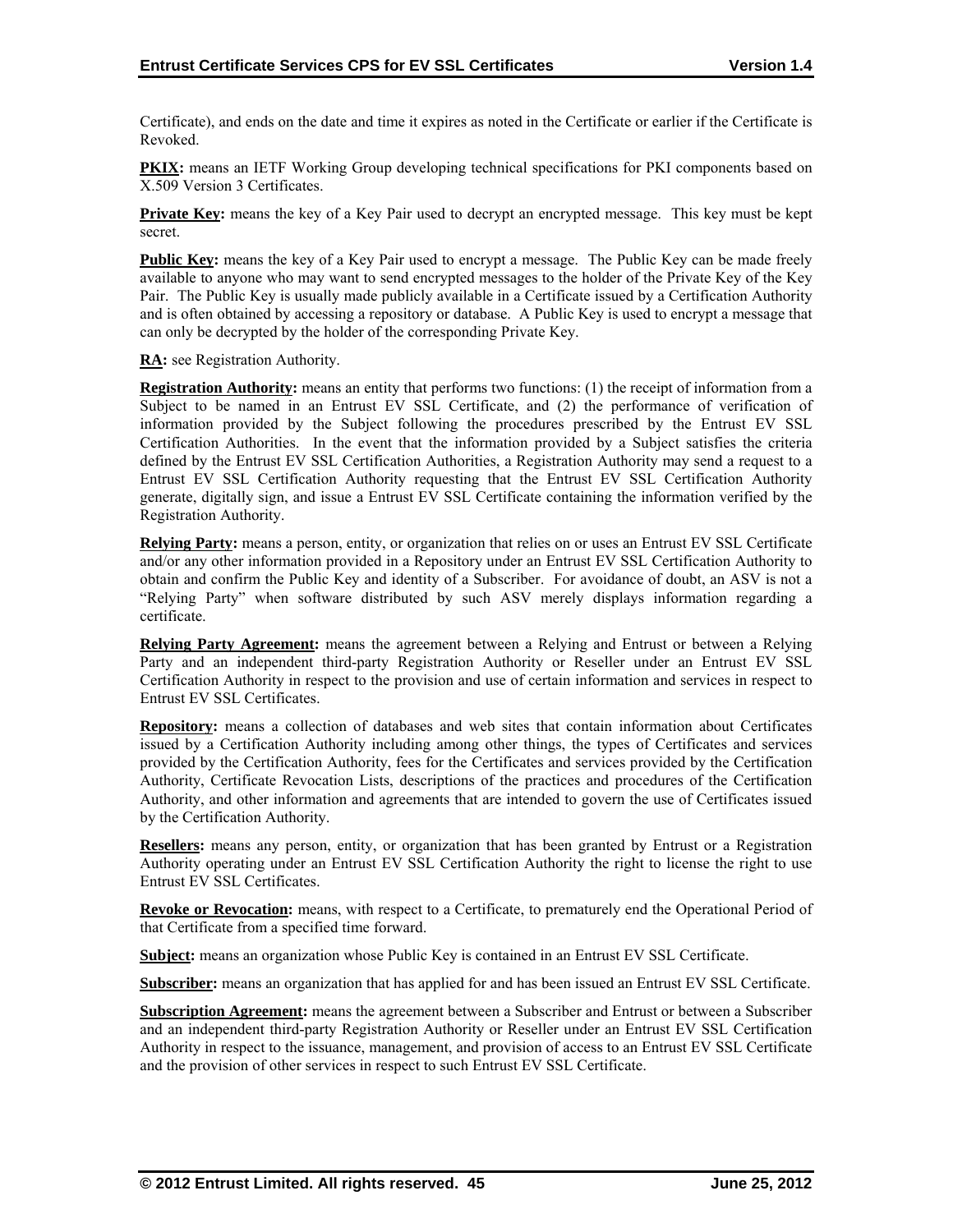# **Appendix A – Certificate Profiles**

# **Entrust Root Certification Authority – Root Certificate**

| <b>Field</b>                |                 | <b>Value</b>                                                         |
|-----------------------------|-----------------|----------------------------------------------------------------------|
| <b>Attributes</b>           |                 |                                                                      |
| Version                     |                 | V <sub>3</sub>                                                       |
| Serial Number               |                 | 45 6b 50 54                                                          |
| Signature Algorithm         |                 | sha-1 WithRSAEncryption {1.2.840.113549.1.1.5}                       |
| <b>Issuer DN</b>            |                 | $CN =$ Entrust Root Certification Authority                          |
|                             |                 | $OU = (c) 2006$ Entrust, Inc.                                        |
|                             |                 | $OU =$ www.entrust.net/CPS incorporated by reference                 |
|                             |                 | $O =$ Entrust, Inc.                                                  |
|                             |                 | $C = US$                                                             |
| <b>Validity Period</b>      |                 | Valid from: November 27, 2006                                        |
|                             |                 | Valid to: November 27, 2026                                          |
| Subject DN                  |                 | $CN =$ Entrust Root Certification Authority                          |
|                             |                 | $OU = (c) 2006$ Entrust, Inc.                                        |
|                             |                 | $OU =$ www.entrust.net/CPS incorporated by reference                 |
|                             |                 | $O =$ Entrust, Inc.                                                  |
|                             |                 | $C = US$                                                             |
| Subject Public Key<br>Info  |                 | 2048-bit RSA key modulus<br>rsaEncryption {1.2.840.113549.1.1.1}     |
| <b>Extension</b>            | <b>Critical</b> |                                                                      |
| Authority Key<br>Identifier | N <sub>0</sub>  | KeyID=68 90 e4 67 a4 a6 53 80 c7 86 66 a4 f1 f7 4b 43 fb 84<br>bd 6d |
| Subject Key Identifier      | No              | 68 90 e4 67 a4 a6 53 80 c7 86 66 a4 f1 f7 4b 43 fb 84 bd 6d          |
| Key Usage                   | Yes             | Certificate Signing, Off-line CRL Signing, CRL Signing               |
| <b>Basic Constraints</b>    | Yes             | Subject Type = $CA$                                                  |
|                             |                 | Path Length Constraint = none                                        |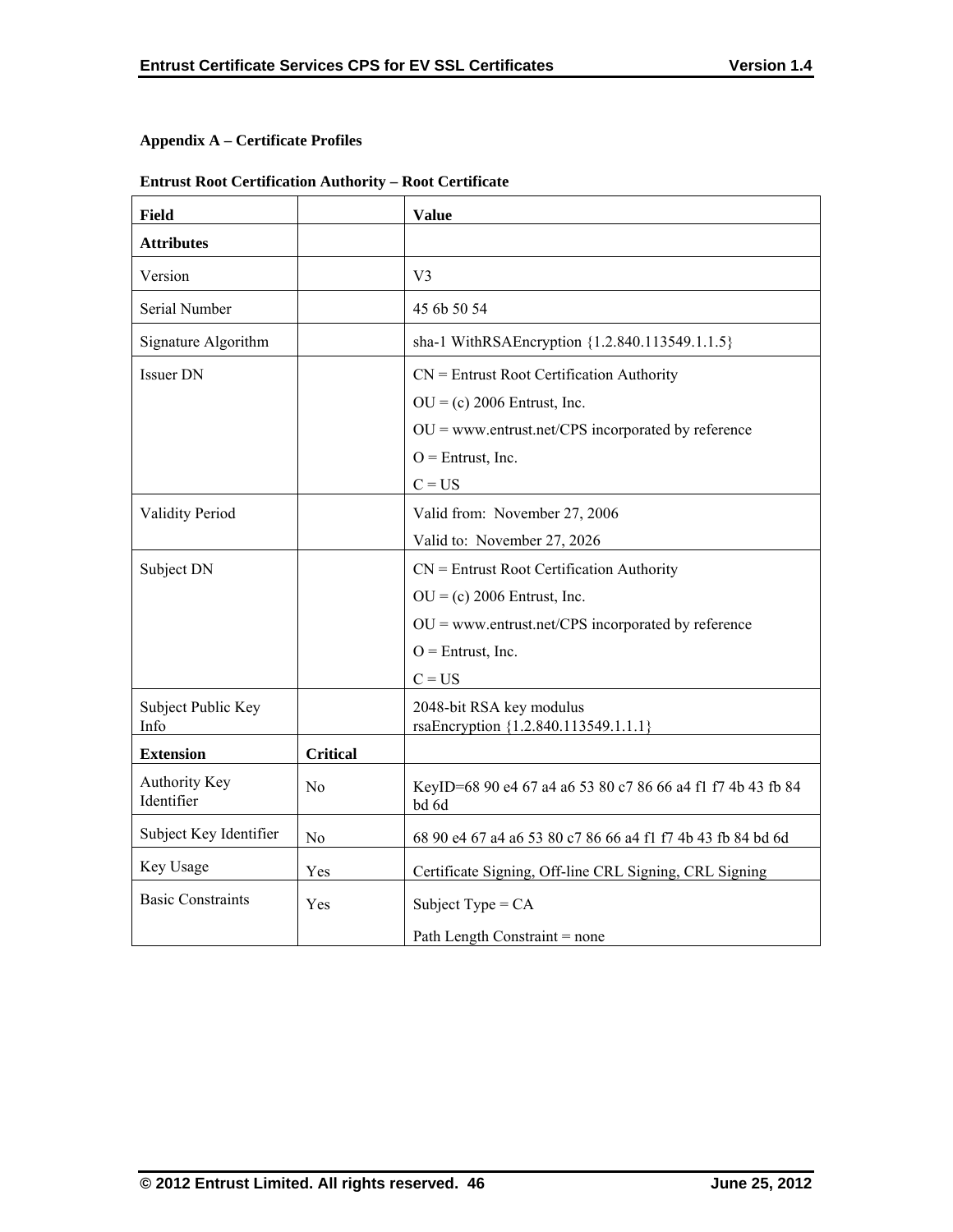| <b>Field</b>                       |                 | <b>Value</b>                                                                |
|------------------------------------|-----------------|-----------------------------------------------------------------------------|
| <b>Attributes</b>                  |                 |                                                                             |
| Version                            |                 | V <sub>3</sub>                                                              |
| Serial Number                      |                 | Unique number to PKI domain                                                 |
| Signature Algorithm                |                 | sha-1 or sha-256                                                            |
| Issuer DN                          |                 | Unique X.500 CA DN                                                          |
| <b>Validity Period</b>             |                 | No later than 2030                                                          |
|                                    |                 | notBefore and notAfter are specified                                        |
| Subject DN                         |                 | Unique X.500 CA DN                                                          |
| Subject Public Key<br>Info         |                 | 2048-bit RSA key modulus<br>rsaEncryption {1.2.840.113549.1.1.1}            |
| <b>Extension</b>                   | <b>Critical</b> |                                                                             |
| <b>Authority Key</b><br>Identifier | N <sub>0</sub>  | Contains 20 byte SHA-1 hash of the Root CA Public Key                       |
| Subject Key Identifier             | N <sub>0</sub>  | Contains 20 byte SHA-1 hash of the subjectPublicKey in this<br>certificate  |
| Key Usage                          | Yes             | Certificate Signing, Off-line CRL Signing, CRL Signing                      |
| <b>Extended Key Usage</b>          | N <sub>0</sub>  | As applicable from the following:                                           |
|                                    |                 | None present                                                                |
|                                    |                 | Server Authentication (1.3.6.1.5.5.7.3.1)                                   |
|                                    |                 | Client Authentication (1.3.6.1.5.5.7.3.2)                                   |
| Certificate Policies               | N <sub>0</sub>  | Policy Identifier = All Issuance Policies                                   |
|                                    |                 | uri: set as applicable                                                      |
| <b>Basic Constraints</b>           | Yes             | Subject Type = $CA$                                                         |
|                                    |                 | Path Length Constraint = value set as required                              |
| Authority Information<br>Access    | No              | Access Method = On-line Certificate Status Protocol<br>(1.3.6.1.5.5.7.48.1) |
|                                    |                 | accessLocation: http://ocsp.entrust.net                                     |
| <b>CRL</b> Distribution<br>Points  | N <sub>o</sub>  | http://crl.entrust.net/rootca1.crl                                          |

## **Subordinate CA Certificate**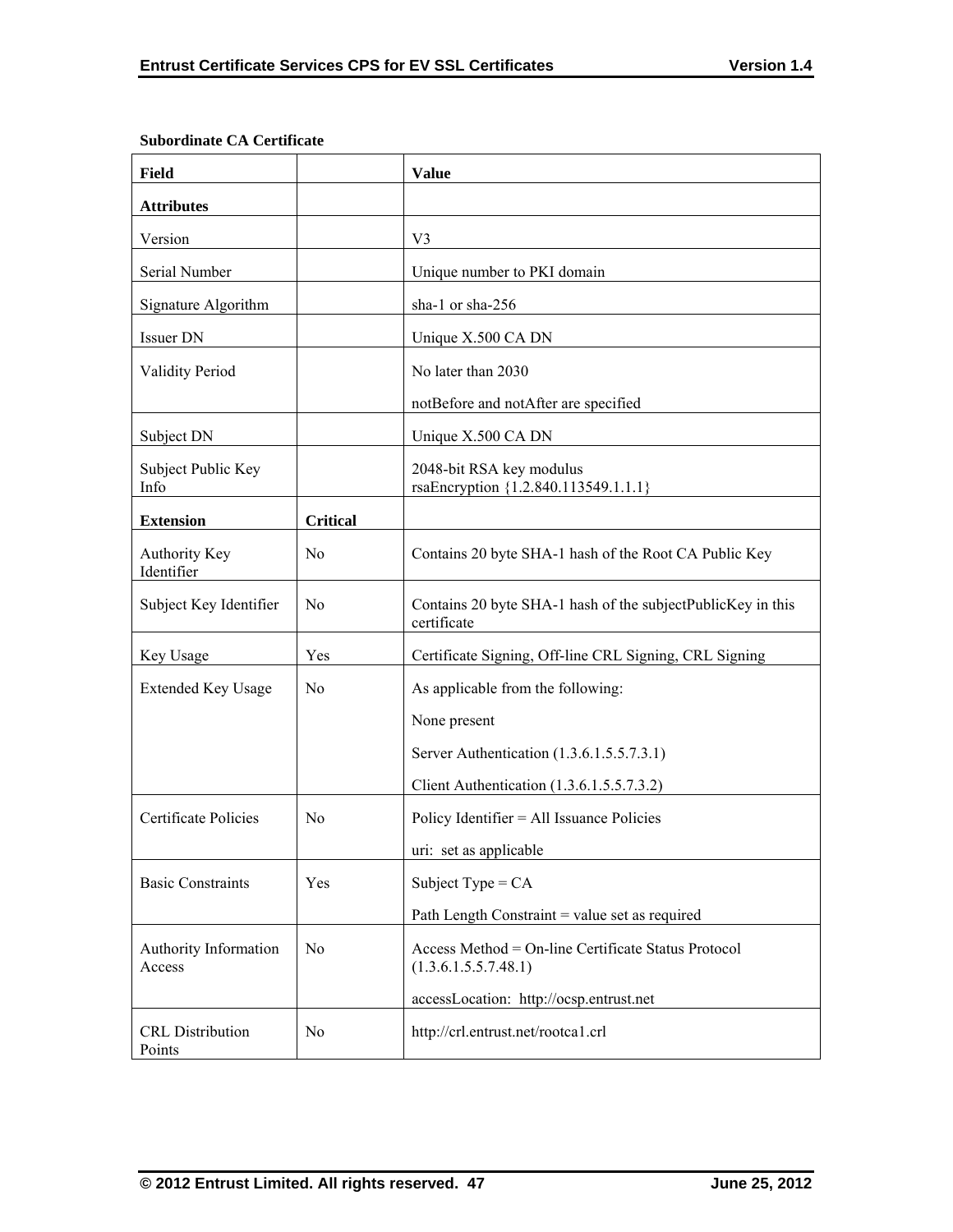T

| Field                                |                 | <b>Value</b>                                                                                                                                                                                                                                                                                                                                                                                                                                                                                                                                                                                                                                                                                                                                                                                                                                                                                                                                                                                                                                                                                  |
|--------------------------------------|-----------------|-----------------------------------------------------------------------------------------------------------------------------------------------------------------------------------------------------------------------------------------------------------------------------------------------------------------------------------------------------------------------------------------------------------------------------------------------------------------------------------------------------------------------------------------------------------------------------------------------------------------------------------------------------------------------------------------------------------------------------------------------------------------------------------------------------------------------------------------------------------------------------------------------------------------------------------------------------------------------------------------------------------------------------------------------------------------------------------------------|
| <b>Attributes</b>                    |                 |                                                                                                                                                                                                                                                                                                                                                                                                                                                                                                                                                                                                                                                                                                                                                                                                                                                                                                                                                                                                                                                                                               |
| Version                              |                 | V <sub>3</sub>                                                                                                                                                                                                                                                                                                                                                                                                                                                                                                                                                                                                                                                                                                                                                                                                                                                                                                                                                                                                                                                                                |
| Serial Number                        |                 | Unique number to PKI domain                                                                                                                                                                                                                                                                                                                                                                                                                                                                                                                                                                                                                                                                                                                                                                                                                                                                                                                                                                                                                                                                   |
| <b>Issuer Signature</b><br>Algorithm |                 | sha-1 or sha- $256$                                                                                                                                                                                                                                                                                                                                                                                                                                                                                                                                                                                                                                                                                                                                                                                                                                                                                                                                                                                                                                                                           |
| <b>Issuer DN</b>                     |                 | Unique X.500 CA DN                                                                                                                                                                                                                                                                                                                                                                                                                                                                                                                                                                                                                                                                                                                                                                                                                                                                                                                                                                                                                                                                            |
| <b>Validity Period</b>               |                 | No greater than 27 months<br>notBefore and notAfter are specified                                                                                                                                                                                                                                                                                                                                                                                                                                                                                                                                                                                                                                                                                                                                                                                                                                                                                                                                                                                                                             |
| Subject DN                           |                 | $CN = <$ DNS name of secure server > +<br>serialNumber= <registration number="" of="" subscriber=""><br/><math>OU = organization</math> unit of subscriber <math>&gt;</math> (optional)<br/>businessCatergory = <applicable clause="" ev="" guidelines="" per="" the=""><br/><math>O = \frac{1}{2}</math> legal name of subscriber<br/>jurisdicationOfIncorporationLocalityName (if applicable) =<br/><jurisdication incorporation="" locality="" of="" of<br="" or="" registration="">subscriber&gt;<br/>jurisdicationOfIncorporationStateOrProvinceName (if<br/><math>applicable</math> = <math>\langle</math> jurisdication of registration or incorporation<br/>state or province of subscriber&gt;<br/>jurisdicationOfIncorporationCountry = <math>\le</math>jurisdication of<br/>registration or incorporation country of subscriber&gt;<br/><math>L =</math> <locality of="" subscriber=""><br/><math>S = \text{state}</math> or province of subscriber&gt; (if applicable)<br/><math>C =</math> &lt; country of subscriber&gt;</locality></jurisdication></applicable></registration> |
| Subject Public Key<br>Info           |                 | Minimum 2048 RSA key modulus rsaEncryption<br>${1.2.840.113549.1.1.1}$<br>or ECC keys of NIST P-256 or P-384                                                                                                                                                                                                                                                                                                                                                                                                                                                                                                                                                                                                                                                                                                                                                                                                                                                                                                                                                                                  |
| <b>Extension</b>                     | <b>Critical</b> |                                                                                                                                                                                                                                                                                                                                                                                                                                                                                                                                                                                                                                                                                                                                                                                                                                                                                                                                                                                                                                                                                               |
| Authority Key<br>Identifier          | N <sub>0</sub>  | Contains 20 byte SHA-1 hash of the CA Public Key                                                                                                                                                                                                                                                                                                                                                                                                                                                                                                                                                                                                                                                                                                                                                                                                                                                                                                                                                                                                                                              |
| Subject Key Identifier               | No              | Contains 20 byte SHA-1 hash of the subjectPublicKey in this<br>certificate                                                                                                                                                                                                                                                                                                                                                                                                                                                                                                                                                                                                                                                                                                                                                                                                                                                                                                                                                                                                                    |
| Subject Alternative<br>Name          | N <sub>0</sub>  | DNS name(s) of secure server.                                                                                                                                                                                                                                                                                                                                                                                                                                                                                                                                                                                                                                                                                                                                                                                                                                                                                                                                                                                                                                                                 |
| Key Usage                            | No              | Digital Signature, Key Encipherment                                                                                                                                                                                                                                                                                                                                                                                                                                                                                                                                                                                                                                                                                                                                                                                                                                                                                                                                                                                                                                                           |

# **EV SSL End Entity Certificate**

 $\Gamma$